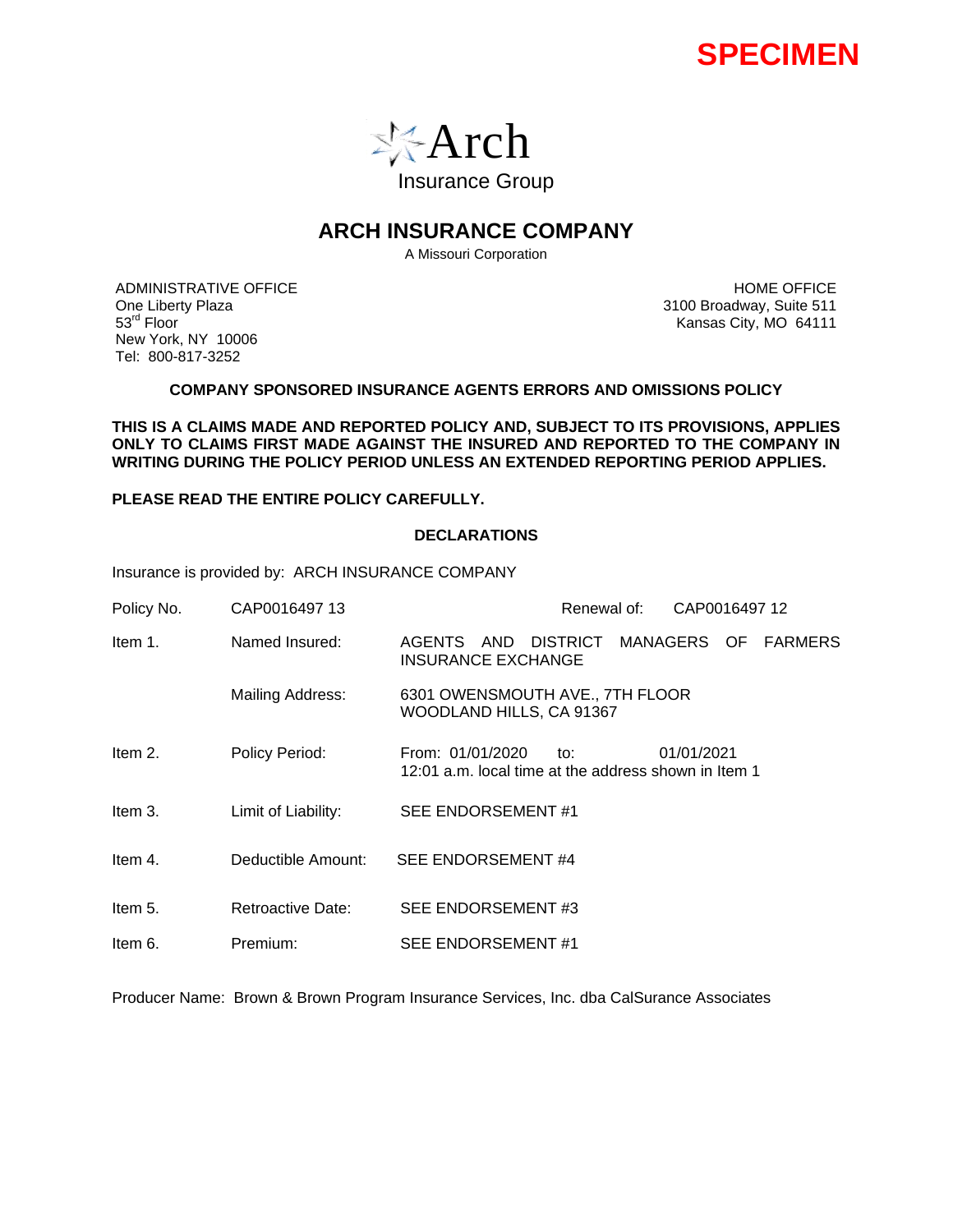# **INSURANCE AGENTS ERRORS AND OMISSIONS LIABILITY POLICY**

# **THIS IS A CLAIMS MADE AND REPORTED POLICY AND, SUBJECT TO ITS PROVISIONS, APPLIES ONLY TO CLAIMS FIRST MADE AGAINST THE INSURED AND REPORTED TO THE COMPANY IN WRITING DURING THE POLICY PERIOD UNLESS AN EXTENDED REPORTING PERIOD APPLIES.**

# **PLEASE READ THE ENTIRE POLICY CAREFULLY**

In consideration of the payment of the premium, the undertaking of the NAMED INSURED to pay the Deductible, if any, and subject to the Limit of Liability of this insurance as set forth in the Declarations, Exclusions, Conditions and other terms of this Policy, Arch Insurance Company, hereinafter referred to as the Company, agrees with the NAMED INSURED as follows:

## **INSURING AGREEMENT**

I. COVERAGES - PROFESSIONAL LIABILITY AND PERSONAL INJURY:

## A. PROFESSIONAL LIABILITY

The Company will pay on behalf of the INSURED all sums, which the INSURED shall become legally obligated to pay as DAMAGES because of a claim first made against the INSURED during the POLICY PERIOD or an Extended Reporting Period, if applicable, for:

- 1. Any negligent act, error or omission of the INSURED, or any person for whose acts the INSURED is legally liable, in rendering or failing to render PROFESSIONAL SERVICES for others in the conduct of the NAMED INSURED'S profession as a licensed Insurance Agent/Broker while there is in effect a valid Agent or District Manager Appointment Agreement between the NAMED INSURED and Farmers Insurance Exchange, but only while:
	- a. Soliciting, servicing, placing or binding business on behalf of an insurance carrier other than the Farmers Insurance Exchange; or
	- b. Soliciting, servicing, placing or binding policy coverage on behalf of Farmers Insurance Exchange unless:
		- i. The policy coverage met the underwriting guidelines of Farmers Insurance Exchange as set forth in writing by Farmers Insurance Exchange; and
		- ii. The DAMAGES would have been covered by Farmers Insurance Exchange pursuant to the terms and conditions of the subject policy coverage if such policy coverage had been in force; or
	- c. Acting in his/her capacity as a District Manager for Farmers Insurance Exchange; or
	- d. Acting as a notary public; or
	- e. Providing expert witness testimony; or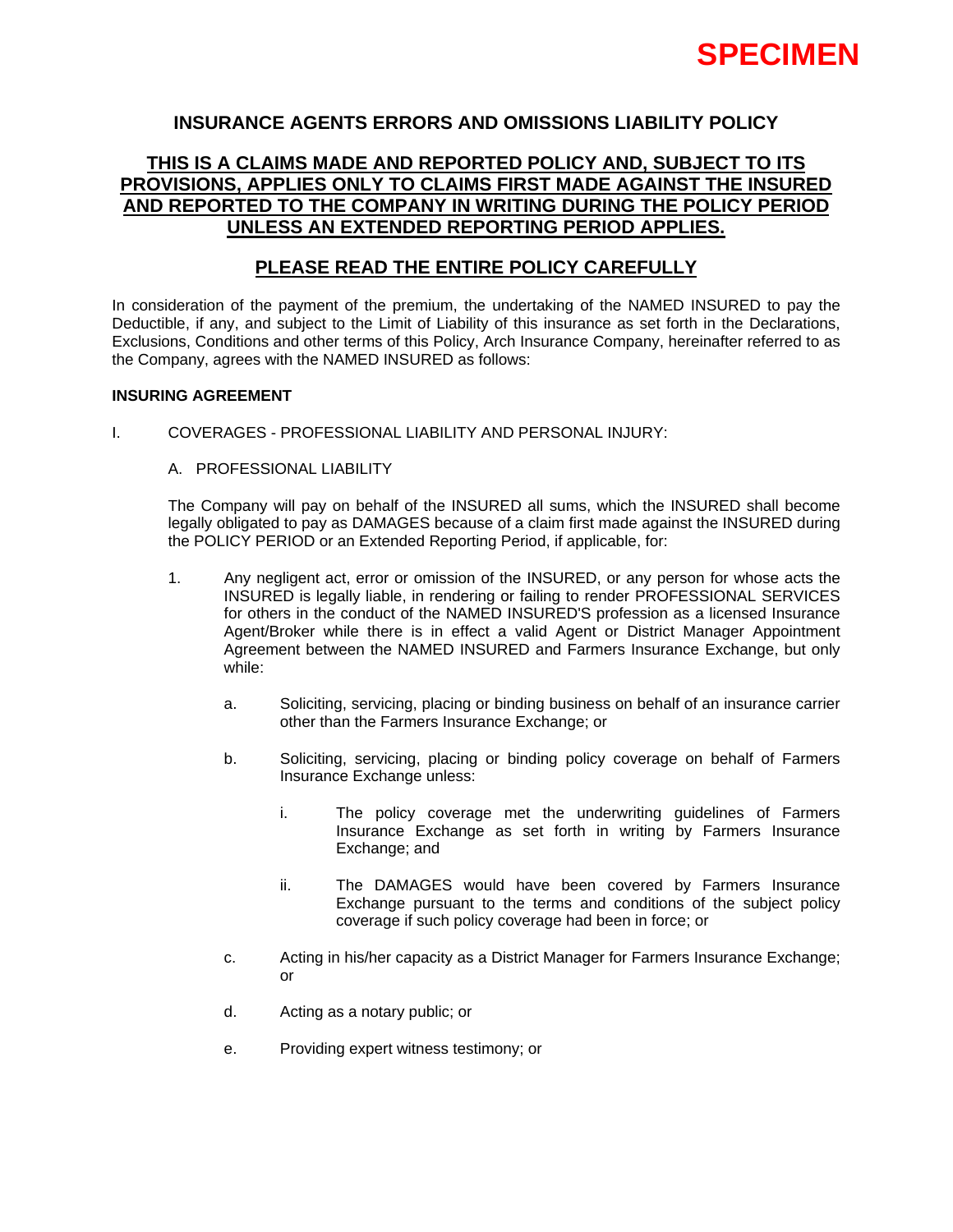

- f. Soliciting, servicing, placing, binding business or processing products and/or services made available through strategic alliance or affinity partners of Farmers Insurance Exchange, or its affiliated companies.
- 2. PERSONAL INJURY caused by an offense arising out of rendering or failing to render PROFESSIONAL SERVICES for others in the conduct of the NAMED INSURED'S profession as a licensed Insurance Agent/Broker while there is in effect a valid Agent or District Manager Appointment Agreement between the NAMED INSURED and Farmers Insurance Exchange.
- 3. Any negligent act, error or omission of a NAMED INSURED District Manager in the recruiting, supervision, management or training of individuals who are involved in rendering PROFESSIONAL SERVICES pursuant to a valid Agent Appointment Agreement with Farmers Insurance Exchange.

#### B. VICARIOUS LIABILITY

The Company will pay on behalf of the SPONSORING COMPANY all sums which the SPONSORING COMPANY shall become legally obligated to pay as DAMAGES because of a claim first made and reported to the Company in writing during the POLICY PERIOD or an Extended Reporting Period, if applicable, arising out of a negligent act, error or omission or PERSONAL INJURY of a NAMED INSURED solely in the rendering or failing to render PROFESSIONAL SERVICES for others in the conduct of the NAMED INSURED'S profession as a licensed Insurance Agent/Broker; or negligent act, error or omission of a NAMED INSURED District Manager in the recruiting, supervision, management or training of individuals who are involved in rendering PROFESSIONAL SERVICES. Such negligent act, error or omission must be attributable solely to a NAMED INSURED and not due to any actual or alleged independent wrongdoing or bad faith of the SPONSORING COMPANY.

The Company agrees to defend the SPONSORING COMPANY for all otherwise covered claims described above which result in whole or in part from a negligent act, error or omission or PERSONAL INJURY attributable solely to a NAMED INSURED. However, in such instances where there are allegations of a negligent act, error or omission or PERSONAL INJURY attributable solely to a NAMED INSURED and also allegations of independent wrongdoing or bad faith of the SPONSORING COMPANY, the Company and the SPONSORING COMPANY agree to allocate DEFENSE COSTS and DAMAGES and to use their best efforts to agree upon a fair and proper allocation. The Company shall not be liable under this Policy for any actual or independent wrongdoing or bad faith of the SPONSORING COMPANY. In the event there is a dispute over allocation of DEFENSE COSTS and/or DAMAGES, including whether there is any actual or independent wrongdoing on the part of the SPONSORING COMPANY, these issues, if not resolved in the claim, shall be decided by arbitration in accordance with the terms of this Policy.

#### II. DEFENSE AND SETTLEMENT:

With respect to the insurance afforded by this Policy, the Company will have the right and duty to defend any claim against the INSURED seeking DAMAGES to which this insurance applies even if any of the allegations of the claim are groundless, false or fraudulent. It is agreed that the Company may make such investigation and settlement of any claim as it deems expedient, but the Company shall not be obligated to pay any claim or judgment, or to defend or continue to defend any claim, after the Company's applicable Limit of Liability has been exhausted by payment of DAMAGES.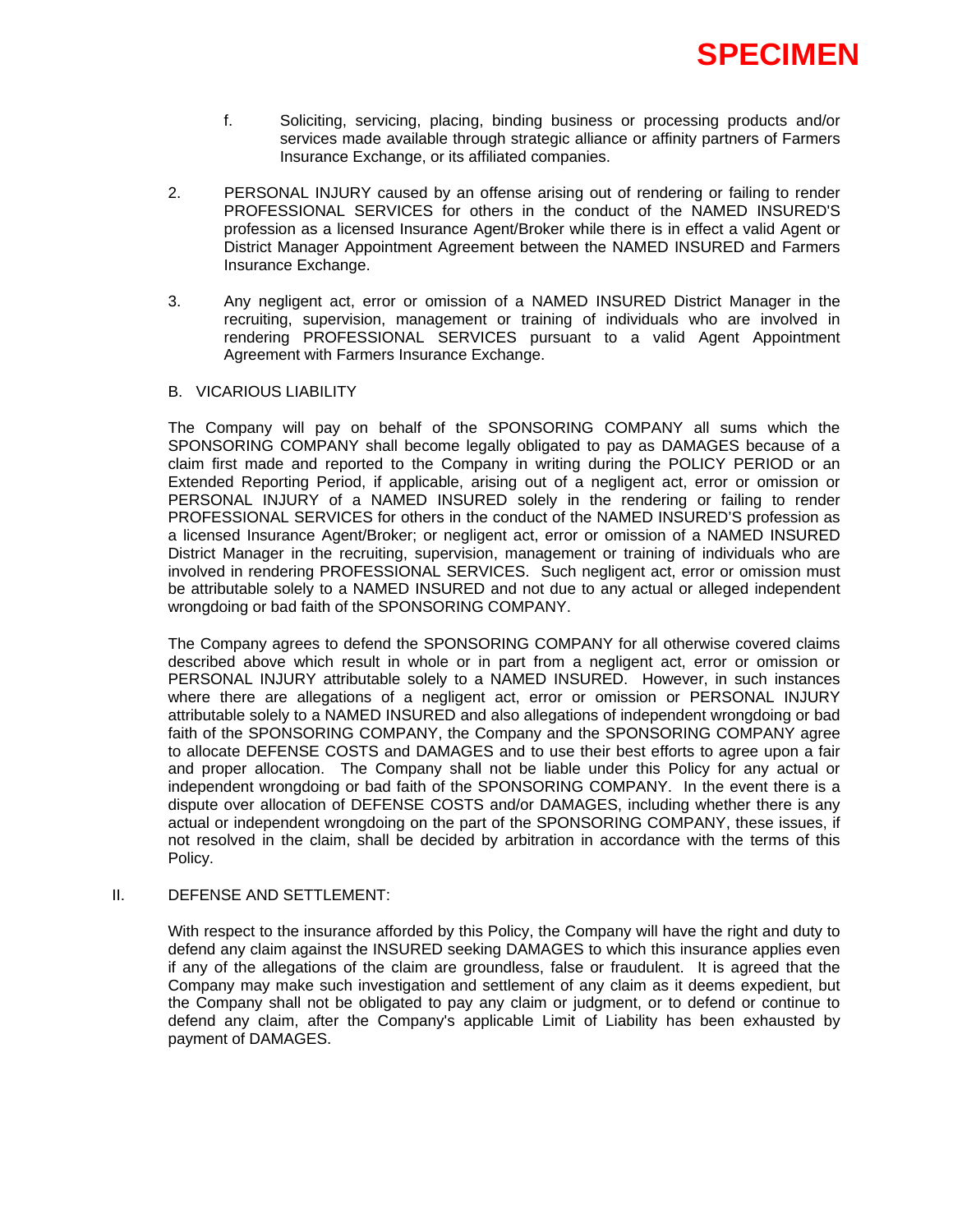## III. TERRITORY AND CLAIMS MADE PROVISIONS:

This Policy applies to negligent acts, errors, omissions, or PERSONAL INJURIES, which occur anywhere in the world provided that such negligent acts, errors, omissions or PERSONAL INJURIES occurred:

- A. During the POLICY PERIOD, and then only if the claim is first made against the INSURED and reported to the Company in writing during the POLICY PERIOD, or Extended Reporting Period, if applicable; or
- B. Prior to the effective date of this Policy, but subsequent to the Retroactive Date, if any, stated in the Declarations, provided that:
	- 1. As of January 1, 2004 or the date of the NAMED INSURED'S initial enrollment as an INSURED under this Policy or a previously issued policy by the Company, whichever is later, the NAMED INSURED had no knowledge of any act, error, omission or PERSONAL INJURY which could reasonably be expected to result in a claim; and
	- 2. There is no other valid and collectible insurance available to the NAMED INSURED for any such prior negligent act, error, omission or PERSONAL INJURY; and
	- 3. The Claim is first made against the INSURED and reported to the Company in writing during the POLICY PERIOD or Extended Reporting Period, if applicable.

### IV. DEFINITIONS:

- A. "CLAIMS EXPENSES" shall mean all fees, costs and expenses incurred by or at the direction of the Company, or by the INSURED with the consent of the Company, in the investigation, adjustment, defense or appeal of any claim to which this insurance applies; provided, however, CLAIMS EXPENSES shall not include the cost of investigation and adjustment of claims by salaried employees of the Company or independent adjusters.
- B. "DAMAGES" shall mean all sums which an INSURED is legally obligated to pay for any claim to which this insurance applies and shall include judgments and settlements, provided always that DAMAGES shall not include:
	- 1. civil or criminal fines or penalties imposed by law;
	- 2. punitive, exemplary or the multiple portion of a multiplied damage award;
	- 3. costs incurred as a result of any non-pecuniary or injunctive relief;
	- 4. any amounts constituting a waiver of fees, charges, costs or any other monetary amounts the SPONSORING COMPANY is contractually entitled to impose upon a customer; or
	- 5. other matters which may be deemed uninsurable under the law pursuant to which this Policy shall be construed.

However, DAMAGES shall include any taxes, fines and penalties incurred by a third party and included in such third party's claim against the INSURED.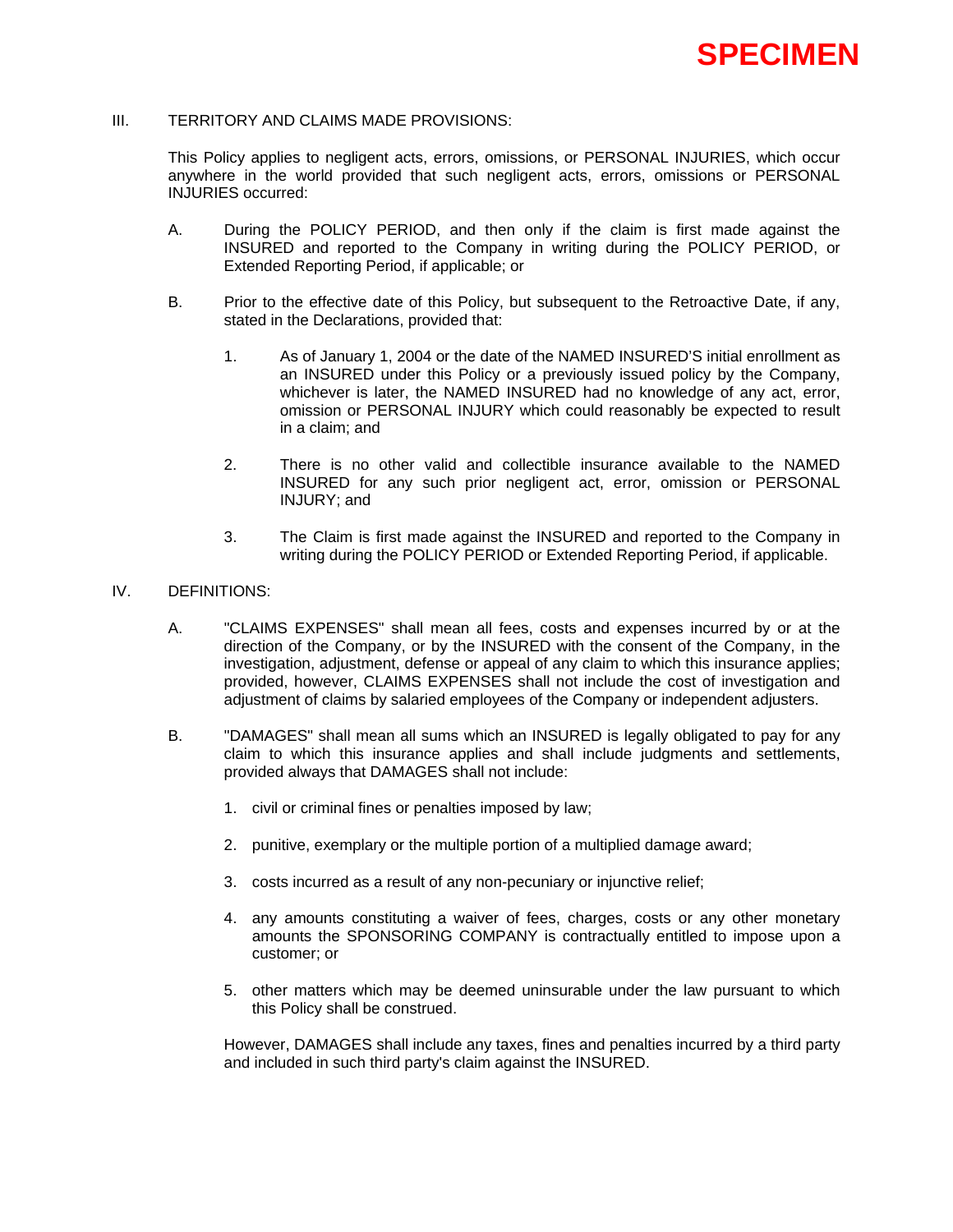- C. "DEFENSE COSTS" shall mean:
	- 1. CLAIMS EXPENSES.
	- 2. Premium on appeal bonds required in any suit defended by the Company, premiums on bonds to release attachments in any such suit for an amount not in excess of the applicable Limit of Liability of this Policy, but the Company shall have no obligation to apply for or to furnish any such bond.
	- 3. Interest on any judgment in any suit defended by the Company which accrues after entry of judgment and before the Company has paid, tendered or deposited in court that part of such judgment which does not exceed the Company's Limit of Liability thereon.
	- 4. All reasonable expenses, other than loss of earnings, incurred by the INSURED at the Company's request.
- D. "INSURED" shall mean the individuals described in Insuring Agreement IV, Definitions, E below, as well as:
	- 1. Any corporation, partnership or other business entity which engages in PROFESSIONAL SERVICES and which is either owned or controlled by the NAMED INSURED or in which the NAMED INSURED is an employee and then only with respect to those operations of the business entity related to the PROFESSIONAL SERVICES provided by the NAMED INSURED. Any person acting on behalf of the NAMED INSURED who was or is a partner, officer, director, or stockholder of the NAMED INSURED'S business entity, provided such person is not under contract and/or licensed, or required to be licensed, for the purpose of selling the products and services offered by the NAMED INSURED.
	- 2. Any person acting on behalf of one or more NAMED INSURED Agents who was or is an employee or exclusive independent contractor of the business entity of one or more NAMED INSURED Agents, whether or not the person holds an insurance license and appointment with an insurance company and whether or not such person is compensated, while acting within the scope of his or her duties as an employee or exclusive independent contractor of such NAMED INSURED Agent or Agents.
	- 3. Any Agency Producer or District Life Specialist who was or is a named party to a Farmers Insurance Group of Companies District Manager's/Agent's Employee Appointment Agreement.
	- 4. The heirs, executors, administrators or legal representatives of the NAMED INSURED in the event of the NAMED INSURED'S death, incapacity or bankruptcy.
	- 5. Any Reserve District Manager or District Manager's Training and Administrative Assistant or employee acting on behalf of the NAMED INSURED District Manager with respect to PROFESSIONAL SERVICES provided by such District Manager.
	- 6. Any LEASED EMPLOYEE or TEMPORARY EMPLOYEE of the NAMED INSURED, whether or not the LEASED EMPLOYEE or TEMPORARY EMPLOYEE holds an insurance license and appointment with an insurance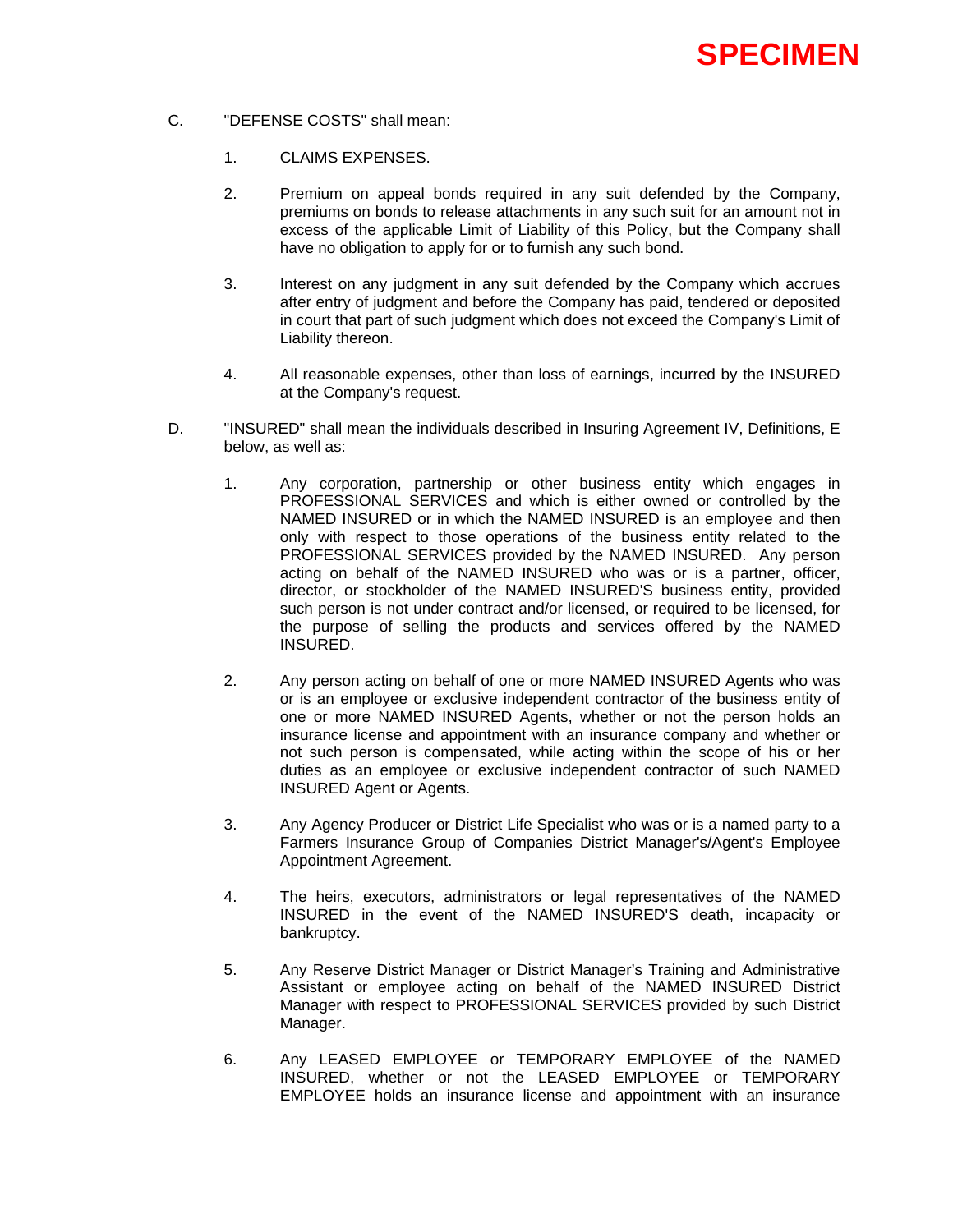

company or whether or not the LEASED EMPLOYEE or TEMPORARY EMPLOYEE holds a SECURITIES license, while acting within the scope of their duties as a LEASED EMPLOYEE or TEMPORARY EMPLOYEE of the NAMED INSURED.

- 7. Any lawful spouse of a NAMED INSURED solely by reason of spousal status.
- 8. The SPONSORING COMPANY but only with respect to coverage provided under Insuring Agreement I.B.
- E. "NAMED INSURED" shall mean any duly licensed Farmers Insurance Exchange Agent/Broker, Farmers Life Agent, Reserve Agent, Associate Agent, or District Manager who is a named party to a Farmers Insurance Exchange Agent Appointment Agreement provided that these individuals, other than those individuals who are Reserve Agents or Associate Agents, have elected to enroll for coverage under this Policy and have paid their premium. Such individuals shall be specifically designated by name and their names shall be on file with the Company.
- F. "PERSONAL INJURY" shall mean injury or DAMAGES sustained by any person or organization caused by or arising out of:
	- 1. False arrest, detention or imprisonment, malicious prosecution or humiliation.
	- 2. The publication or utterance of a libel or slander or other defamatory or disparaging material, or a publication or utterance in violation of an individual's right of privacy except publications or utterances in the course of or related to advertising, broadcasting or telecasting activities conducted by or on behalf of the NAMED INSURED.
	- 3. Wrongful entry or eviction or other invasion of the right of private occupancy.
- G. "POLICY PERIOD" shall mean the period from the effective date of this Policy to the expiration date or earlier termination date, if any, of the Policy.
- H. "PROFESSIONAL SERVICES" shall mean those services necessary or incidental to the conduct of the insurance business of the NAMED INSURED. Such services shall include services rendered in connection with programs authorized by Farmers Insurance Exchange or its affiliated companies, which are part of the strategic alliance or affinity partners as product or service providers.

Notwithstanding the foregoing, PROFESSIONAL SERVICES shall not include the soliciting, servicing, placing or binding of property/casualty insurance if the NAMED INSURED is a Farmers Life Agent.

- I. "SECURITIES" shall have the same meaning as the term used by the Securities Act of 1933, the Securities Exchange Act of 1934, the Investment Company Act of 1940 or the Investment Advisors Act of 1940, and any amendments thereto. SECURITIES shall also include Certificates of Deposit, Money Market Funds, Limited Partnerships, Unit Investment Trusts, Treasuries, Cash Management Accounts, Individual Retirement Accounts and Transaction Accounts.
- J. "LEASED EMPLOYEE" shall mean an individual, employed by a temporary service firm or employee leasing firm, who performs services for a NAMED INSURED on a regular and ongoing basis.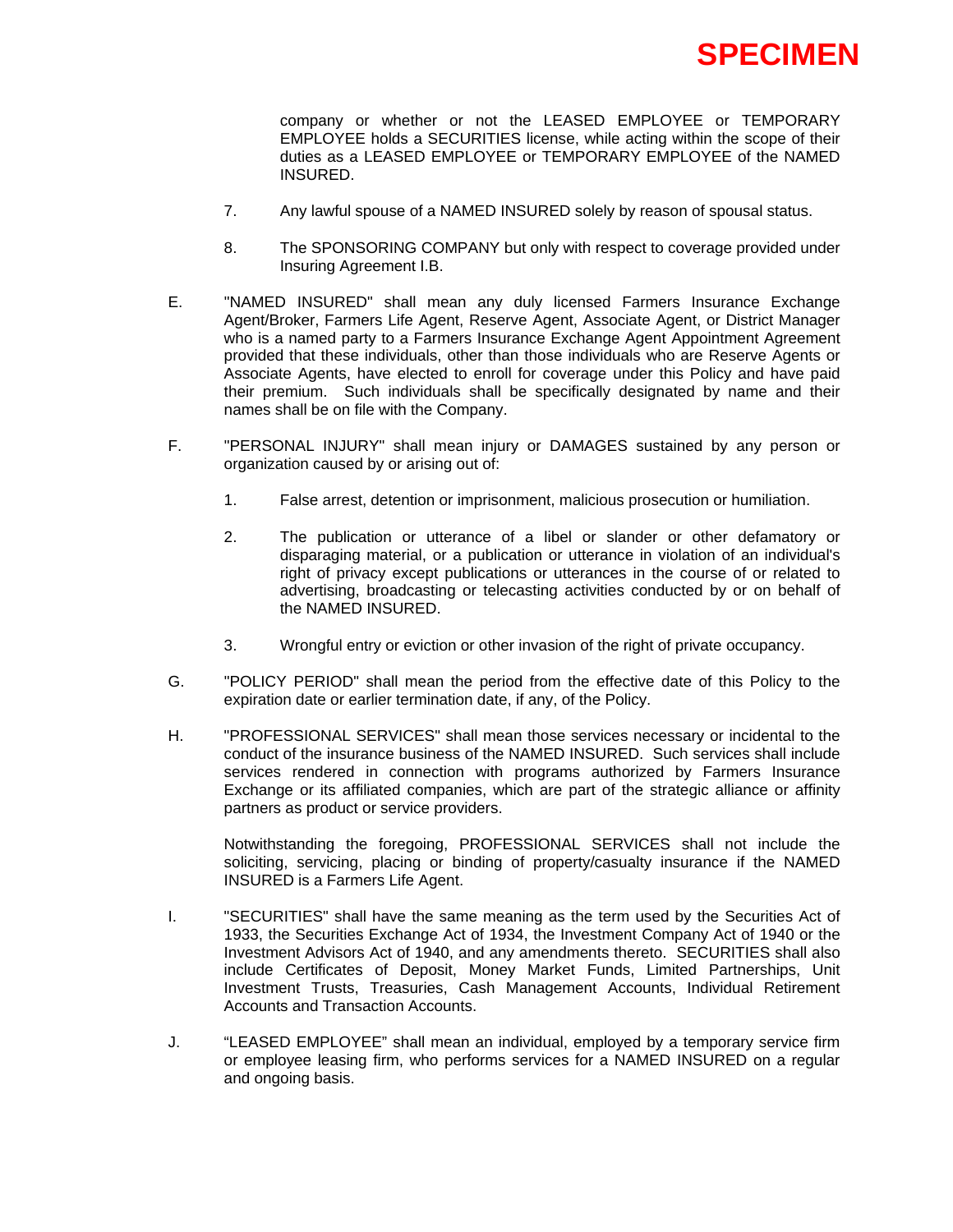

- K. "TEMPORARY EMPLOYEE" shall mean an individual, employed by a temporary service firm, provided to meet seasonal or short-term work load conditions.
- L. "SPONSORING COMPANY" shall mean the insurance company listed in Item 1 of the Declarations and any entities listed by Endorsement to this Policy.
- M. "NAMED FIDUCIARY" shall mean any individual who exercises any discretionary authority or discretionary control as respects the management of or disposition of plan assets as further defined by the Employee Retirement Income Security Act of 1974, and any amendments thereto.
- V. LIMIT OF LIABILITY, SUPPLEMENTARY PAYMENTS, AND DEDUCTIBLE AMOUNT:
	- A. Limit of Liability -- Each Claim: The Limit of Liability of the Company for each claim first made against the INSURED and reported to the Company during the POLICY PERIOD and Extended Reporting Period, if applicable, excluding DEFENSE COSTS, shall not exceed the amount stated in the Declarations for "Each Claim Each NAMED INSURED".
	- B. Limit of Liability -- Aggregate: Subject to the Limit of Liability -- Each Claim, the Limit of Liability of the Company for all claims first made against the NAMED INSURED during each annual term of the POLICY PERIOD, excluding DEFENSE COSTS, shall not exceed the amount stated in the Declarations as "Aggregate Each NAMED INSURED."
	- C. Limit of Liability SPONSORING COMPANY and other INSURED'S: No additional Limits of Liability are provided to the SPONSORING COMPANY under Insuring Agreement I.B. or to INSURED'S as defined in Section IV.D. The Limit of Liability of the Company for DAMAGES for all claims first made against the SPONSORING COMPANY and INSURED'S as defined in Section IV.D. during the POLICY PERIOD or Extended Reporting Period, if applicable, shall be that Limit of Liability applicable to the NAMED INSURED whose negligent act, error or omission or PERSONAL INJURY gave rise to the claim or the NAMED INSURED who is responsible for the negligent act, error or omission or PERSONAL INJURY of such other INSURED'S.
	- D. Supplementary Payments: The Company will pay in addition to the applicable Limit of Liability, all DEFENSE COSTS incurred by or at the direction of the Company in the defense of any claim to which this insurance applies.
	- E. Multiple Claims or Claimants: The bringing of claims by more than one claimant or the making of two or more claims against an INSURED, arising out of a single negligent act, error or omission or PERSONAL INJURY or a series of related negligent acts, errors or omissions or PERSONAL INJURIES that have as a common nexus any fact, circumstance, situation, event, transaction, cause or series of causally connected facts, circumstances, situations, events, transactions or causes, shall be treated as a single claim. All such claims, whenever made, shall be considered first made during the policy period in which the earliest claim arising out of such negligent acts, errors or omissions or PERSONAL INJURIES was first made and all such claims shall be subject to a single each Claim each NAMED INSURED Limit of Liability.
	- F. Deductible: The Deductible stated in the Declarations applies only to the payment of DAMAGES. The Company shall pay only that part of the DAMAGES which is in excess of the Deductible for each claim, subject to the Limit of Liability under this Policy. The Deductible will not apply if there are only DEFENSE COSTS.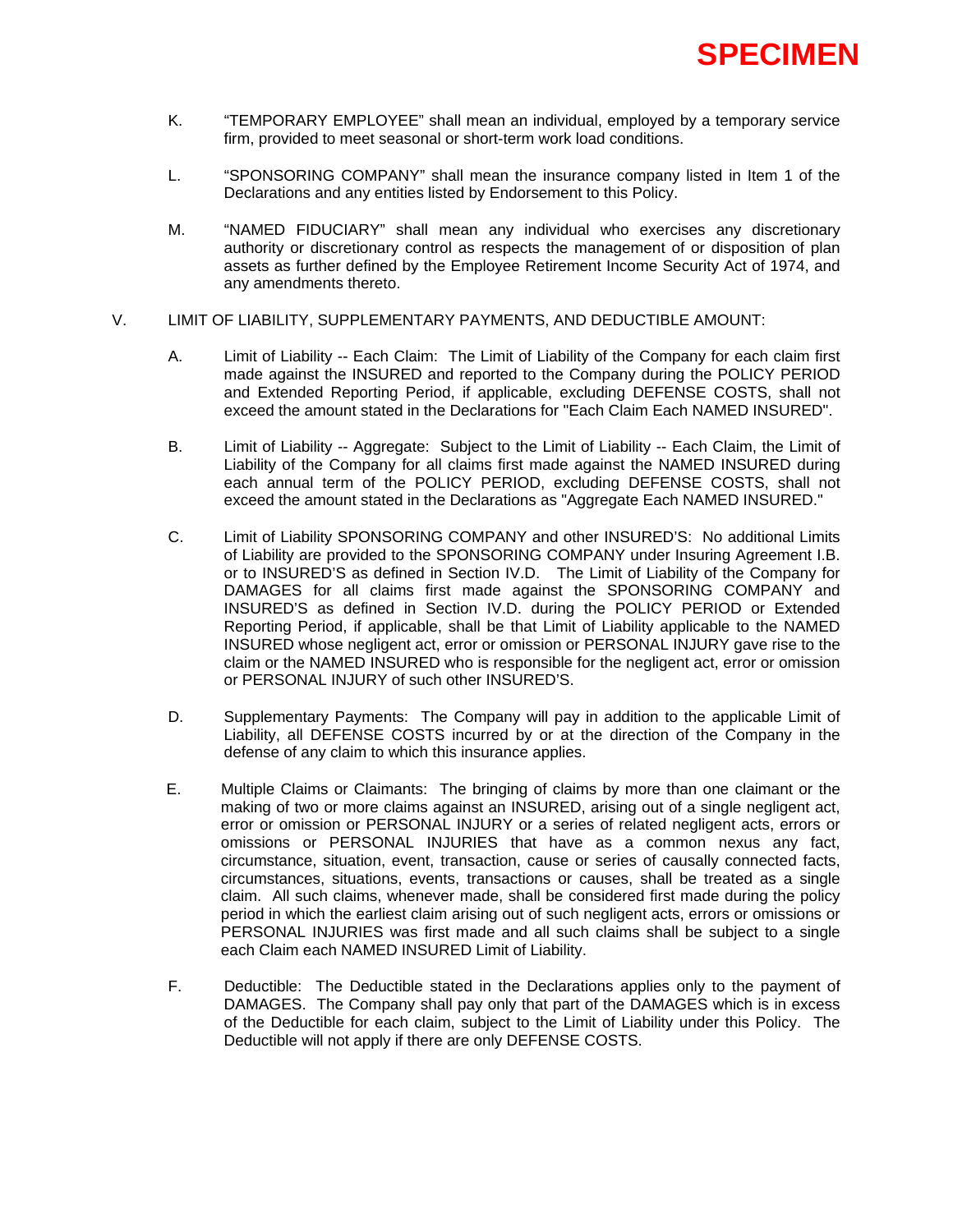

G. Supplementary Payments: Disciplinary and Regulatory Actions:

If during the POLICY PERIOD, a state licensing board or governmental agency with the authority to regulate the INSURED'S PROFESSIONAL SERVICES initiates an investigation of or other action against the INSURED arising from the rendering of or failure to render PROFESSIONAL SERVICES for others in the conduct of the NAMED INSURED'S profession as a licensed Insurance Agent/Broker and which is otherwise covered under this Policy, and the INSURED reports this to the Company in accordance with CONDITIONS, Section I. A of this Policy, the Company will pay on behalf of the INSURED, CLAIMS EXPENSES incurred in responding to such investigation or action. The maximum amount the Company will pay for all CLAIMS EXPENSES for all such investigations or actions first initiated during the POLICY PERIOD is \$50,000 in the Aggregate Each NAMED INSURED. Such CLAIMS EXPENSES incurred under this provision are not subject to the Deductible amount stated in the Declarations.

H. Supplementary Payments: Reasonable Expenses:

The Company will pay all reasonable expenses incurred by the NAMED INSURED at the Company's request to assist the Company in the investigation or defense of any claim, including actual loss of earnings because of time off work, up to \$500 per day. Such expenses incurred under this provision are not subject to the Deductible amount stated in the Declarations.

## VI. EXTENDED REPORTING PERIODS:

- A. Group Extended Reporting Periods
	- 1. Automatic Extended Reporting Period: The INSURED shall have a period of sixty (60) days after the expiration of the POLICY PERIOD to report in writing to the Company any claim which is first made during said sixty (60) day period which arises out of a negligent act, error, omission or PERSONAL INJURY which occurred on or after the Retroactive Date and prior to the end of the POLICY PERIOD.

This Automatic Extended Reporting Period shall not be available if the INSURED has any other applicable insurance, including any policy issued subsequent to this Policy. This Automatic Extended Reporting Period shall be included within the Optional Extended Reporting Period described in paragraph A.2. below, if such is purchased.

2. Optional Extended Reporting Period: In the event of cancellation or non-renewal of this Policy by the Company, the SPONSORING COMPANY, acting on behalf of all INSURED'S, shall have the right to purchase an Optional Extended Reporting Period upon payment of an additional premium equal to two hundred percent (200%) of the total annual premium which is the sum of the original annualized premium and the fully annualized amount of any additional premiums charged by the Company during the POLICY PERIOD. Pursuant to such Optional Extended Reporting Period, the INSURED will have a period of three (3) years from the effective date of such cancellation or non-renewal to give written notice to the Company of a claim which is first made during such three (3) year period and which arises out of a negligent act, error, omission or PERSONAL INJURY which occurred on or after the Retroactive Date and prior to the end of the POLICY PERIOD. The rights contained in this section shall terminate unless written notice of such election together with the additional premium due is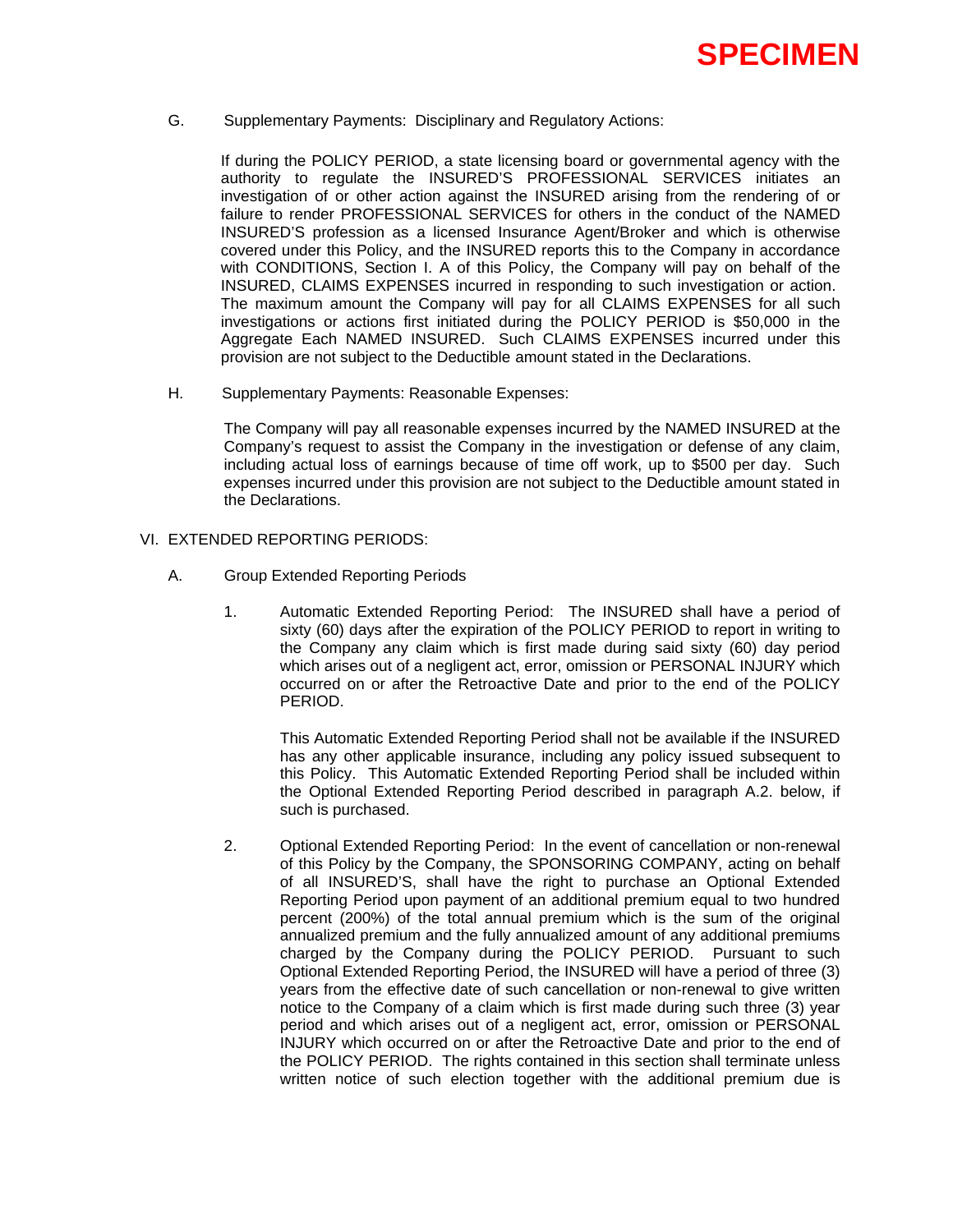received by the Company within thirty (30) days after the effective date of cancellation or non-renewal.

- 3. If the Company cancels this Policy because the SPONSORING COMPANY failed to pay a premium when due, the INSURED'S shall not have the right to the Automatic Extended Reporting Period described in paragraph A.1 above and the SPONSORING COMPANY shall not have the right to purchase the Optional Extended Reporting Period as described in paragraph A.2 above.
- 4. The quotation of a different premium, deductible amount, limit of liability or policy terms or conditions for renewal shall not constitute a cancellation or non-renewal for purposes of paragraph A.2 above.
- B. Individual NAMED INSURED Extended Reporting Periods
	- 1. Automatic Extended Reporting Periods Due to Termination of the NAMED INSURED'S Agent Appointment Agreement with the SPONSORING COMPANY. The insurance under this Policy shall cease as of the date of termination of the NAMED INSURED'S Agent Appointment Agreement with the SPONSORING COMPANY. In such event, the NAMED INSURED shall be entitled to Extended Reporting Periods as follows:
		- a. Ninety (90) Day Extended Reporting Period For All Covered Products.

 The NAMED INSURED shall have a period of ninety (90) days after the termination of the Agent Appointment Agreement to give written notice to the Company of any claim which is first made during said ninety (90) day period, and arises out of a negligent act, error, omission or PERSONAL INJURY which occurred on or after the Retroactive Date and before the date of termination of the NAMED INSURED'S Agent Appointment Agreement with the SPONSORING COMPANY.

b. Unlimited Extended Reporting Period for Covered Products of SPONSORING COMPANY.

The NAMED INSURED shall have an unlimited period after the date of termination of the NAMED INSURED'S Agent Appointment Agreement with the SPONSORING COMPANY to give written notice to the Company of any claim which is first made after the date of termination, and arises out of a negligent act, error, omission or PERSONAL INJURY which occurred on or after the Retroactive Date and before the date of termination of the Agent Appointment Agreement with the SPONSORING COMPANY. Such Extended Reporting Period, however, shall be limited to claims solely involving products issued by the SPONSORING COMPANY or sold through its Broker/Dealer subsidiary. The INSURED shall not be entitled to this unlimited Extended Reporting Period if the SPONSORING COMPANY terminated the NAMED INSURED'S Agent Appointment Agreement pursuant to the immediate termination provisions for: embezzlement of monies belonging to the SPONSORING COMPANY; switching insurance from the SPONSORING COMPANY to another carrier; abandonment of the agency; conviction of a felony; willful misrepresentation that is material to the operation of the agency; fraud; or disparaging/detrimental conduct.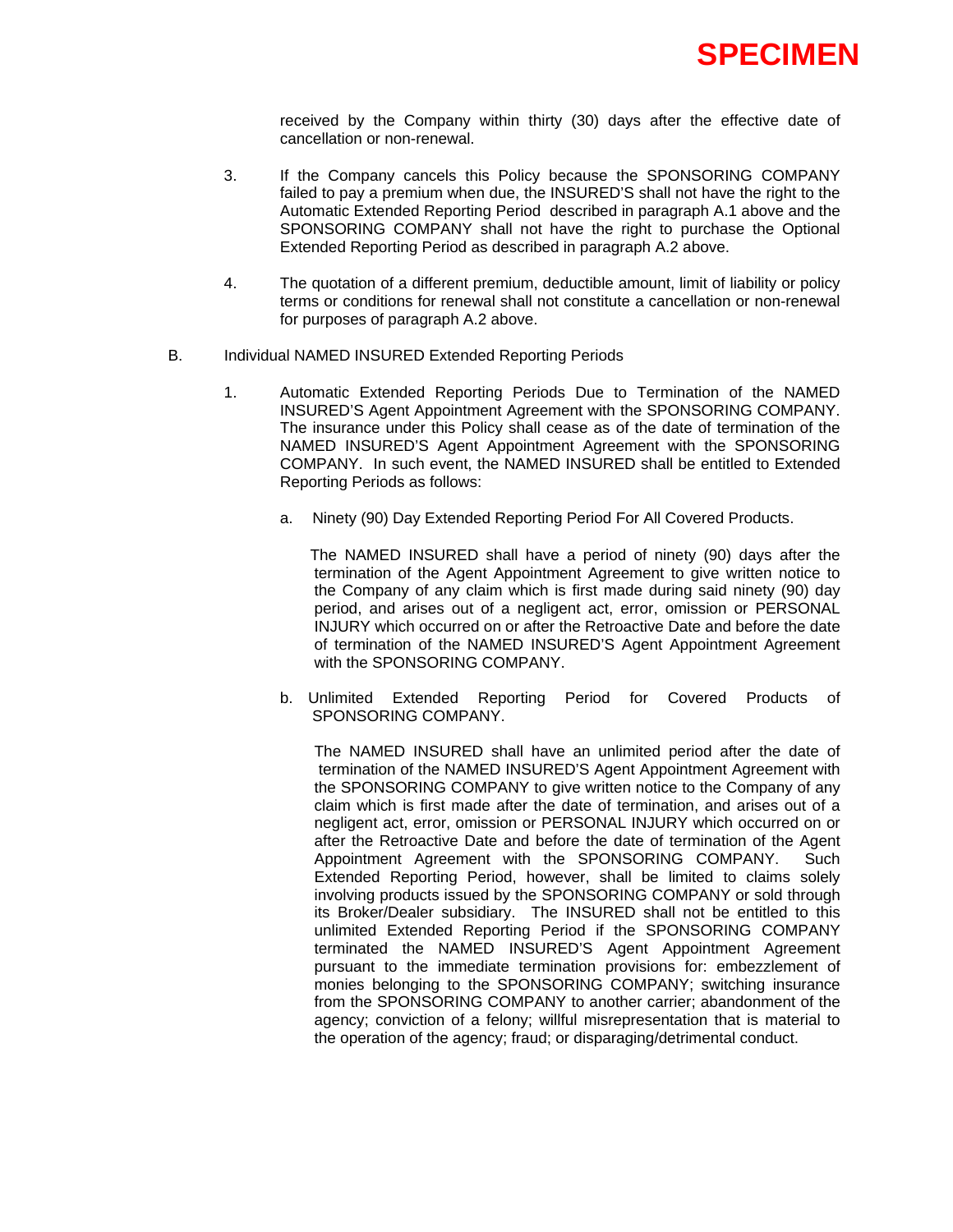

- 2. Automatic Extended Reporting Periods Due to Disablement, Retirement or Death
	- a. Two (2) Year Extended Reporting Period for All Covered Products:

If the NAMED INSURED becomes disabled, retires from the business of providing PROFESSIONAL SERVICES pursuant to and in accordance with formal retirement procedures of the SPONSORING COMPANY or dies, the NAMED INSURED or the legal representative of a deceased NAMED INSURED shall be entitled to a period of two (2) years after the date of termination of the Agent Appointment Agreement with the SPONSORING COMPANY by reason of disablement, retirement or death to give written notice to the Company of any claim which is first made during said two (2) year period and which arises out of a negligent act, error, omission or PERSONAL INJURY which occurred on or after the Retroactive Date and before the termination of the NAMED INSURED'S Agent Appointment Agreement due to disablement, retirement or death.

b. Unlimited Extended Reporting Period for Covered Products of the SPONSORING COMPANY.

 The NAMED INSURED shall have an unlimited period after the date of termination of the NAMED INSURED'S Agent Appointment Agreement with the SPONSORING COMPANY by reason of disablement, retirement or death to give written notice to the Company of any claim which is first made after the date of termination, and arises out of a negligent act, error, omission or PERSONAL INJURY which occurred on or after the Retroactive Date and before the date of termination of the Agent Appointment Agreement with the SPONSORING COMPANY. Such Extended Reporting Period, however, shall be limited to claims solely involving products issued by the SPONSORING COMPANY or sold through its Broker/Dealer subsidiary.

 The NAMED INSURED shall not be entitled to any of the Extended Reporting Periods described in paragraphs A.1 and B.1 and 2 if the INSURED has any valid and collectible insurance which applies to any DAMAGES or DEFENSE COSTS.

- 3. Optional Extended Reporting Periods For Covered Products Not Issued by the SPONSORING COMPANY or sold through its Broker/Dealer subsidiary.
	- A. A NAMED INSURED, or the legal representative of a deceased NAMED INSURED, whose Agent Appointment Agreement is terminated for reasons other than pursuant to the immediate termination provisions for embezzlement of monies belonging to the SPONSORING COMPANY; switching insurance from the SPONSORING COMPANY to another carrier; abandonment of the agency; conviction of a felony; willful misrepresentation that is material to the operation of the agency; fraud; or disparaging/detrimental conduct, may elect to purchase an Optional Extended Reporting Period for claims involving covered products not issued by the SPONSORING COMPANY or sold through its Broker/Dealer subsidiary which are first made against an INSURED and reported in writing to the Company within:
		- (i) Three (3) years of the date of termination of the NAMED INSURED'S Agent Appointment Agreement with the SPONSORING COMPANY, if the NAMED INSURED or the legal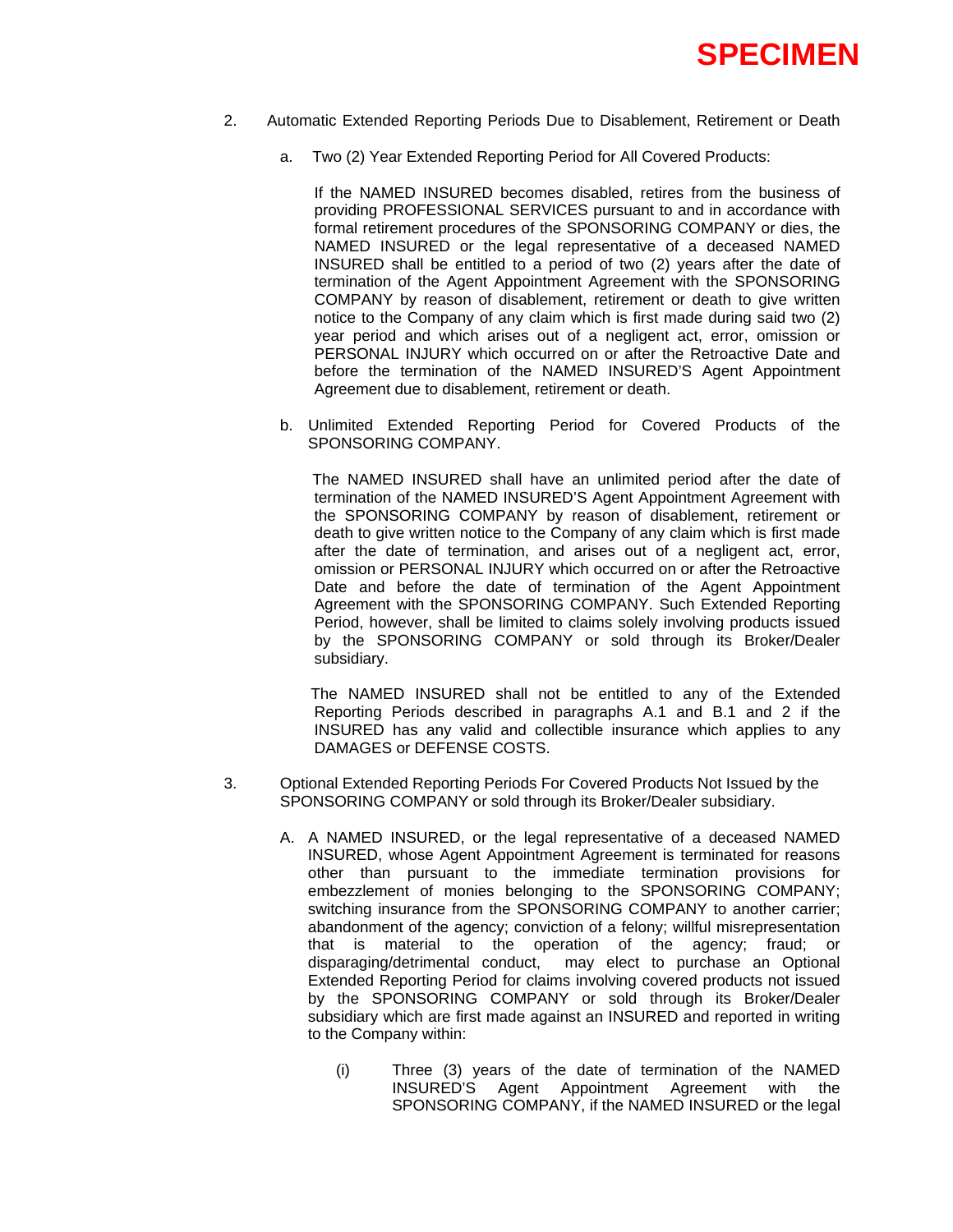

representative of the deceased NAMED INSURED pays an additional premium equal to one hundred percent (100%) of the NAMED INSURED'S last annual premium within sixty (60) days of the date of termination of the NAMED INSURED'S Agent Appointment Agreement with the SPONSORING COMPANY; or

- (ii) Five (5) years of the date of termination of the NAMED INSURED'S Agent Appointment Agreement with the SPONSORING COMPANY, if the NAMED INSURED or the legal representative of the deceased NAMED INSURED pays an additional premium equal to one hundred fifty percent (150%) of the NAMED INSURED'S last annual premium within sixty (60) days of the date of termination of the NAMED INSURED'S Agent Appointment Agreement with the SPONSORING COMPANY; or
- (iii) An unlimited amount of time after the date of termination of the NAMED INSURED'S Agent Appointment Agreement with the SPONSORING COMPANY, if the NAMED INSURED or the legal representative of the deceased NAMED INSURED pays an additional premium equal to two hundred percent (200%) of the NAMED INSURED'S last annual premium within sixty (60) days of the date of termination of the NAMED INSURED'S Agent Appointment Agreement with the SPONSORING COMPANY.
- B. These Optional Extended Reporting Periods shall be in addition to any Automatic Extended Reporting Periods described in VI. A. and B. above.
- C. The Extended Reporting Periods do not reinstate or increase the Limit of Liability beyond the limits shown on the Declarations, nor do they extend the POLICY PERIOD.
- D. If the NAMED INSURED has any other applicable insurance, including any policy issued subsequent to this Policy, then the NAMED INSURED shall not be entitled to any such Extended Reporting Period.
- E. Claims which are properly reported during an Extended Reporting Period will be deemed to have been made on the last day of the POLICY PERIOD.

### VII. AWARENESS PROVISION:

During the POLICY PERIOD, the Company shall be given written notice of any negligent act, error, omission or PERSONAL INJURY which could reasonably be expected to give rise to a claim against the NAMED INSURED under this Policy. Any claim which subsequently arises out of such negligent act, error, omission or PERSONAL INJURY shall be considered to be a claim made during the POLICY PERIOD in which the written notice was received. Such written notice shall include:

- 1. the names of all potential claimants;
- 2. the names of each INSURED who was involved in the negligent act, error, omission or PERSONAL INJURY which could give rise to a claim;
- 3. a detailed description of the negligent act, error, omission or PERSONAL INJURY;
- 4. the DAMAGES which have or may result from the negligent act, error, omission or PERSONAL INJURY; and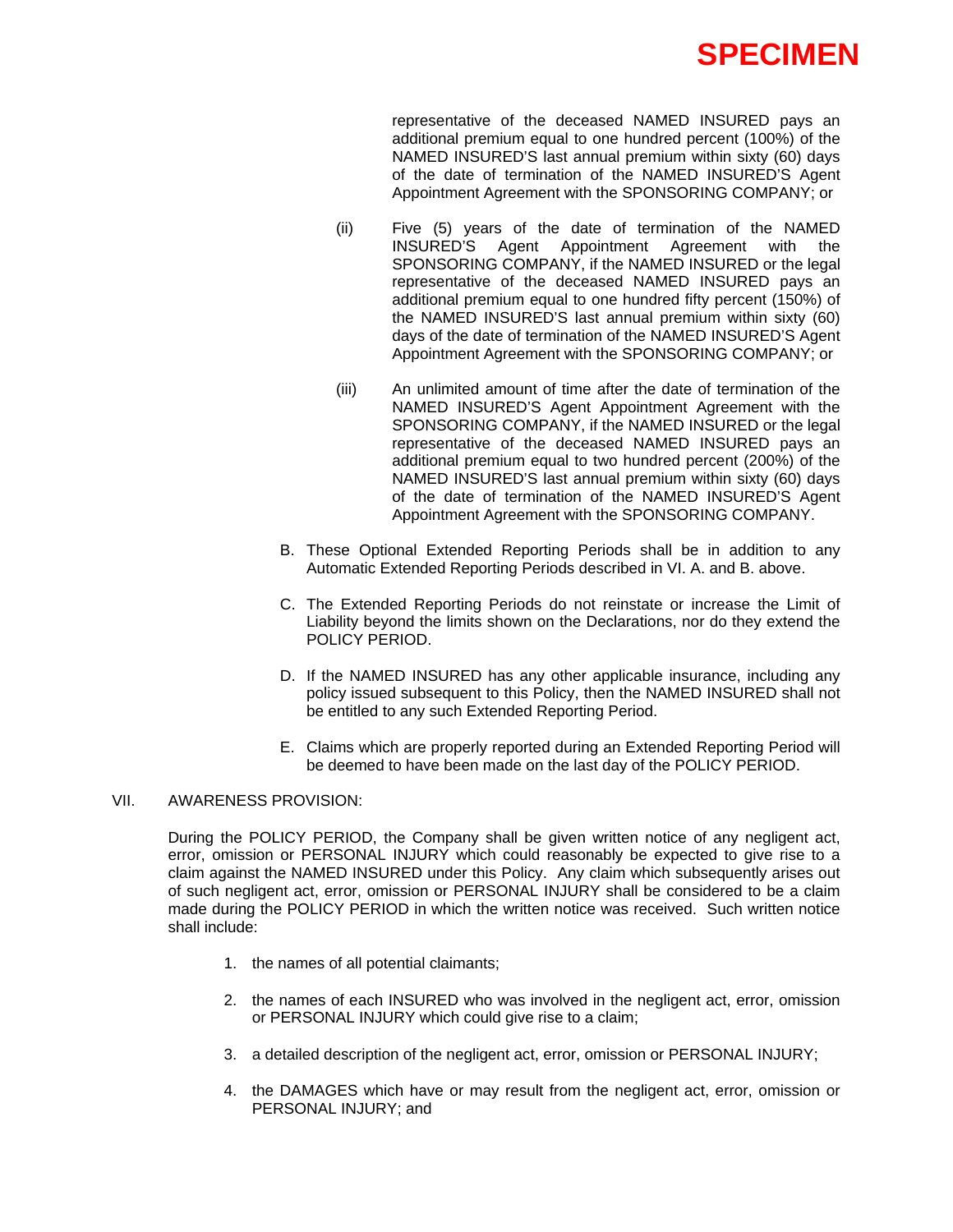5. the circumstances by which the INSURED first became aware of such negligent act, error, omission or PERSONAL INJURY.

## **EXCLUSIONS**

This Policy does not apply to:

I. Any act, error, omission or PERSONAL INJURY committed with dishonest, fraudulent, criminal or malicious purpose or intent; or any claim arising out of DAMAGES which are expected or intended by the INSURED; however, notwithstanding the foregoing, the INSURED shall be afforded a defense, subject to the terms of this Policy, until the allegations are subsequently proven by final adjudication. In such event, the INSURED shall reimburse the Company for all DEFENSE COSTS incurred by the Company.

This Exclusion shall not apply to:

- a. Any other INSURED, unless the act, error or omission was committed with the prior to knowledge or participation of such other INSURED; or
- b. Any act which is the basis of a malicious prosecution claim.
- II. Bodily injury, sickness, disease or death of any person, or the injury or destruction of any tangible property including loss of use thereof;
- III. Any claim based upon, arising out of or in any way involving liability any INSURED assumes under any contract or agreement; however, this Exclusion does not apply to liability an INSURED would have in the absence of the contract or agreement;
- IV. Any claim brought by or on behalf of an enterprise which one or more INSURED'S own, operate, control or manage; or any claim brought by or on behalf of an enterprise which owns, operates, controls or manages an INSURED;
- V. Any claim based upon, arising out of or in any way involving any Pension, Profit Sharing, Health and Welfare or other Employee Benefit Plan or Trust sponsored by the INSURED as an employer;
- VI. Any claim based upon, arising out of or in any way involving a loss arising out of the INSURED making promises or guarantees as to the future value of an investment;
- VII. Any claim based upon, arising out of or in any way involving PROFESSIONAL SERVICES performed by the INSURED as an accountant, attorney, real estate agent or real estate broker;
- VIII. Any claim based upon, arising out of or in any way involving PROFESSIONAL SERVICES performed by the INSURED as an actuary;
- IX. Any claim for:
	- A. Premiums which any INSURED collected or should have collected on behalf of another person or organization;
	- B. Premiums which any INSURED returned or should have returned to another person or organization;
	- C. Commissions which any INSURED collected or should have collected on behalf of another person or organization;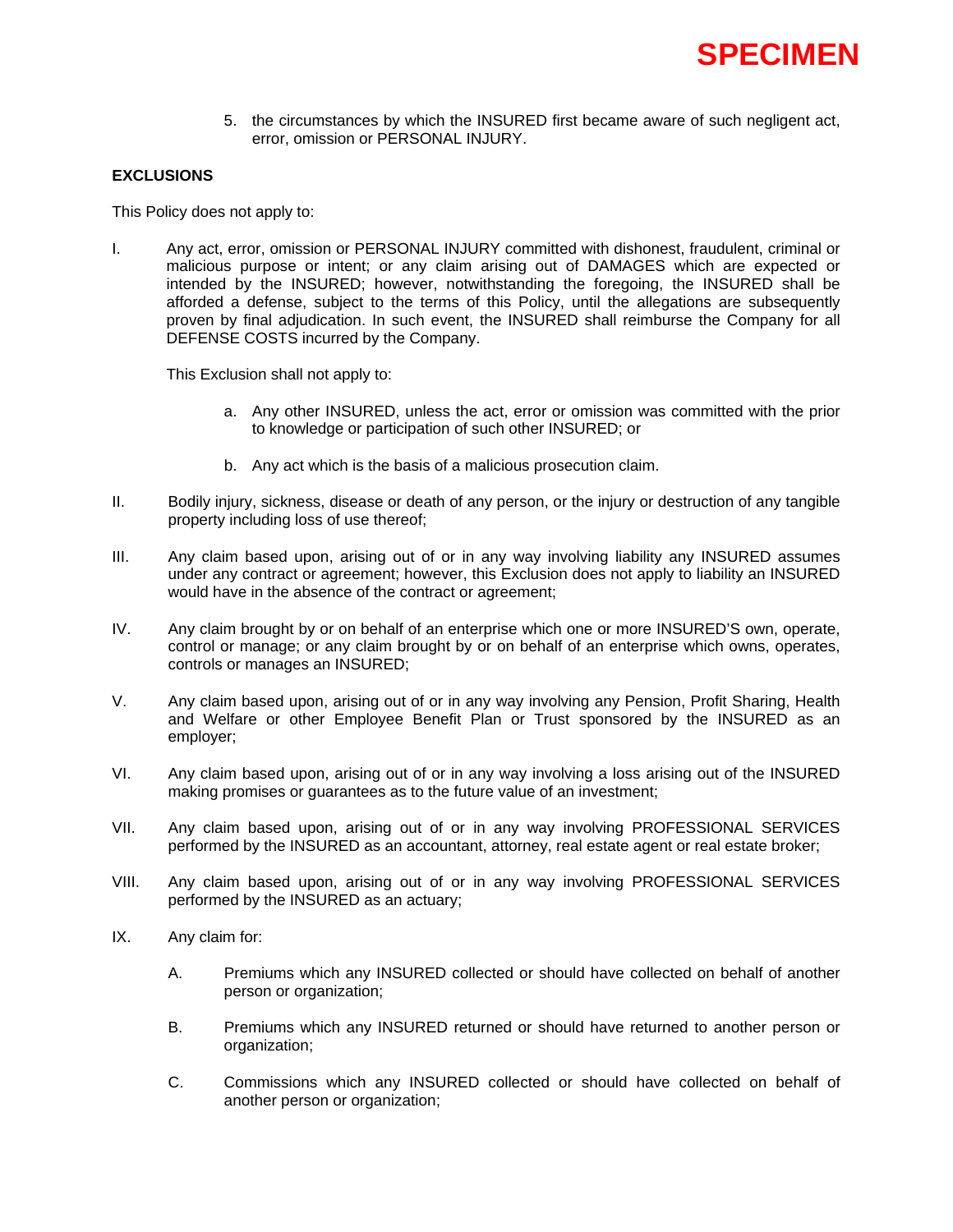- D. Commissions which any INSURED returned or should have returned to any person or organization;
- E. Taxes which any INSURED collected or should have collected on behalf of another person or organization;
- F. Taxes which any INSURED paid or should have paid to any person or organization;
- G. The amount of any insurance policy claim that any INSURED paid or should have paid to another person or organization;
- H. Any other client funds which any INSURED collected or should have collected on behalf of another person or organization; or
- I. Any other client funds which any INSURED returned or should have returned to another person or organization;
- X. Any claim based upon, arising out of or in any way involving the improper or unauthorized use of client information, ownership of which does not belong to the INSURED for the purpose of obtaining replacement life insurance coverage;
- XI. Any claim based upon, arising out of or in any way involving an obligation of the INSURED under any workers' compensation, disability benefits, or unemployment compensation law or any similar law;
- XII. Any claim based upon, arising out of or in any way involving wrongful termination of employment or contract by an INSURED;
- XIII. Any claim based upon, arising out of or in any way involving disputes with another insurance agent or broker concerning commissions, fees, or client lists;
- XIV. Any claim brought or maintained, directly or indirectly, by or on behalf of any INSURED under this Policy against another INSURED; however this Exclusion shall not apply to coverage provided under Insuring Agreement I. A.3.;
- XV. Any claim based upon, arising out of or in any way involving the placement of coverage with Multiple Employer Welfare Arrangements as defined in the Employee Retirement Income Security Act of 1974 and any amendments thereto;
- XVI. Any claim based upon, arising out of or in any way involving the solicitation, sale and/or servicing of SECURITIES;
- XVII. Any claim based upon, arising out of or in any way involving any fact, circumstance or situation which has been the subject of any written notice given and accepted under any policy of which this Policy is a direct or indirect renewal or replacement or which preceded this Policy;
- XVIII. Any claim based upon, arising out of or in any way involving any act, error, omission occurring prior to the date of the NAMED INSURED'S initial enrollment as an INSURED under this Policy or a previously issued policy by the Company if on the date of initial enrollment the NAMED INSURED had knowledge of any act, error, omission which could reasonably be expected to result in a claim;
- XIX. Any claim based upon, arising out of or in any way involving any prior or pending litigation against any INSURED filed on or before the inception date of this Policy or under any other policy of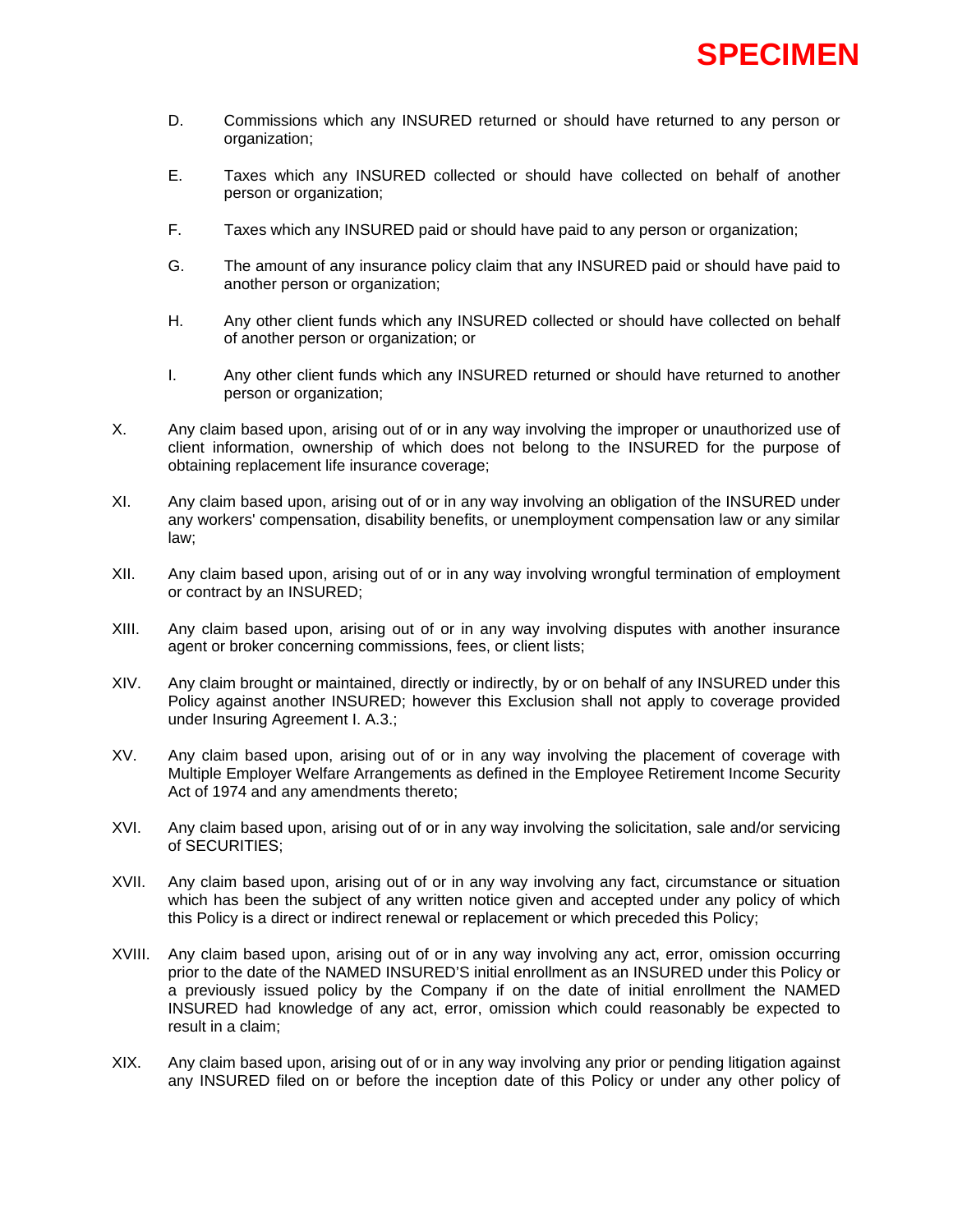

which this Policy is a renewal, whichever is earlier, or the same or substantially the same fact, circumstance or situation underlying or alleged therein;

- XX. Any claim based upon, arising out of or in any way involving discrimination as defined by federal, state or local statute, regulation, law or ordinance;
- XXI. Any claim based upon, arising out of or in any way involving the insolvency, receivership, conservatorship, liquidation, bankruptcy, inability or refusal to pay of any organization, entity, or vehicle of any kind, nature or structure in which the INSURED has placed, recommended to be placed or obtained coverage or in which an INSURED has placed or recommended to be placed the funds of a client or account.

This Exclusion shall not apply if such organization, entity or vehicle is a property and casualty insurance company that was rated B+ or better by A. M. Best, or is a life/accident and health insurance company that was rated A- or better by A.M. Best, at the time the INSURED placed, recommended to be placed or obtained such coverage for a client in such insurance company or in which an INSURED has placed such funds of a client or account.

Notwithstanding the foregoing, the INSURED shall be afforded a defense for any claim excluded solely by operation of this exclusion, subject to a maximum DEFENSE COSTS of \$50,000 each claim and \$50,000 each NAMED INSURED;

- XXII. Any claim brought or maintained, directly or indirectly, by or on behalf of any governmental or quasi-governmental official or agency in any capacity, including but not limited to the Securities and Exchange Commission, Financial Industry Regulatory Authority (formerly known as the National Association of Securities Dealers), the Securities Investor Protection Corporation, or any state or federal securities or insurance commission or agency; however this Exclusion shall not apply to a claim brought by or on behalf of such official or entity in its capacity as a client of an INSURED;
- XXIII. Any claim based upon, arising out of or in any way involving the placement of a client's coverage or funds directly or indirectly with any organization, entity or vehicle of any kind, nature or structure which is not licensed to do business in the state or jurisdiction with authority to regulate such business; however, this Exclusion shall not apply to any claim arising from or contributed by the placement of a client's coverage or funds directly or indirectly with such organization, entity or vehicle which is an eligible surplus lines insurer in such state or jurisdiction;
- XXIV. Any claim based upon, arising out of or in any way involving the offering, sale or servicing of structured settlements; however, this Exclusion shall not apply to a claim arising out of the selling or servicing of the underlying covered product;
- XXV. Any claim based upon, arising out of or in any way involving the ownership, formation, operation, or administration of a health maintenance organization, preferred provider organization, captive, risk retention group, self-insurance program or purchasing group; or
- XXVI. Any claim based upon or arising out of the INSURED'S status as a NAMED FIDUCIARY; however, this Exclusion shall not apply to a claim arising out of the INSURED providing investment advice directly to a plan participant as a fiduciary adviser under an Eligible Investment Advice Arrangement pursuant to the Pension Protection Act of 2006 and any amendments thereto.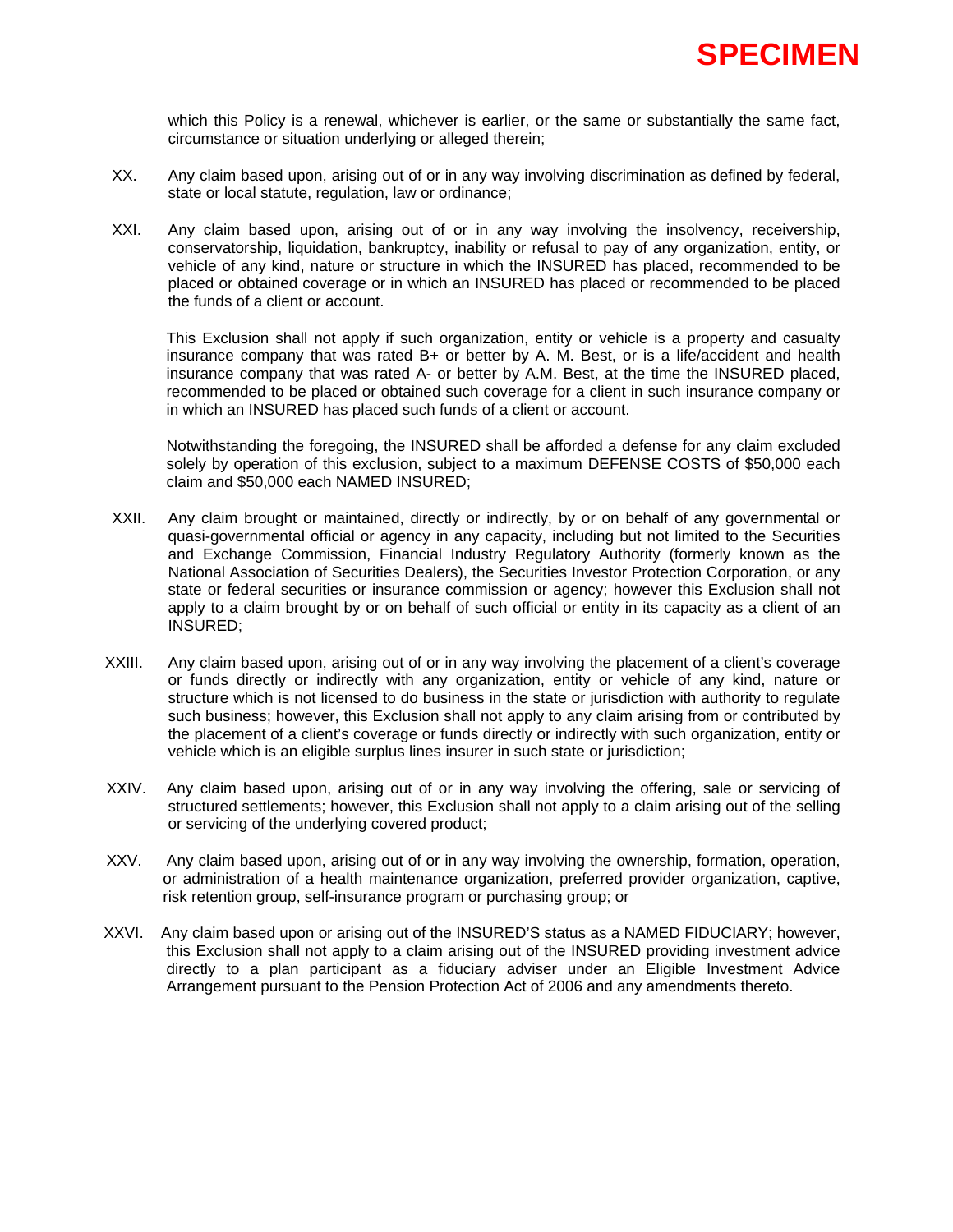

## **CONDITIONS**

- I. INSURED'S DUTIES IN THE EVENT OF CLAIM:
	- A. As a condition precedent to the right of insurance coverage afforded herein, the INSURED shall:
		- 1. As soon as practicable during the POLICY PERIOD but in no event more than sixty (60) days after the end of the POLICY PERIOD, give written notice to the Company in the event a claim is made against the INSURED during the POLICY PERIOD, unless an Extended Reporting Period is applicable in which case its terms shall be controlling.

Notwithstanding the requirements of the preceding paragraph, if continuous coverage is in effect pursuant to consecutive policies issued by the Company, a claim may be reported to the Company in writing, as soon as practicable, during the policy period consecutive to and immediately following this POLICY PERIOD without constituting a violation of this provision. In such condition, the claim will be deemed reported on the last day of the POLICY PERIOD.

Written notice to be sent to the Company at:

 c/o Lancer Claims Services Professional Liability Department P. O. Box 7048 Orange, CA 92863-7048

- 2. Immediately forward to the Company, c/o Lancer Claims Services, at the above address, every demand, notice, summons or other process received directly by the INSURED or by the INSURED'S representatives in the event suit is brought against the INSURED.
- 3. Cooperate with the Company by:
	- a. Meeting with representatives of the Company, submitting to their examination and interrogation, under oath if requested, and giving written statements to such representatives;
	- b. Attending hearings, depositions and trials; and,
	- c. Assisting in effecting settlement, securing and giving evidence, providing the Company other such information, assistance and cooperation that the Company may reasonably request, and obtain the attendance of witnesses in the conduct of suits.
- B. The INSURED shall further cooperate with the Company and do whatever is necessary to secure and effect any rights of indemnity, contribution or apportionment, which the INSURED may have.
- C. The INSURED shall not demand or agree to arbitration of any claim made against the INSURED without written consent of the Company. The INSURED shall not make any payment, admit any liability, settle any claims, assume any obligation or incur any expenses without the written consent of the Company.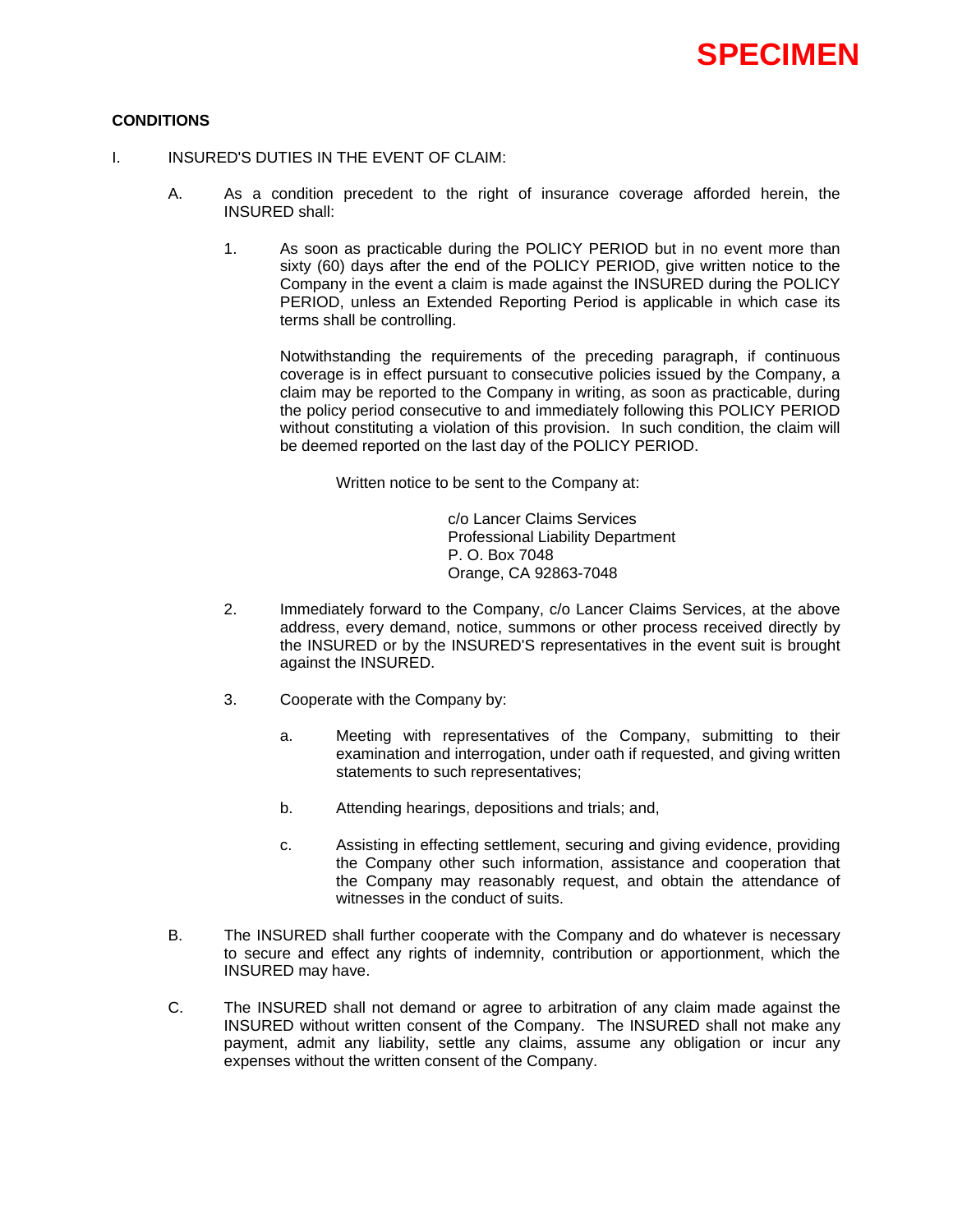

D. For the purpose of Condition I, Farmers Insurance Exchange shall be designated as an authorized representative of the Company.

### II. OTHER INSURANCE:

If the INSURED has other insurance against the loss covered by this Policy, this Policy shall be excess over any other valid and collectible insurance and shall then apply only in the amount by which the applicable Limit of Liability of this Policy exceeds the sum of the applicable Limit of Liability of all such other insurance. Any INSURED provided coverage by this Company, or one of its affiliates, under a valid and collectible Professional Liability policy will not be subject to this provision. But in such event, the INSURED must elect under which policy the claim will be made and the other policy will be void and any premium for the subject POLICY PERIOD will be refunded.

#### III. WAIVER OF EXCLUSIONS AND BREACH OF CONDITIONS:

Whenever coverage under any provision of the Policy would be excluded, suspended, or lost:

- A. Because of any Exclusions or Conditions related to criminal, dishonest, fraudulent, or malicious acts or omissions by an INSURED and with respect to which any other INSURED did not personally participate or personally acquiesce or remain passive after having personal knowledge thereof; or
- B. Because of non-compliance with any Condition relating to the giving of notice to the Company with respect to which any other INSURED shall be in default solely because of the default or concealment of such default by one or more INSURED'S responsible for the claim otherwise insured hereunder;

The Company agrees that such insurance as would otherwise be afforded under this Policy shall continue in effect, cover and be paid with respect to each and every INSURED who did not personally commit or personally participate in committing or personally acquiesce in or remain passive after having personal knowledge of one or more of the acts or omissions described in any such Exclusion or Condition; provided that if the Condition be one with which such INSURED can comply, after receiving knowledge thereof, the INSURED entitled to the benefit of this Waiver of Exclusions and Breach of Conditions shall comply with such Condition promptly after obtaining knowledge of the failure of any other INSURED to comply therewith.

## IV. SUBROGATION:

In the event of any payment under this Policy, the Company shall be subrogated to all the INSURED'S rights of recovery therefore against any person or organization other than an employee of the NAMED INSURED, and the INSURED shall execute and deliver instruments and papers and do whatever else is necessary to secure such rights. The INSURED shall do nothing after loss to waive or prejudice such rights.

## V. CHANGES:

Notice to any agent or representative, or knowledge possessed by an agent, representative or any other person shall not effect a waiver or change in any part of this Policy or prevent the Company from asserting any rights under the terms of this Policy; nor shall the terms of this Policy be waived or changed, except by endorsements issued to form a part of this Policy.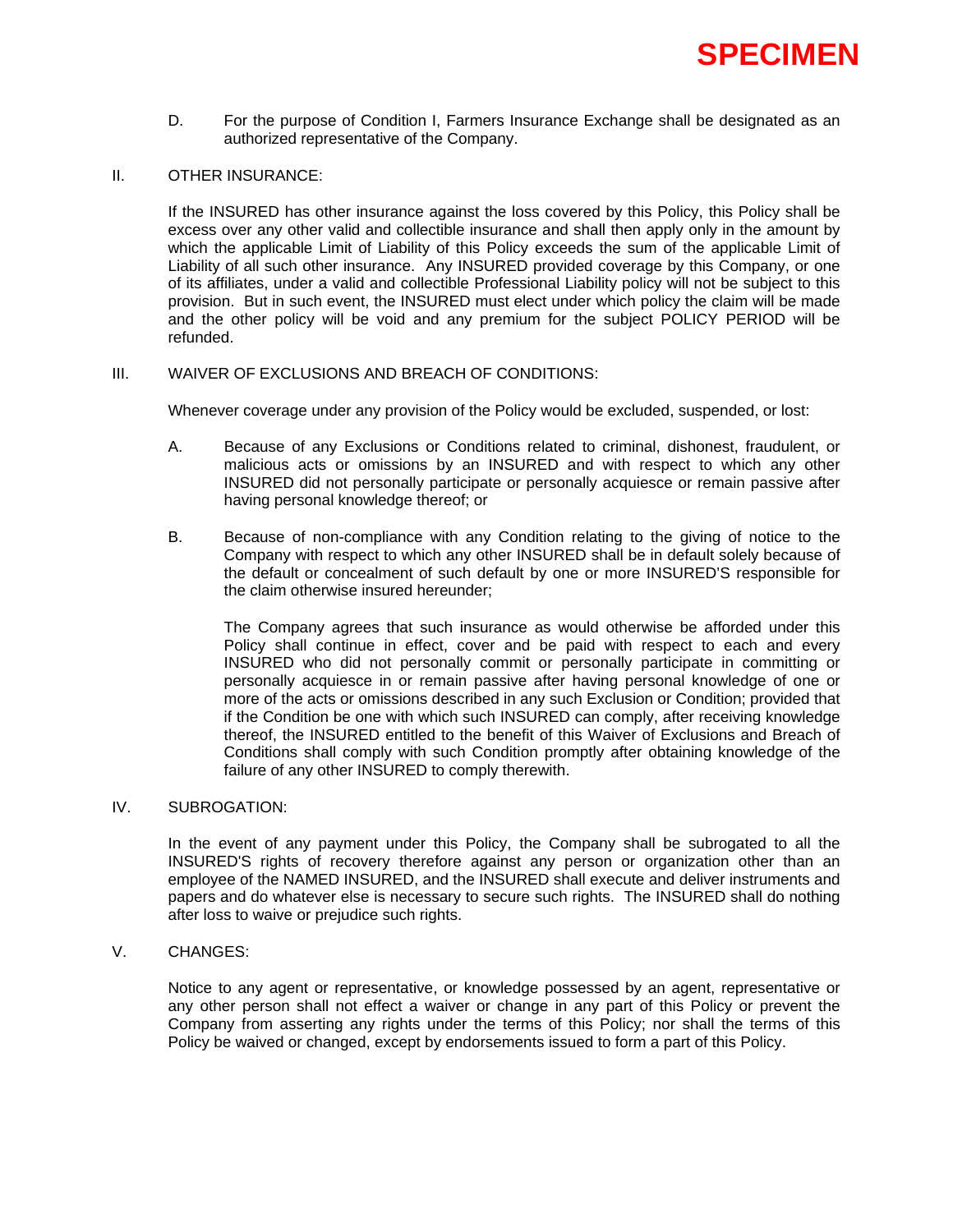### VI. ACTION AGAINST COMPANY:

- A. No action shall lie against the Company unless, as a condition precedent thereto, the INSURED shall have fully complied with all the terms of this Policy, nor until the amount of the INSURED'S obligation to pay shall have been finally determined either by judgment against the INSURED after actual trial or by written agreement of the claimant and the Company.
- B. Any person or organization or the legal representative thereof who has secured such judgment or written agreement shall thereafter be entitled to recover under this Policy to the extent of the insurance afforded by this Policy. Nothing contained in this Policy shall give any person or organization any right to join the Company as codefendant in any action against the INSURED to determine the INSURED'S liability.
- C. Bankruptcy or insolvency of the INSURED or of the INSURED'S estate shall not relieve the Company of any of its obligations hereunder.

## VII. ARBITRATION:

In the event any claim is submitted to arbitration, the Company or appointed counsel shall, as soon as practicable, notify the INSURED of the date of hearing thereon.

VIII. ASSIGNMENT:

The interest of the NAMED INSURED under this Policy shall not be assignable to any other person.

- IX. CANCELLATION AND TERMINATION:
	- A. This Policy shall terminate at the earliest of the following times:
		- a. upon expiration of the POLICY PERIOD as set forth in the Declarations, or the effective date of cancellation, if earlier;
		- b. ten (10) days after receipt by the SPONSORING COMPANY of a written notice of termination from the Company for failure to pay a premium when due unless such payment was tendered by the SPONSORING COMPANY and received by the Company within said ten (10) day period; or
		- c. as to the NAMED INSURED, upon termination of the Agent Appointment Agreement between the NAMED INSURED and the SPONSORING COMPANY.
	- B. This Policy may be canceled by the SPONSORING COMPANY by surrender thereof to the Company or any of its authorized representatives, or by mailing to the Company written notice stating when thereafter cancellation shall be effective. If this Policy is canceled by the SPONSORING COMPANY, the Company shall retain the customary short rate proportion of the premium.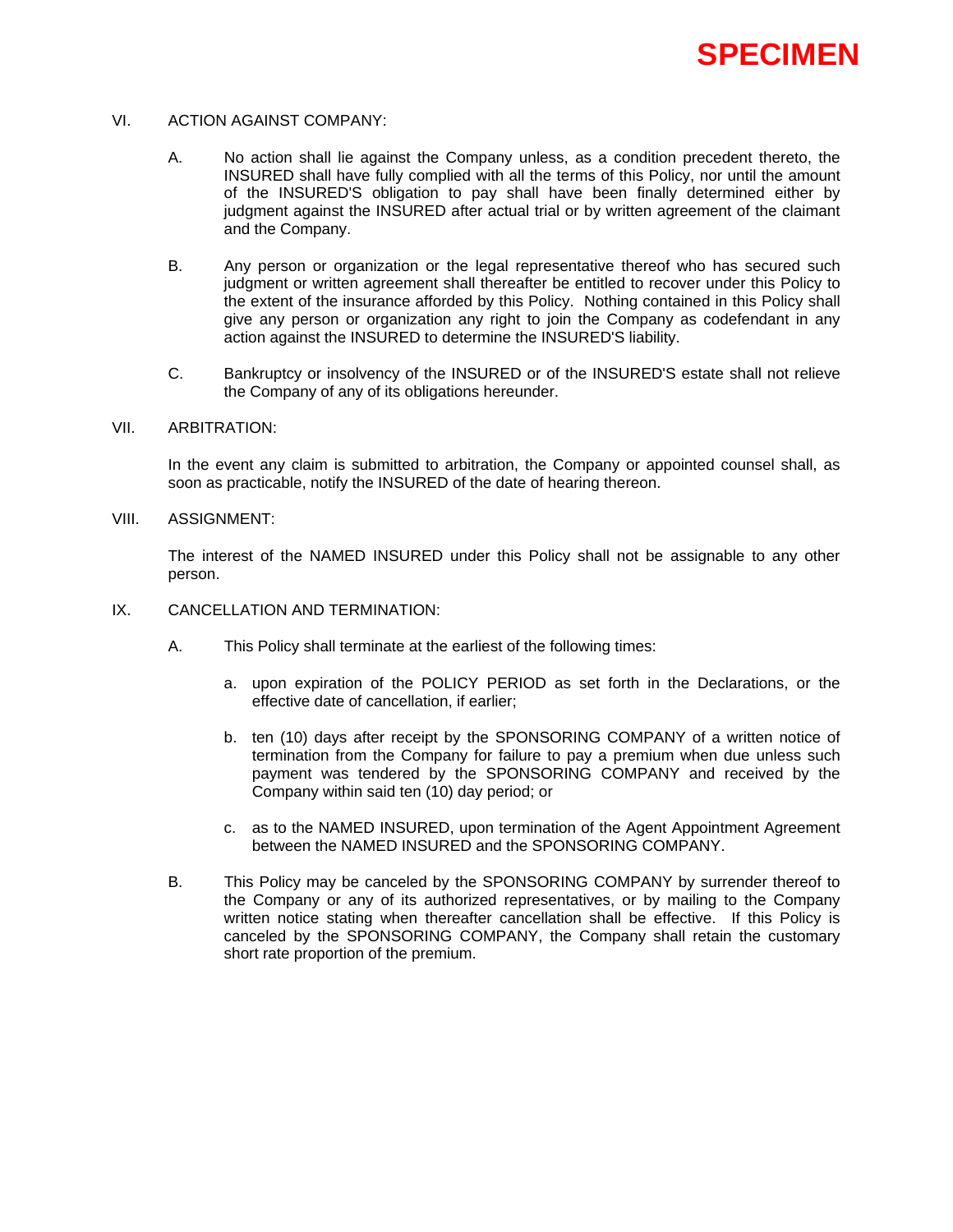C. This Policy may be canceled by the Company by mailing a written notice of cancellation to the SPONSORING COMPANY, at:

> Office of the General Counsel Farmers Group, Inc. 6301 Owensmouth Ave, 3<sup>rd</sup> Floor Woodland Hills, CA 91367

> > And

COO of Personal Lines Distribution Farmers Group, Inc. 6303 Owensmouth Avenue, 11th Flr. Woodland Hills, CA 91367

stating when, not less than one-hundred and twenty (120) days thereafter, such cancellation shall become effective. If this Policy has been in effect for sixty (60) days or more, the Company may cancel for one of the following reasons:

- 1. Acts or omissions constituting fraud or material misrepresentation in the procurement of this Policy, in continuing this Policy or in presenting a claim under this Policy provided however if there is fraud or material misrepresentation on the part of one NAMED INSURED, this provision shall apply only to that NAMED INSURED;
- 2. Substantial change in the risk assumed, except to the extent that the change could have been reasonably foreseen or contemplated in writing the contract;
- 3. Substantial breach of contractual duties or policy conditions;
- 4. Determination by the Director of Insurance that the continuation of the Policy would place the Company in violation of the insurance laws of the State of California.

Proof of mailing the notice of cancellation shall be sufficient proof of notice and this Policy shall terminate on the date and time specified in such notice. If the Company cancels this Policy, the earned premium shall be computed pro-rata. Payment or tender of any unearned premium by the Company shall not be a condition precedent to the effectiveness of cancellation.

## X. CONFORMANCE TO STATUTE:

Terms of this Policy which are in conflict with the statutes of the State wherein this Policy is issued are hereby amended to conform to such statutes.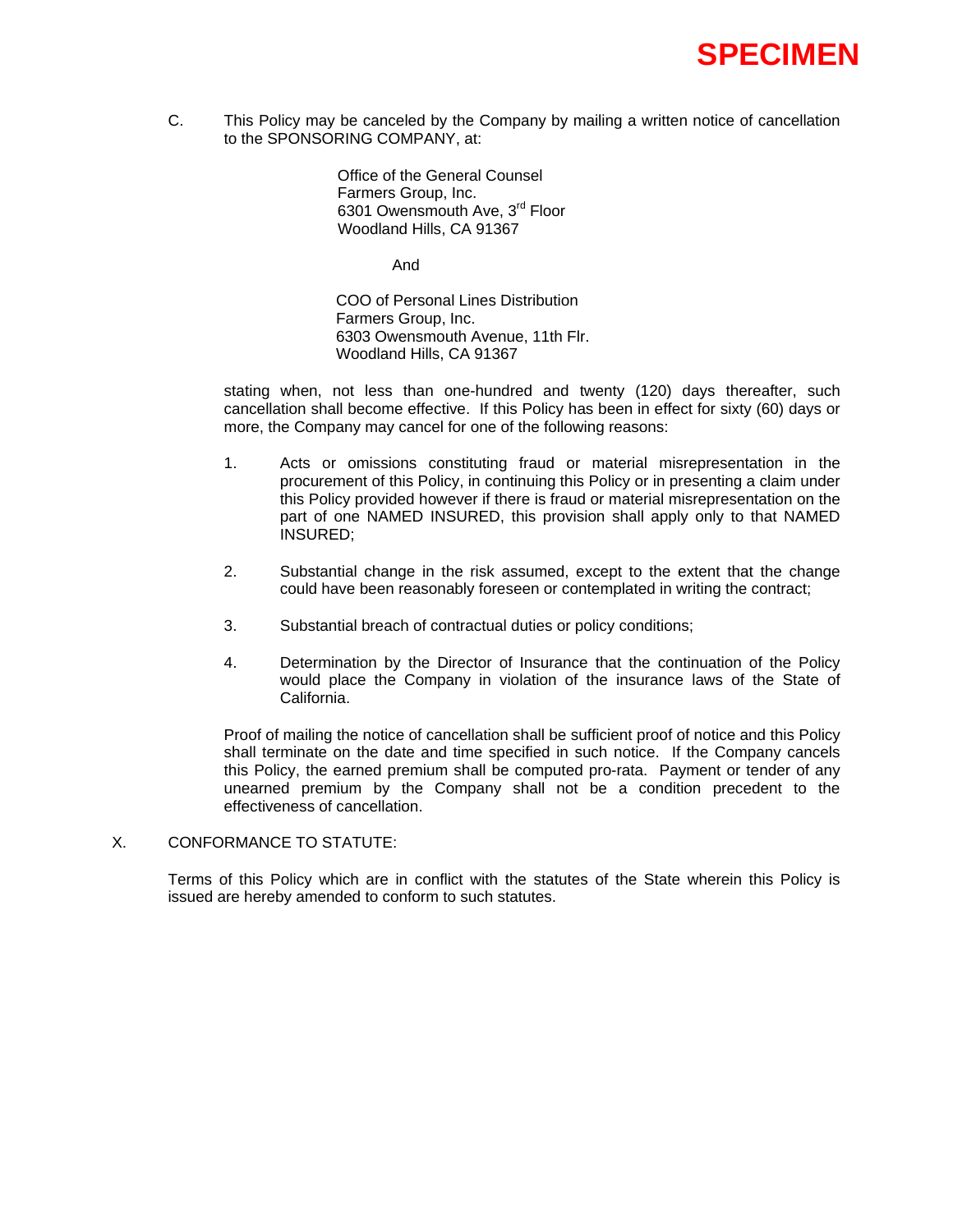

## XI. NON-RENEWAL:

A. The Company may elect not to renew this Policy by mailing a written notice to the SPONSORING COMPANY, stating the reason(s) for non-renewal, at least one-hundred and twenty (120) days prior to the effective date of the non-renewal, at:

> Office of the General Counsel Farmers Group, Inc. 6301 Owensmouth Ave, 3<sup>rd</sup> Floor Woodland Hills, CA 91367

> > And

COO of Personal Lines Distribution Farmers Group, Inc. 6303 Owensmouth Avenue, 11th Flr. Woodland Hills, CA 91367

- B. If the Company does not comply with these terms, the Policy will terminate:
	- 1. Upon the expiration date, if:
		- a. The SPONSORING COMPANY fails to perform any obligation in connection with the payment of premium for the Policy on the renewal of the Policy or any installment payment, whether payable directly to the Company or an authorized representative or indirectly under any premium finance plan or extension of credit;
		- b. The SPONSORING COMPANY notifies the Company or the Company's authorized representative of their intent not to renew this Policy;
		- c. The SPONSORING COMPANY fails to submit a fully completed, signed application and any other underwriting information required by the Company.
	- 2. On the effective date of any other insurance policy issued as replacement for any insurance afforded by this Policy with respect to insurance to which both Policies apply.
	- 3. If notice is mailed, proof of mailing will be sufficient proof of notice.

#### XII. SPECIAL CONDITIONS:

- A. The SPONSORING COMPANY shall act on behalf of all INSUREDS with respect to giving and receiving notice of cancellation, the payment of premiums, and the receiving of any return premiums that may become due under this Policy, the reporting and handling of claims and the acceptance of any endorsement, issued to form a part hereof.
- B. Arbitration
	- 1. Conditions: Except as otherwise provided in this paragraph, any controversy arising out of or relating to this Policy, including controversy arising out of any vicarious liability coverage provided to the SPONSORING COMPANY by this Policy, or the breach thereof, shall be settled by binding arbitration in accordance with the rules of the American Arbitration Association (herein "AAA") then in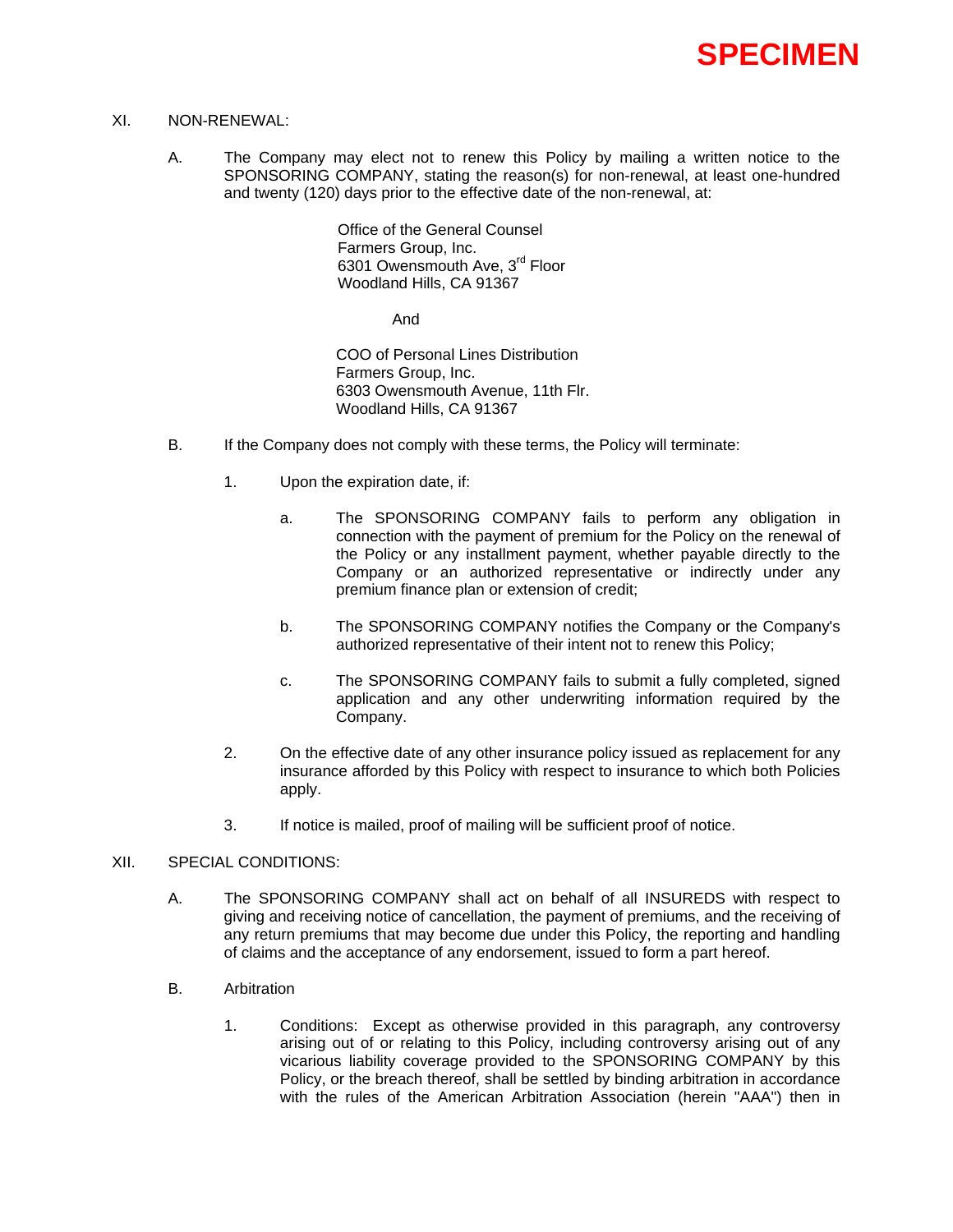

effect. The NAMED INSURED or SPONSORING COMPANY and the Company, before entering into arbitration, shall each appoint an arbitrator. Each arbitrator shall be a present or former insurance industry executive. Within thirty (30) days after one party notifies the other of its demand for arbitration and names its arbitrator, the other party shall name its arbitrator. Within thirty (30) days of the naming of the second arbitrator, the two arbitrators will select a third arbitrator to be chairman of the panel. Should the two arbitrators not be able to agree on a choice of the third, then the AAA shall make the appointment of a person who is neutral to the parties in controversy. None of the arbitrators shall be current or former officers, principals, directors, stockholders, partners, or employees of the Company or any NAMED INSURED, INSURED or SPONSORING COMPANY. The three arbitrators shall comprise the arbitration panel for the purpose of the Policy.

- 2. Judgment: Each party to this Policy shall submit its case with supporting documents to the arbitration panel within thirty (30) days after appointment of the third arbitrator. However, the panel may extend this period for a reasonable time. Unless extended by the consent of the parties to this arbitration, the majority of the three arbitrators shall issue a written decision resolving the controversy before them within thirty (30) days of the time both parties are required to submit their case and related documentation. The arbitrators' written decision shall state the facts reviewed, conclusion reached, and the reasons for their conclusions. Said decision shall be final and binding upon both parties in any court of competent jurisdiction.
- 3. Fees and Expenses: Each party shall pay the fees and expenses of its arbitrator, unless otherwise agreed by the parties. The remaining costs of the arbitration shall be shared equally by both parties. Arbitration shall take place in Los Angeles, California, unless otherwise agreed to by both parties.
- C. In the event that a court decision holds the SPONSORING COMPANY and the INSURED jointly or severally liable for any negligent act, error, omission, or PERSONAL INJURY committed by the INSURED, the Company shall not be relieved of its duty to pay, provided such negligent act, error, omission, or PERSONAL INJURY is otherwise within the coverage of this Policy.

#### XIII. CHANGE OF CONTROL OF THE SPONSORING COMPANY:

If during the POLICY PERIOD, the SPONSORING COMPANY shall be merged, consolidated, acquired by, or otherwise combined with an entity that is not an INSURED, immediate written notice must be given to the Company. Coverage hereunder shall not apply to any negligent act, error, omission or PERSONAL INJURY committed subsequent to the date of merger, consolidation, or other combination unless the Company gives its consent in writing by Endorsement to this Policy.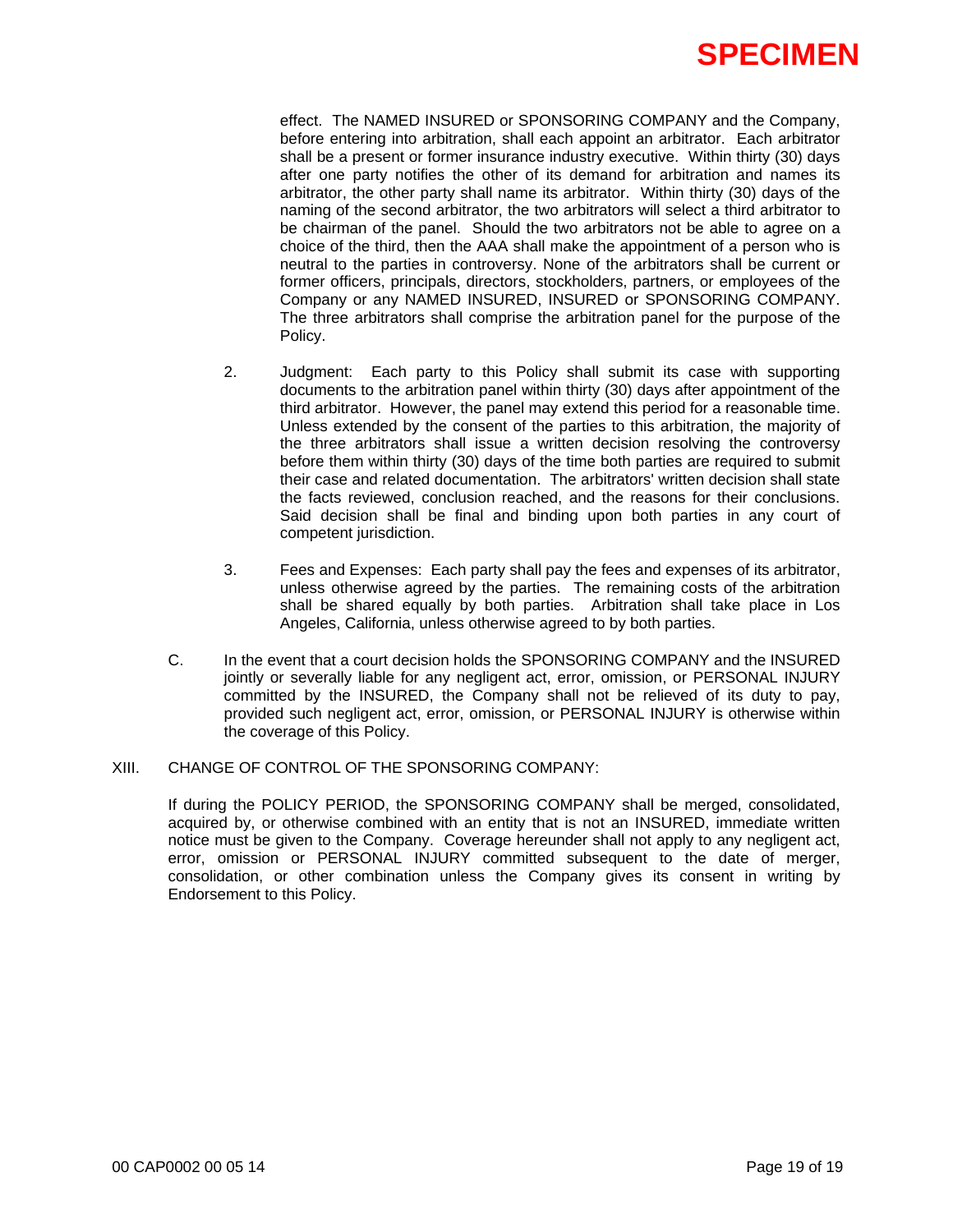

Signature Page

IN WITNESS WHEREOF, Arch Insurance Company has caused this policy to be executed and attested.

John Mex

Palecekt Assf

John Mentz **Patrick K. Nails** 

President Secretary Secretary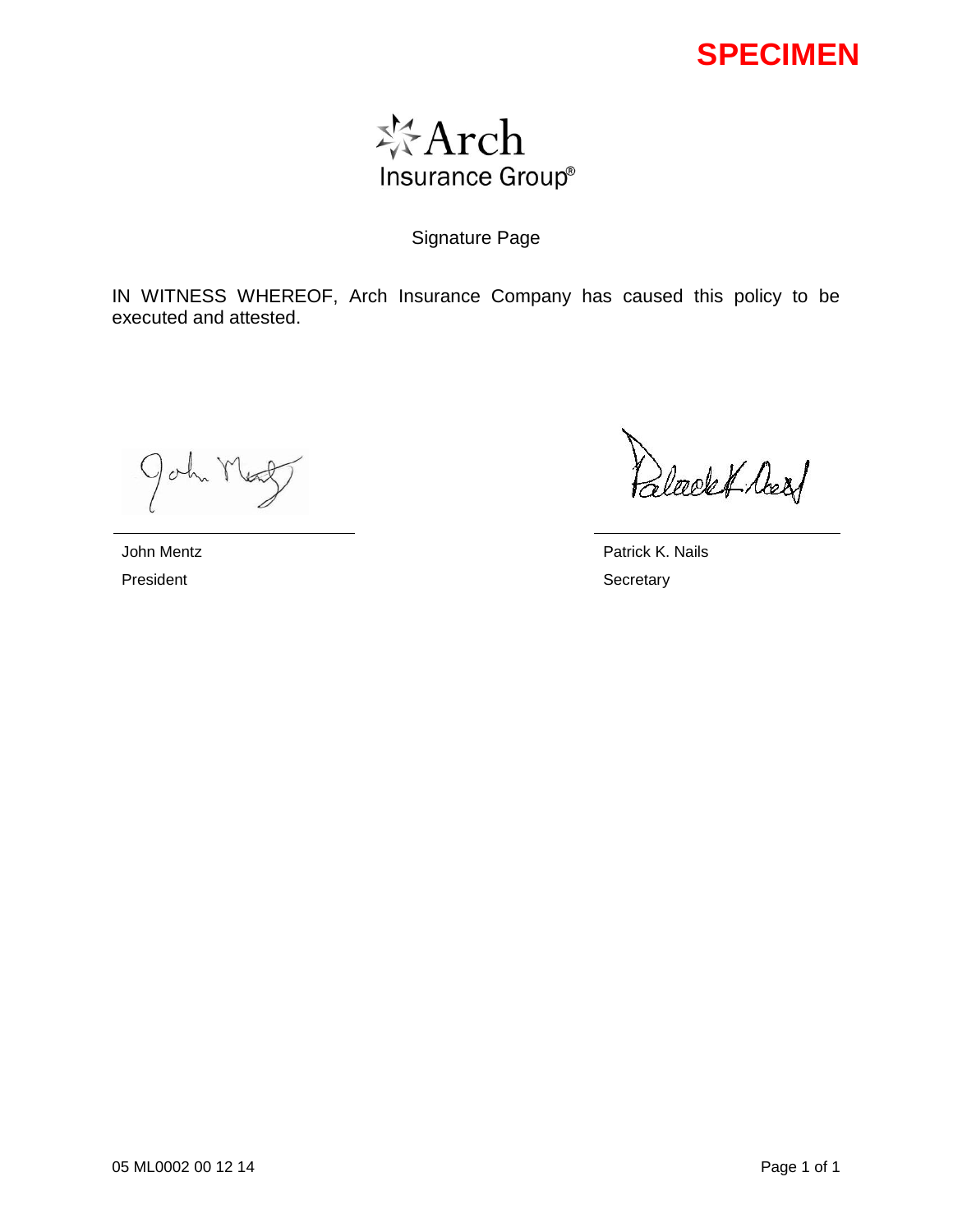# **POLICYHOLDER NOTICE – TEXAS RISK MANAGEMENT SERVICES**

As an insured, Texas law entitles you to risk management consultation services.

These services may include, but are not necessarily limited to a Risk Management Consultation Hotline which provides assistance in exposure reduction and loss control.

The above services are made available by Arch Insurance Company through CalSurance Associates. Please contact the Farmers Customer Care Team at (866) 893-1023 if you have any questions with which we can assist you regarding risk management.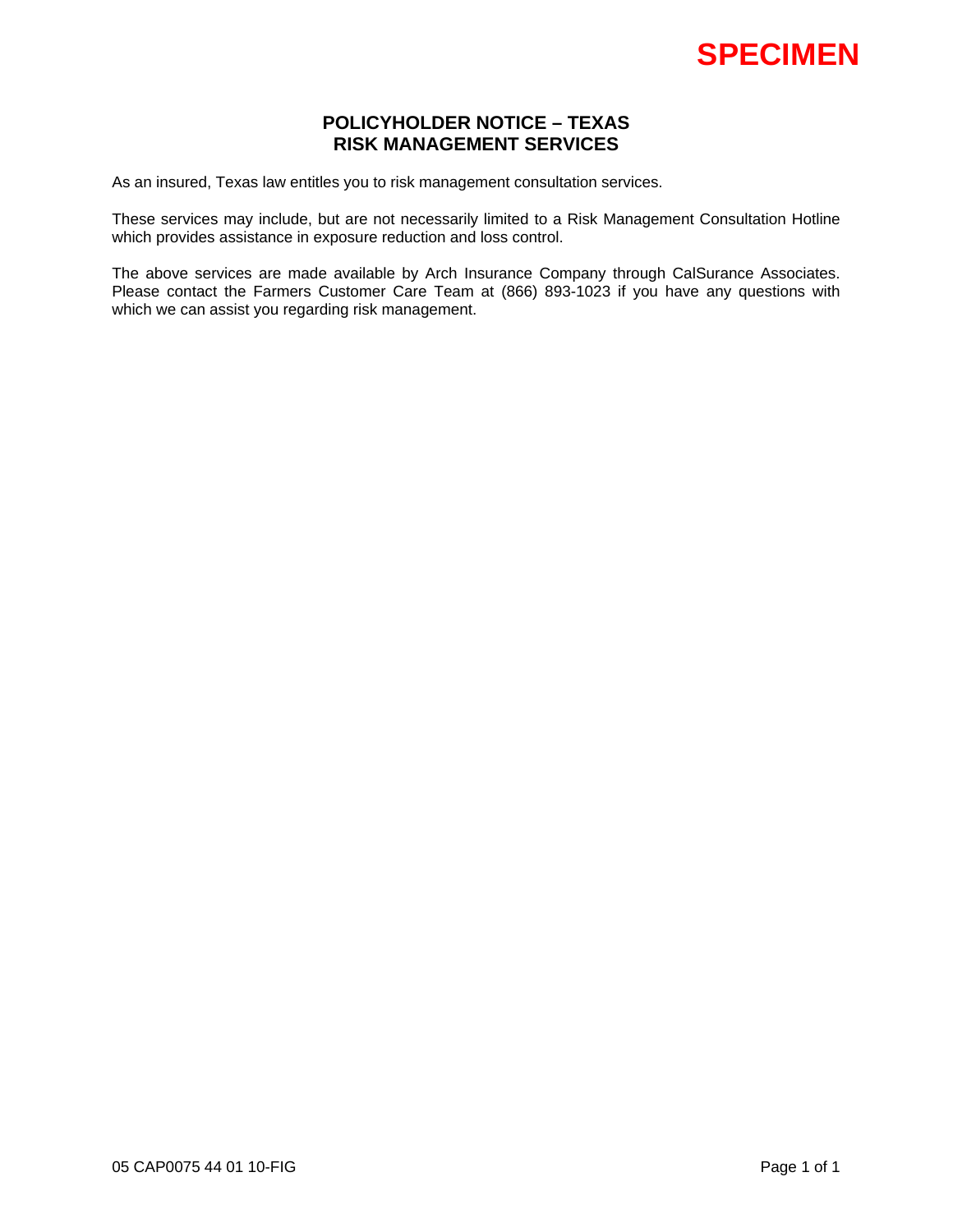# **U.S. TREASURY DEPARTMENT'S OFFICE OF FOREIGN ASSETS CONTROL ("OFAC") ADVISORY NOTICE TO POLICYHOLDERS**

No coverage is provided by this Policyholder Notice nor can it be construed to replace any provisions of your policy. You should read your policy and review your Declarations page for complete information on the coverages you are provided.

This Notice provides information concerning possible impact on your insurance coverage due to directives issued by OFAC. **Please read this Notice carefully.** 

The Office of Foreign Assets Control (OFAC) administers and enforces sanctions policy, based on Presidential declarations of "national emergency". OFAC has identified and listed numerous:

- Foreign agents;
- Front organizations;
- Terrorists;
- Terrorist organizations; and
- Narcotics traffickers:

as "Specially Designated Nationals and Blocked Persons". This list can be located on the United States Treasury's web site – http//www.treas.gov/ofac.

In accordance with OFAC regulations, if it is determined that you or any other insured, or any person or entity claiming the benefits of this insurance has violated U.S. sanctions law or is a Specially Designated National and Blocked Person, as identified by OFAC, this insurance will be considered a blocked or frozen contract and all provisions of this insurance are immediately subject to OFAC. When an insurance policy is considered to be such a blocked or frozen contract, no payments nor premium refunds may be made without authorization from OFAC. Other limitations on the premiums and payments also apply.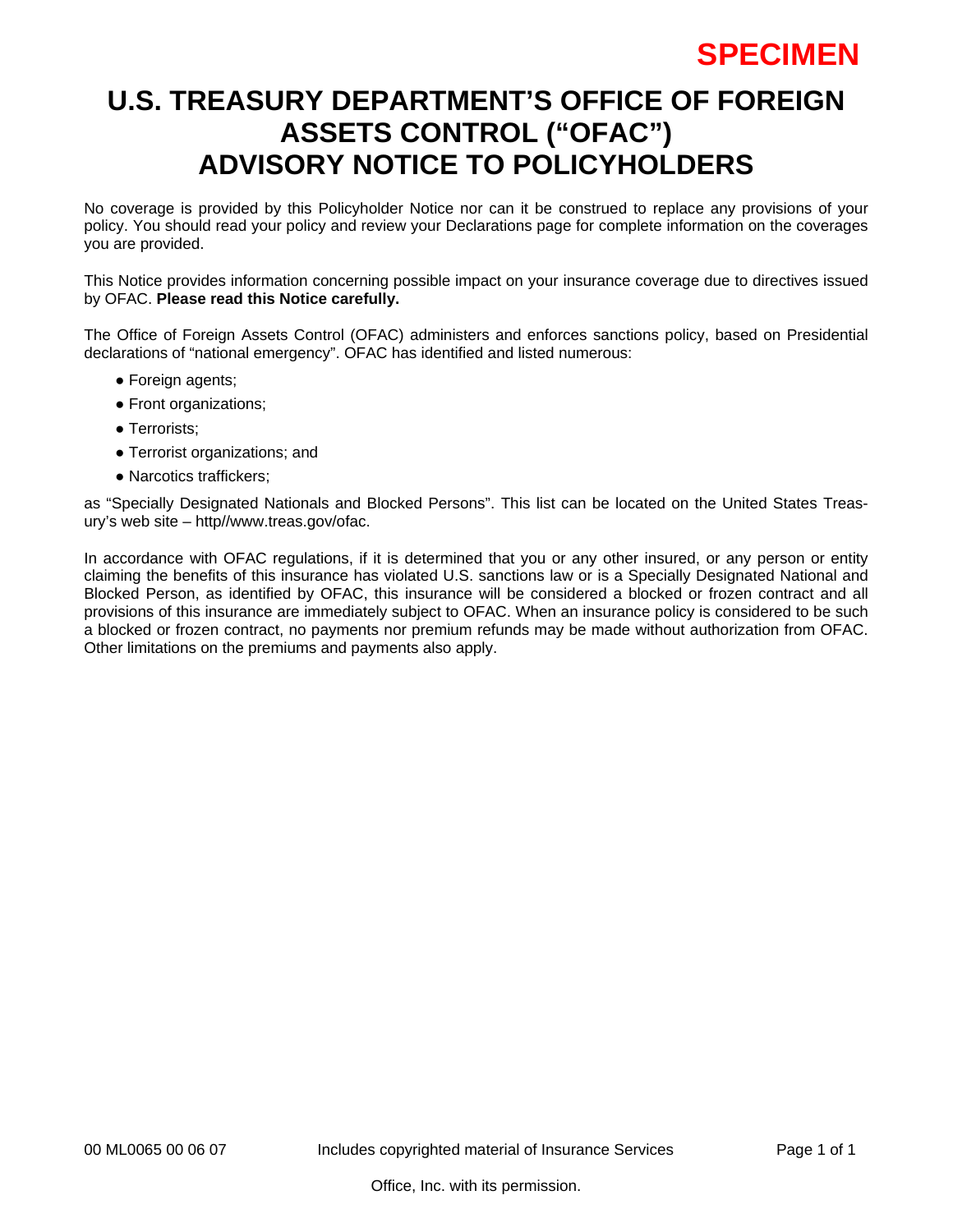

## **AMENDMENT OF DEFINITION OF SPONSORING COMPANY**

In consideration of the premium charged, it is agreed and understood that for purposes of this Policy, the term "SPONSORING COMPANY" shall include the following companies:

Farmers Group Inc. Farmers Insurance Exchange\* Truck Insurance Exchange\* Fire Insurance Exchange\* Mid-Century Insurance Company\* Mid-Century Insurance Company of Texas\* Farmers Texas County Mutual Insurance Company\* Illinois Farmers Insurance Company\* Texas Farmers Insurance Company\* Farmers Insurance Company of Arizona\* Farmers Insurance Company of Idaho\* Farmers Insurance Company, Inc. (Kansas)\* Farmers Insurance Company of Oregon\* Farmers Insurance Company of Washington\* Farmers Insurance of Columbus, Inc.\* Farmers New World Life Insurance Company\* The Ohio State Life Insurance Company\*\* Truck Underwriters Association Fire Underwriters Association Farmers New Century Insurance Company (formerly known as Farmers Direct Insurance Company) Foremost Corporation of America Foremost Insurance Company Grand Rapids, Michigan Foremost Lloyds of Texas Foremost Property and Casualty Insurance Company Foremost Signature Insurance Company American Federation Insurance Company Farmers Specialty Insurance Company Western Star Insurance Services, Inc. Foremost County Mutual Insurance Company Foremost Express Insurance Agency, Inc. Sunrise Insurance Agency, Inc. Western Star Underwriters, Inc Corvette General Agency, Inc. Farmers Services Insurance Agency (formerly known as Farmers Security Company) Farmers Financial Solutions, LLC FFS Holding, LLC Farmers Insurance Group (Notwithstanding this is not a corporate entity) Farmers Insurance Group of Companies (Notwithstanding this is not a corporate entity) Farmers New Century Insurance Company Farmers Reinsurance Company Farmers Value Added, Inc. Prematic Service Corporation (CA) Prematic Service Corporation (NV) Coast National Insurance Company Bristol West Insurance Company Bristol West Casualty Insurance Company Security National Insurance Company Bristol West Preferred Insurance Company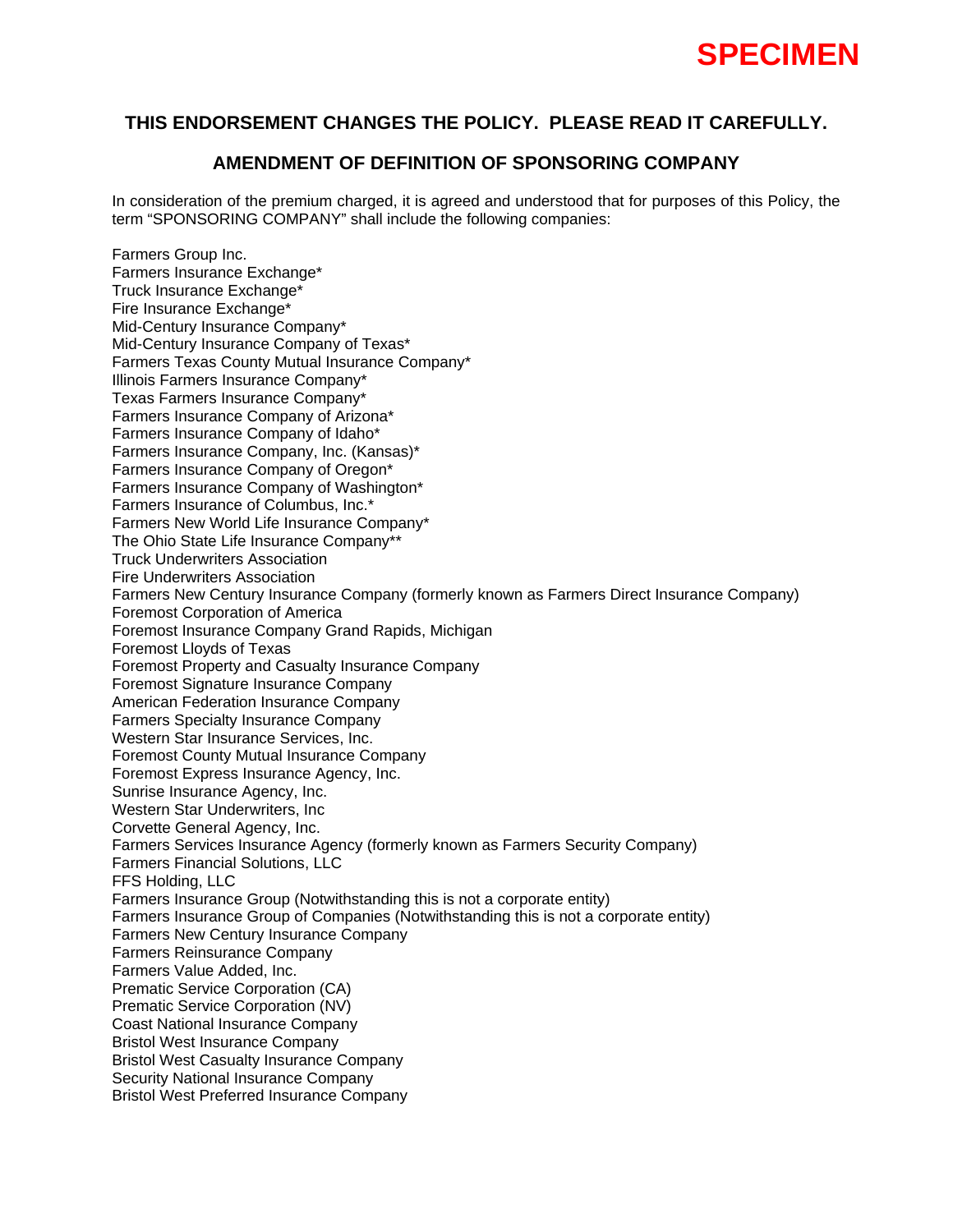Maryland Casualty Company Northern Insurance Company of New York Assurance Company of America Civic Property and Casualty Company Exact Property and Casualty Company Neighborhood Spirit Property and Casualty Company 21st Century Advantage Insurance Company 21st Century Assurance Company 21st Century Auto Insurance Company of New Jersey 21st Century Casualty Company 21st Century Centennial Insurance Company 21st Century Indemnity Insurance Company 21st Century Insurance Company 21st Century Insurance Company of the Southwest 21st Century National Insurance Company 21st Century North America Insurance Company 21st Century Pacific Insurance Company 21st Century Pinnacle Insurance Company 21st Century Preferred Insurance Company 21st Century Premier Insurance Company 21st Century Security Insurance Company 21st Century Superior Insurance Company American Pacific Insurance Company, Inc. Farmers Insurance Hawaii, Inc. Bristol West Insurance Services of Texas, Inc. Bristol West Insurance Services of Pennsylvania, Inc. Bristol West Insurance Services, Inc. of Florida Bristol West Insurance Services of California, Inc. Farmers Life Insurance Company of New York Leschi Life Assurance Company FCOA, LLC

\*It is agreed and understood that only those Agents and District Managers who are a named party to a Farmers Insurance Exchange Agent Appointment Agreement or District Manager Agreement with one of these companies are eligible to be a NAMED INSURED under this Policy.

\*\*Coverage for The Ohio State Life Insurance Company is limited to negligent acts, errors, omissions or PERSONAL INJURIES committed by agents holding valid "Farmers Agents Agreements" and District Managers holding valid "District Managers Agreement", and which occurred prior to April 16, 1997.

All other terms and conditions of this Policy remain unchanged.

Issued By: Arch Insurance Company Endorsement Number: 2 Policy Number: CAP0016497 13 Named Insured: Agents and District Managers of Farmers Insurance Exchange Endorsement Effective Date: 01/01/2020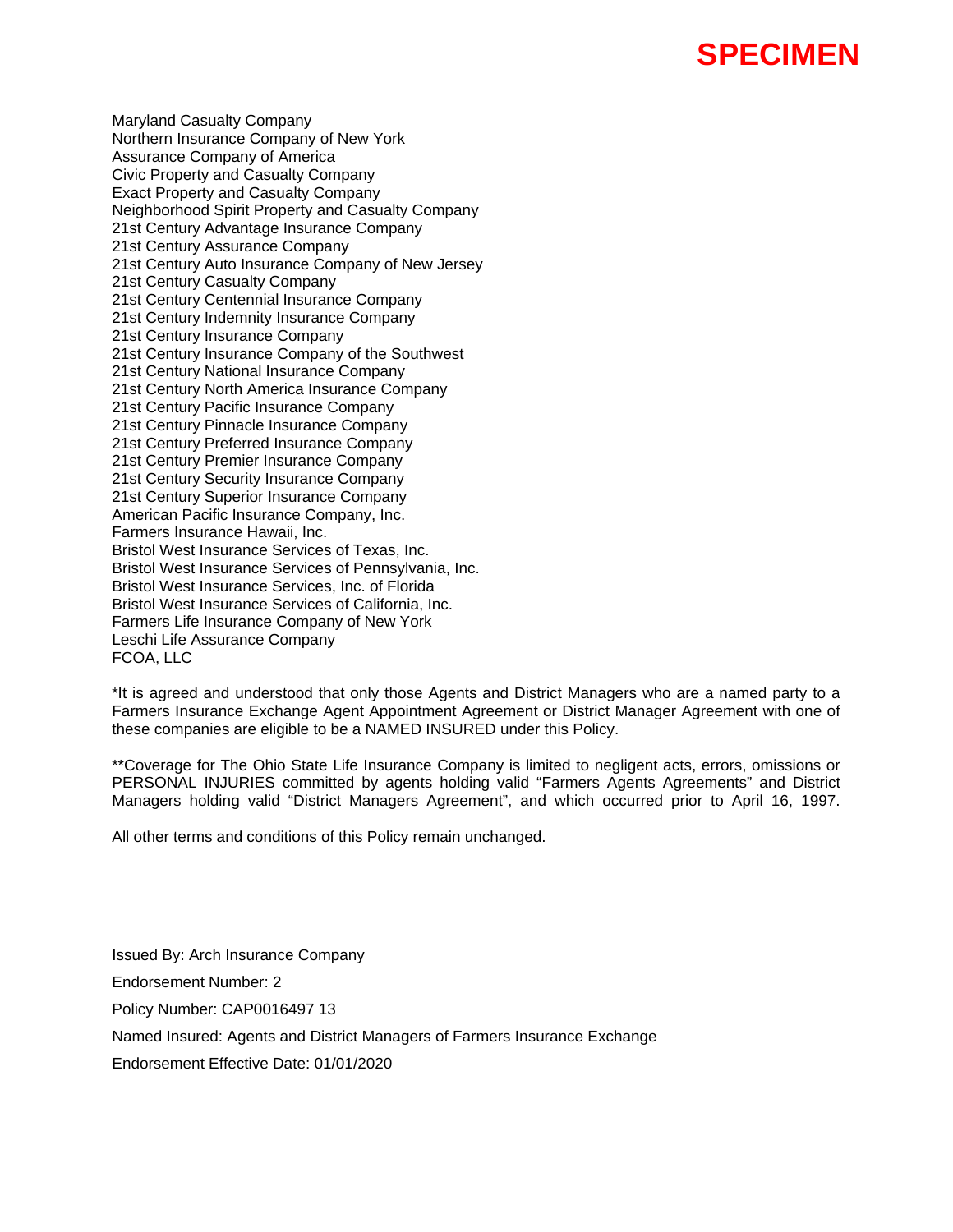

# **AMENDMENT OF DECLARATIONS ENDORSEMENT: RETROACTIVE DATE**

It is agreed that the Retroactive Date stated in the Declarations of the Policy is the later of:

- A. The date of inception of the NAMED INSURED'S Agency or District Manager Agent Appointment Agreement with Farmers Insurance Exchange; or
- B. The date of the first continuous claims made errors and omissions liability coverage maintained without interruption.

Notwithstanding the foregoing, if:

- A. the NAMED INSURED is party to a Retail Agent Appointment Agreement or an Agency Acquisitions Agreement; and
- B. the NAMED INSURED has submitted an application for Extended Prior Acts with proof of continuous claims made errors and omissions coverage; and
- C. the application has been approved by the Company;

then the Retroactive Date for such NAMED INSURED shall be the date of such NAMED INSURED'S first continuous claims made errors and omissions liability policy maintained without interruption.

All other terms and conditions of this Policy remain unchanged.

Issued By: Arch Insurance Company Endorsement Number: 3 Policy Number: CAP0016497 13 Named Insured: Agents and District Managers of Farmers Insurance Exchange Endorsement Effective Date: 01/01/2020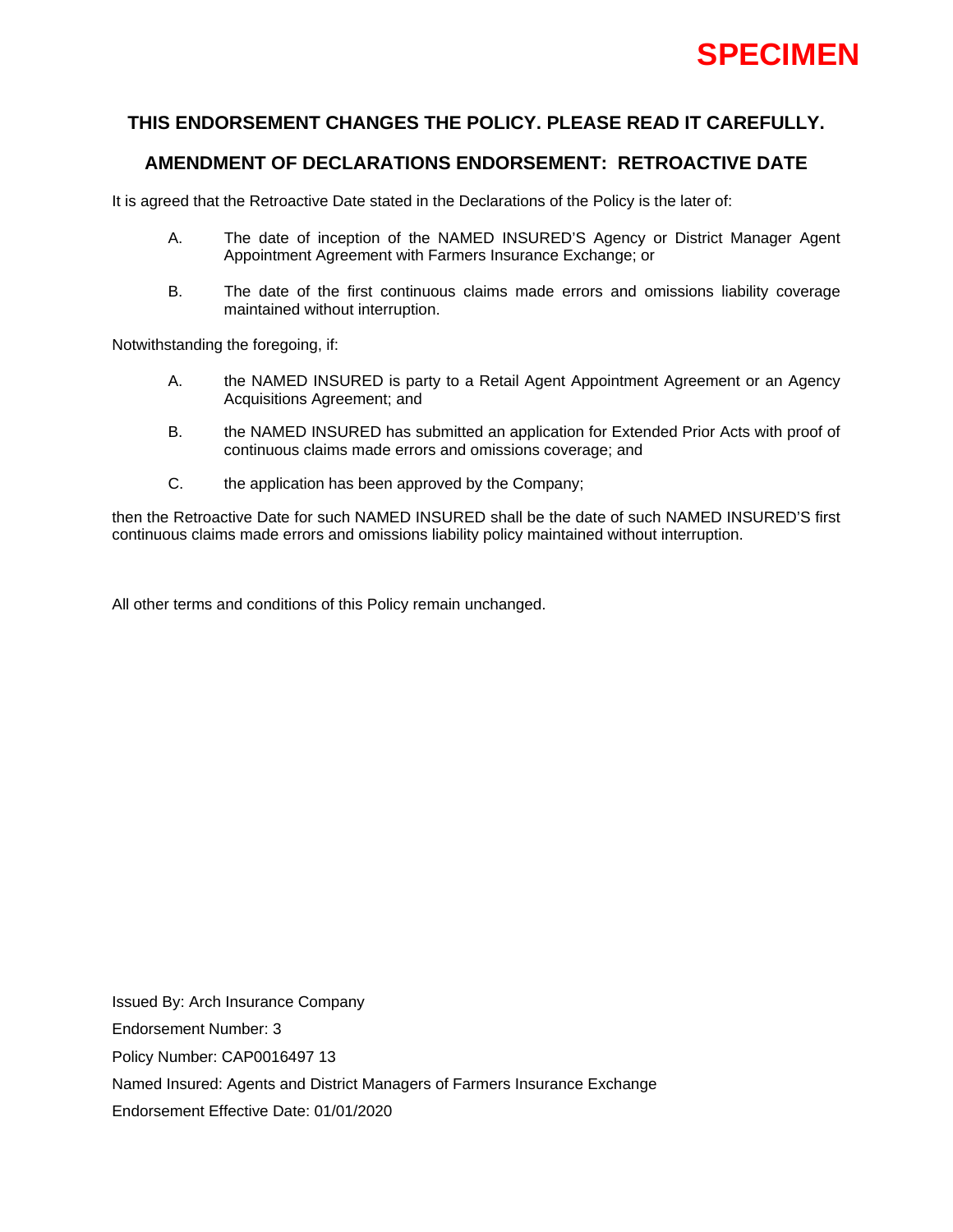

## **AMENDMENT OF DECLARATIONS: DEDUCTIBLE AMOUNT**

In consideration of the premium charged it agreed and understood that Item 4. of the Declarations, Deductible Amount, shall read as follows:

- A. \$1,000 per claim on all business placed with or through:
	- 1. Farmers Insurance Exchange, Truck Insurance Exchange or Fire Insurance Exchange including all of its past, present, and future insurance company subsidiaries and/or affiliates;
	- 2. Zurich Insurance Group including all of its past, present, and future insurance company subsidiaries and/or affiliates;
	- 3. Farmers Services Insurance Agency (formerly known as Farmers Security Company);
	- 4. Kraft Lake Insurance Agency;
	- 5. Assigned Risk Plans;
	- 6. California Earthquake Authority;
	- 7. FAIR Plans;
	- 8. National Flood Insurance Program where Farmers Insurance Exchange is the provider;
	- 9. Joint Underwriting Associations;
	- 10. Texas Windstorm Insurance Association (formerly known as Texas Catastrophe Property Insurance Association).
- B. \$1,000 per claim for claims made pursuant to Insuring Agreement I. A.3.
- C. \$1,000 per claim on all individual disability insurance business placed with Provident Life and Accident Insurance Company under the marketing Agreement between Provident and Farmers Insurance Exchange.
- D. \$1,000 per claim on products and/or services which are made available through the Farmers Insurance Exchange, or it's affiliated companies, and strategic alliance or affinity partners as product or service providers.
- E. \$1,000 per claim arising out of the sale of SECURITIES through Investors Brokerage Services, or Farmers Financial Solutions, LLC or any other Broker/Dealer approved by Farmers Insurance Exchange.
- F. \$1,000 per claim on all business placed with American Bankers prior to April 15, 1999.
- G. \$1,000 per claim on all business placed with Commercial Union Insurance Company under the Farm and Ranch Program Sponsorship Agreement between Commercial Union Insurance Company and Truck Insurance Exchange prior to October 1, 2000.
- H. \$1,000 per claim on all business placed with Blue Cross (which includes Wellpoint Health Networks, Inc. and affiliates including but not limited to Anthem Blue Cross/Blue Cross of California and UNICARE) under the Healthcare Initiative Agreement between Blue Cross and Farmers Insurance Group effective on or after August 1, 2001.
- I. \$5,000 per claim on all business placed with National Flood Insurance Program providers other than Farmers Insurance Exchange.
- J. \$5,000 per claim on all other business.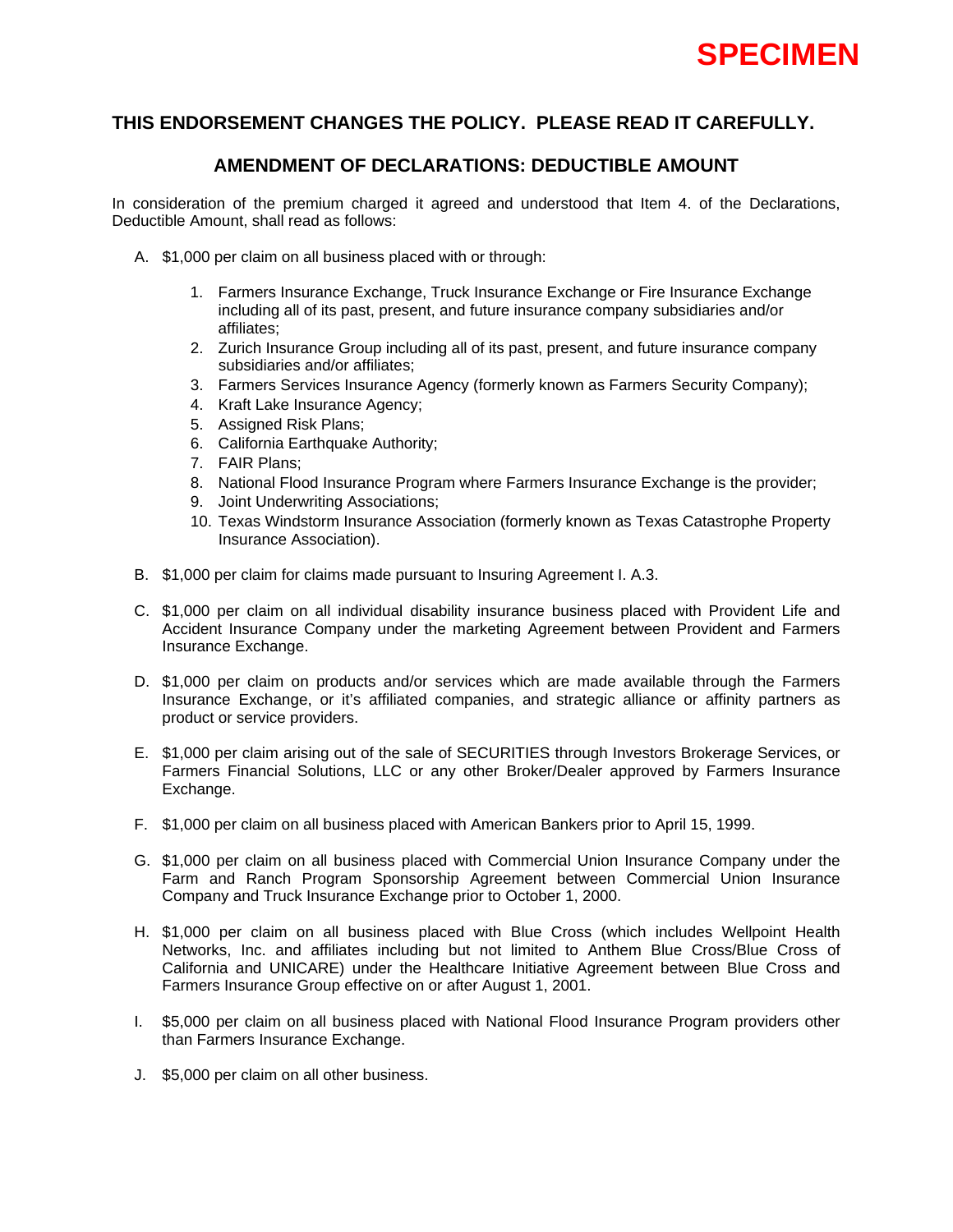

The deductible for a claim involving a product and/or service of the SPONSORING COMPANY shall be waived if the NAMED INSURED has:

- 1. been continuously insured by the Company during the five (5) policy periods immediately preceding the date a claim is reported; and
- 2. not reported any claim(s) during the five (5) policy periods immediately preceding the date a claim is reported; and
- 3. not reported more than one (1) claim under this policy; and
- 4. inspected the property that is the subject of the underlying claim if an inspection was required pursuant to Farmers underwriting guidelines.

All other terms and conditions of this Policy remain unchanged.

Issued By: Arch Insurance Company Endorsement Number: 4 Policy Number: CAP0016497 13 Named Insured: Agents and District Managers of Farmers Insurance Exchange Endorsement Effective Date: 01/01/2020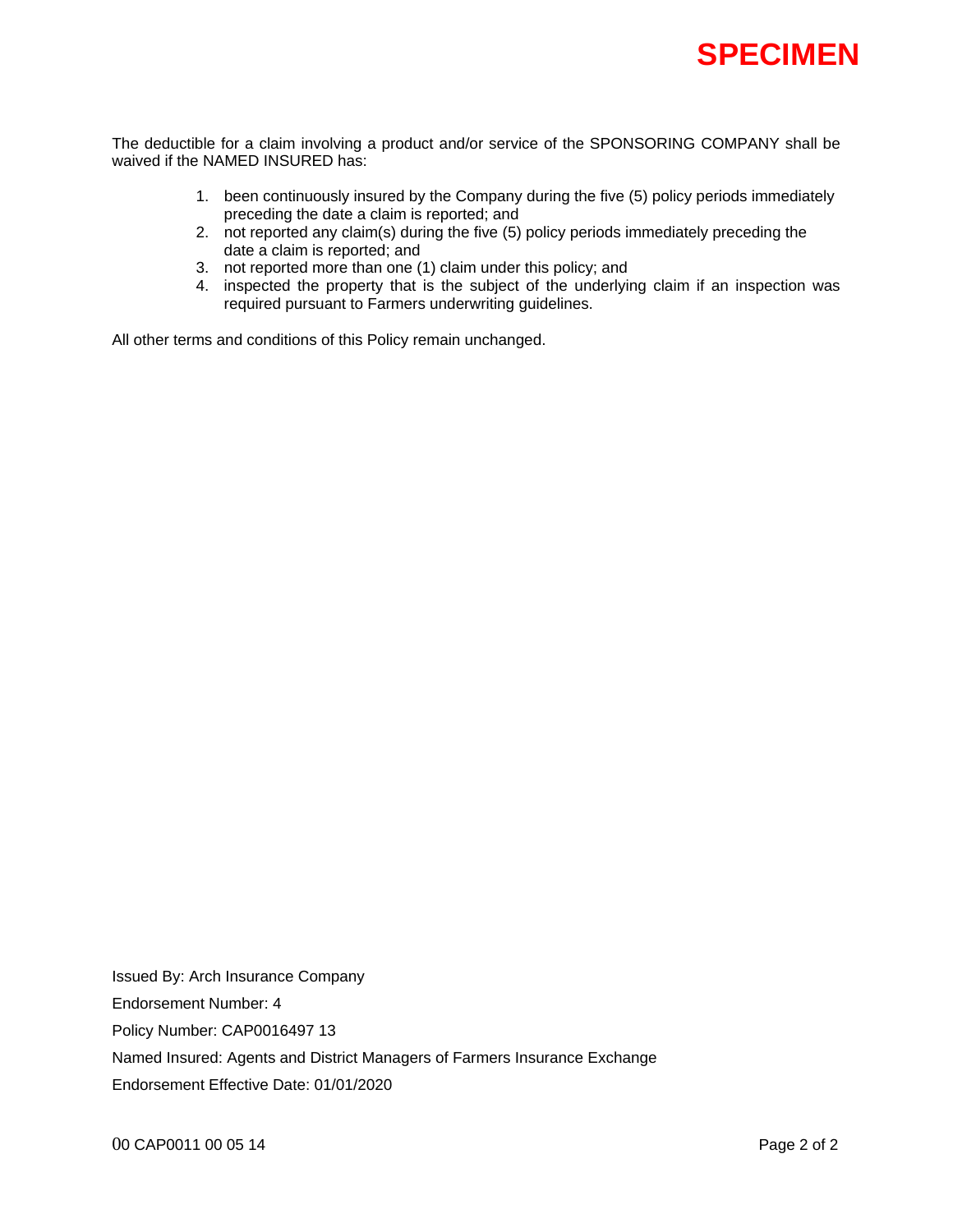# **THIS ENDORSEMENT CHANGES THE POLICY. PLEASE READ IT CAREFULLY.**

# **AMENDMENT TO EXCLUSIONS FOR PERSONAL LINES BROKERED BUSINESS**

In consideration of the premium charged, it is agreed and understood that:

EXCLUSIONS is amended to add the following:

This Policy does not apply to any claim based upon, arising out of or involving the soliciting, servicing, placing or binding personal lines business on behalf of an insurance carrier other than the SPONSORING COMPANY on or after January 1, 2014 unless:

- 1. the claim is made pursuant to coverage provided under Insuring Agreement I.A. 1.f; or
- 2. the business was placed through Farmers Services Insurance Agency (formerly known as Farmers Security Company); or
- 3. the business was placed through Kraft Lake Insurance Agency; or
- 4. the business was placed through an assigned risk plan or state mandated placement facility; or
- 5. the NAMED INSURED has paid an additional premium and his/her name is on file with the Company.

The retroactive date for coverage provided pursuant to this sub-paragraph 5. shall be the later of:

- A. January 1, 2014; or
- B. The first date of continuous enrollment in the Personal Lines Brokered Business coverage option as evidenced by payment of the additional premium for this coverage.

All other terms and conditions of this Policy remain unchanged.

Issued By: Arch Insurance Company Endorsement Number: 5 Policy Number: CAP0016497 13 Named Insured: Agents and District Managers of Farmers Insurance Exchange Endorsement Effective Date: 01/01/2020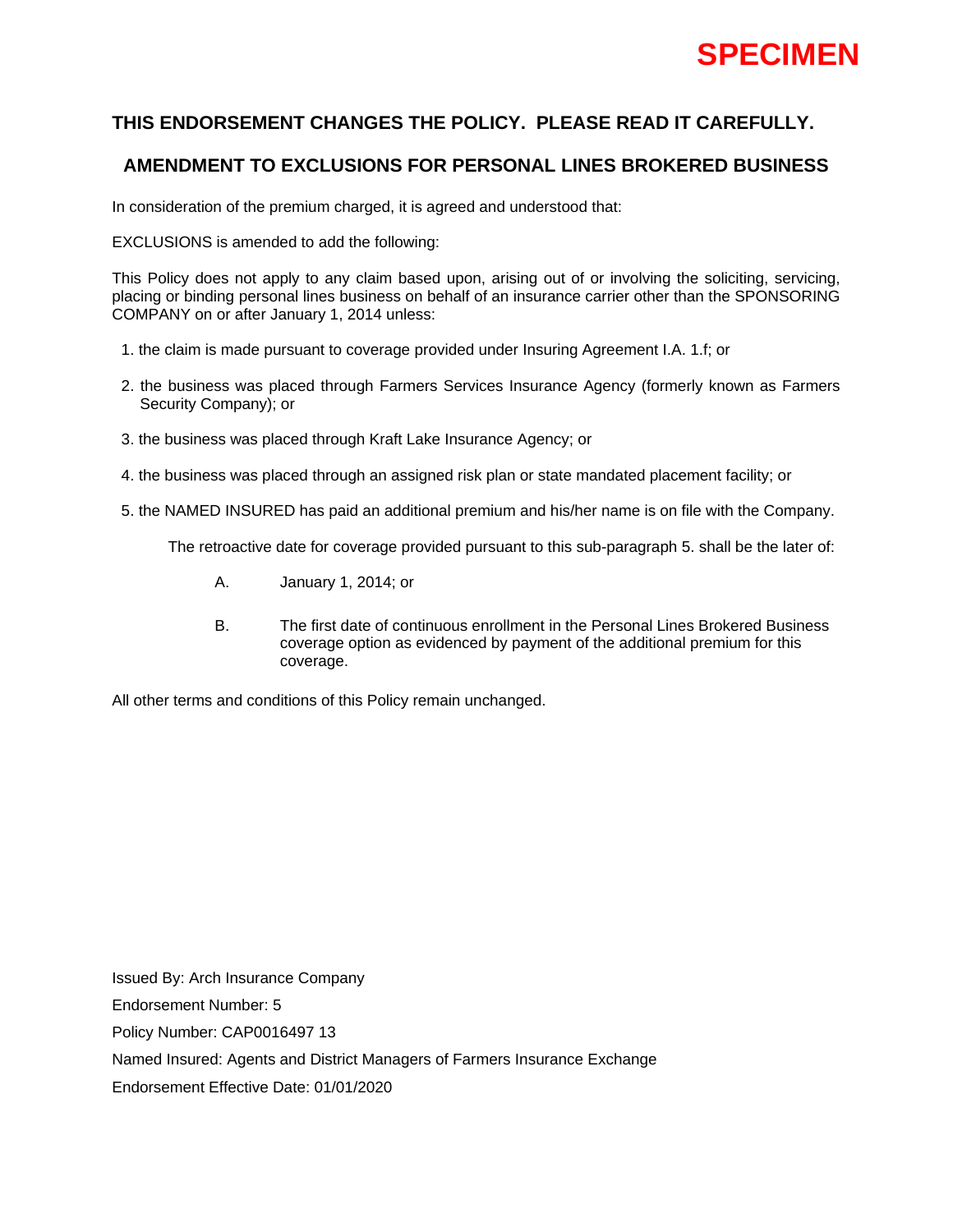# **THIS ENDORSEMENT CHANGES THE POLICY. PLEASE READ IT CAREFULLY.**

# **AMENDMENT TO EXCLUSIONS FOR COMMERCIAL LINES BROKERED BUSINESS**

In consideration of the premium charged, it is agreed and understood that:

EXCLUSIONS is amended to add the following:

This Policy does not apply to any claim based upon, arising out of or involving the soliciting, servicing, placing or binding commercial lines business on behalf of an insurance carrier other than the SPONSORING COMPANY on or after January 1, 2004 unless:

1. the claim is made pursuant to coverage provided under Insuring Agreement I.A. 1.f; or

2. the business was placed through Farmers Services Insurance Agency (formerly known as Farmers Security Company); or

3. the business was placed through Kraft Lake Insurance Agency; or

4. the NAMED INSURED has paid an additional premium and his/her name is on file with the Company.

The retroactive date for coverage provided pursuant to this paragraph shall be the later of:

- A. January 1, 2004; or
- B. The first date of continuous enrollment in the Commercial Lines Brokered Business coverage option as evidenced by payment of the additional premium for this coverage.

All other terms and conditions of this Policy remain unchanged.

Issued By: Arch Insurance Company Endorsement Number: 6 Policy Number: CAP0016497 13 Named Insured: Agents and District Managers of Farmers Insurance Exchange Endorsement Effective Date: 01/01/2020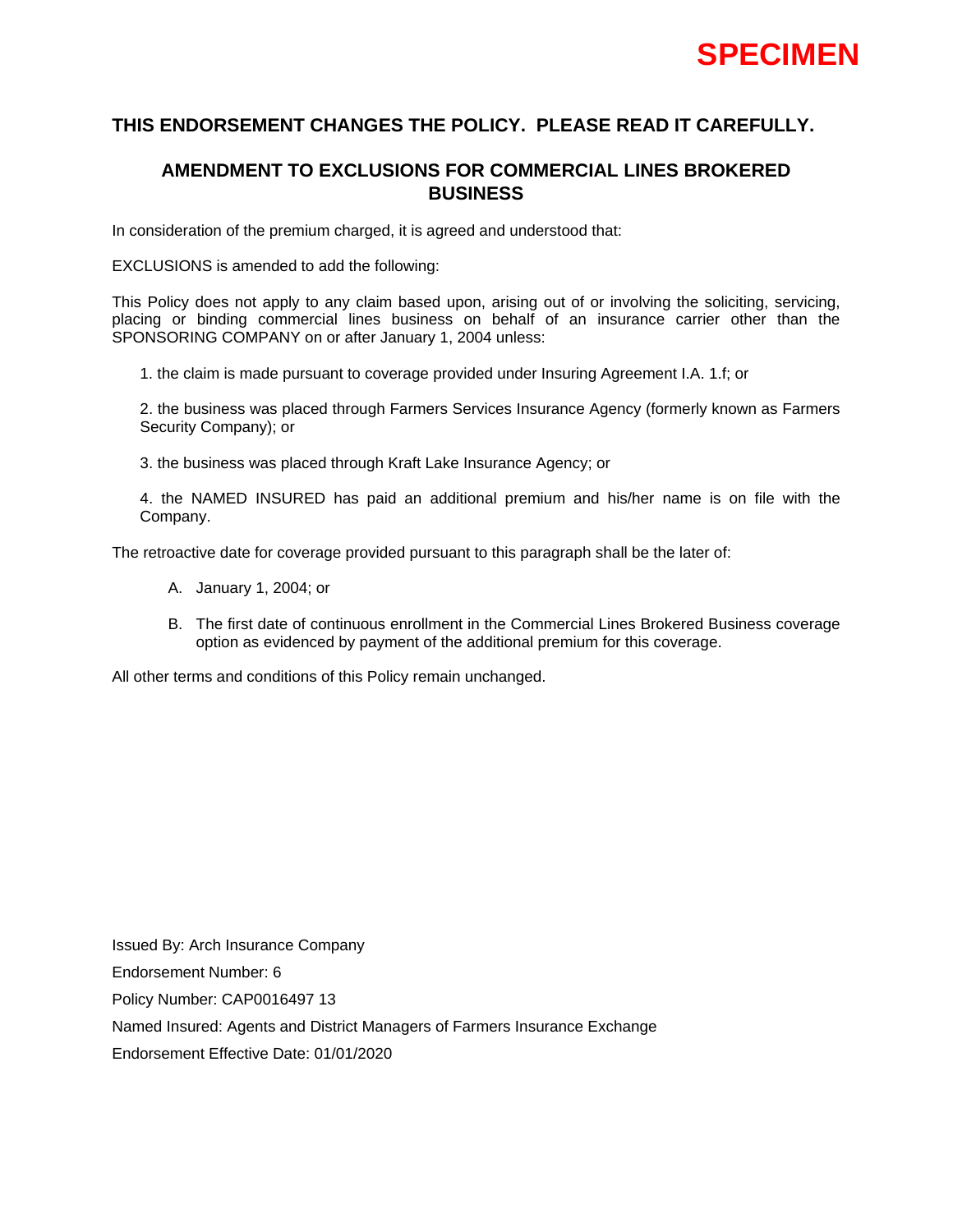

## **WAIVER OF DEDUCTIBLE ENDORSEMENT**

In consideration of an additional premium of \$300.00 for each NAMED INSURED, it is agreed and understood that the Deductible Amount as set forth on the Amendment of Declarations: Deductible Amount shall be waived unless the waiver of such Deductible Amount combined with the sum of Deductible Amounts previously waived under this Policy for the NAMED INSURED shall exceed a cumulative amount of \$10,000. In such case, the Deductible Amount shall be the amount by which the cumulative Deductible Amount exceeds \$10,000.

Such NAMED INSUREDS who have paid a premium for such Waiver of Deductible shall be specifically designated by name and their names shall be on file with the Company.

All other terms and conditions of this Policy remain unchanged.

Issued By: Arch Insurance Company Endorsement Number:7 Policy Number: CAP0016497 13 Named Insured: Agents and District Managers of Farmers Insurance Exchange Endorsement Effective Date: 01/01/2020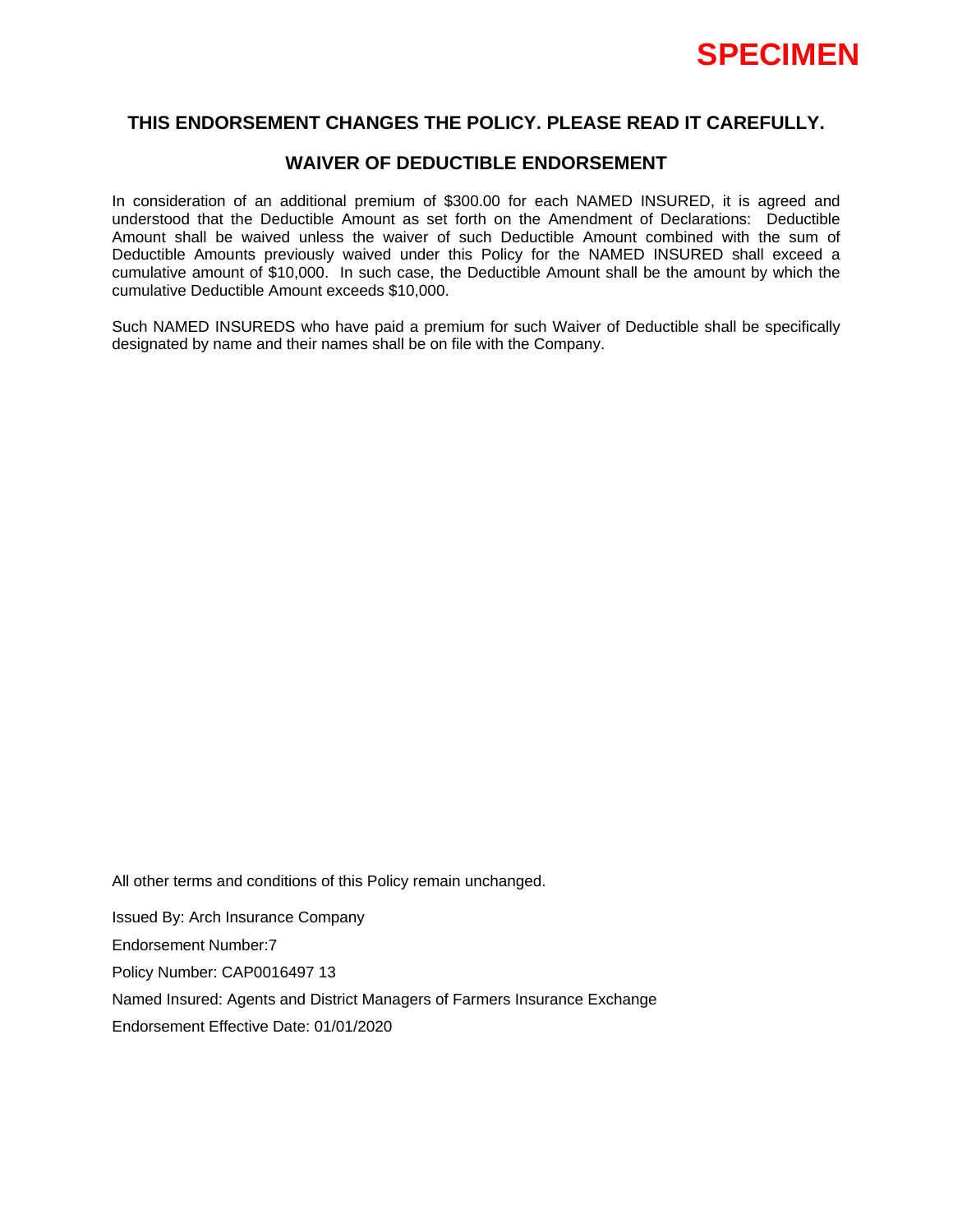

## **AMENDMENT OF INSURING AGREEMENTS FOR MANAGEMENT TRAINEES ENDORSEMENT**

In consideration of the premium charged, it is agreed and understood that Insuring Agreements I.A. and B. are amended to include coverage for Management Trainees employed by the SPONSORING COMPANY, under contract or otherwise, while on field assignment in the performance of their activities as appointed agents/district managers.

The Limits of Liability afforded by this coverage endorsement is:

\$1,000,000 Each Claim each Management Trainee \$2,000,000 Aggregate each Management Trainee

All other terms and conditions of this Policy remain unchanged.

Issued By: Arch Insurance Company Endorsement Number: 8 Policy Number: CAP0016497 13 Named Insured: Agents and District Managers of Farmers Insurance Exchange Endorsement Effective Date: 01/01/2020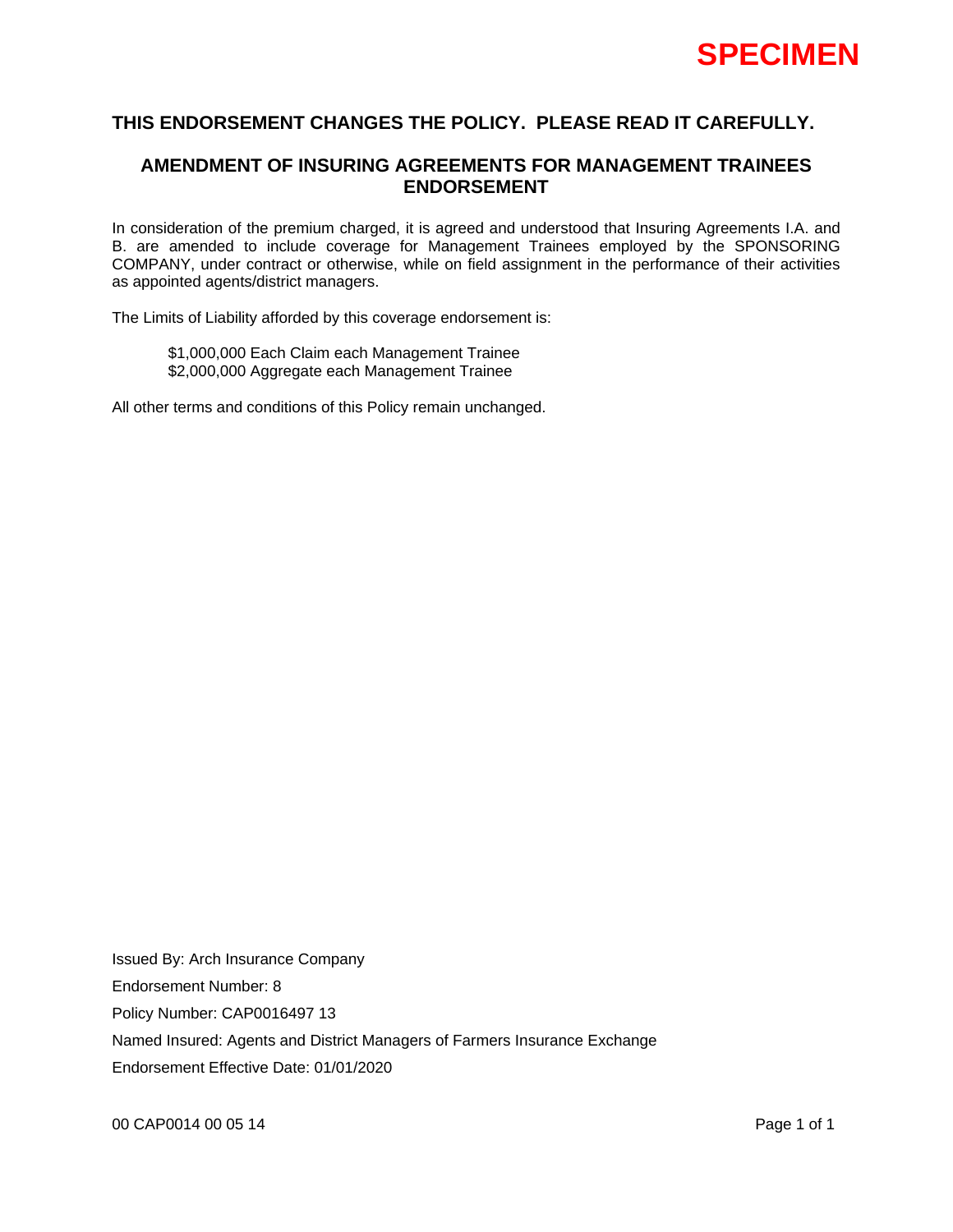

## **MUTUAL FUNDS AND VARIABLE PRODUCTS ENDORSEMENT**

In consideration of the premium charged, it is agreed and understood that for those INSUREDS who are duly licensed Registered Representatives and/or Registered Principals, and who are approved by Farmers Insurance Exchange to solicit and sell SECURITIES through Farmers Financial Solutions, LLC, for the purposes of this endorsement only the following changes are made to this Policy:

- A. Exclusion XVI is deleted in its entirety.
- B. Insuring Agreement I.A.4. is hereby added:
	- 4. Any negligent act, error or omission of the INSURED, or any person for whose acts the INSURED is legally liable, in rendering or failing to render PROFESSIONAL SERVICES for others in the conduct of the INSURED'S profession as a licensed Registered Representative or Registered Principal while there is in effect a valid contract between the INSURED and a Broker/Dealer approved by Farmers Insurance Exchange while:
		- 1. Soliciting, selling and/or servicing SECURITIES sold through Investors Brokerage Services, Farmers Financial Solutions, LLC or any other Broker/Dealer approved by Farmers Insurance Exchange; or
		- 2. Acting as a Registered Principal for Investors Brokerage Services, Farmers Financial Solutions, LLC or any other Broker/Dealer approved by Farmers Insurance Exchange.
- C. INSURED shall mean:
	- 1. Any individual included in Definition IV.E, IV.D.3, IV.D.5. or IV.D.6 who is a duly licensed Registered Representative and/or Registered Principal and who is a named party to an appointment with Investors Brokerage Services or Farmers Financial Solutions, LLC, or an appointment with a Broker/Dealer approved by Farmers Insurance Exchange; or
	- 2. Any individual employed by or contracted by a NAMED INSURED District Manager who is a duly licensed Registered Representative and/or Registered Principal and who is a named party to an appointment with Investors Brokerage Services or Farmers Financial Solutions, LLC, or an appointment with a Broker/Dealer approved by Farmers Insurance Exchange.
- D. PERSONAL INJURY shall mean injury or DAMAGES sustained by any person or organization caused by or arising out of:
	- 1. False arrest, detention or imprisonment, malicious prosecution or humiliation.
	- 2. The publication or utterance of a libel or slander or other defamatory or disparaging material, or a publication or utterance in violation of an individual's right of privacy except publications or utterances in the course of or related to advertising, broadcasting or telecasting activities conducted by or on behalf of the NAMED INSURED.
	- 3. Wrongful entry or eviction or other invasion of the right of private occupancy.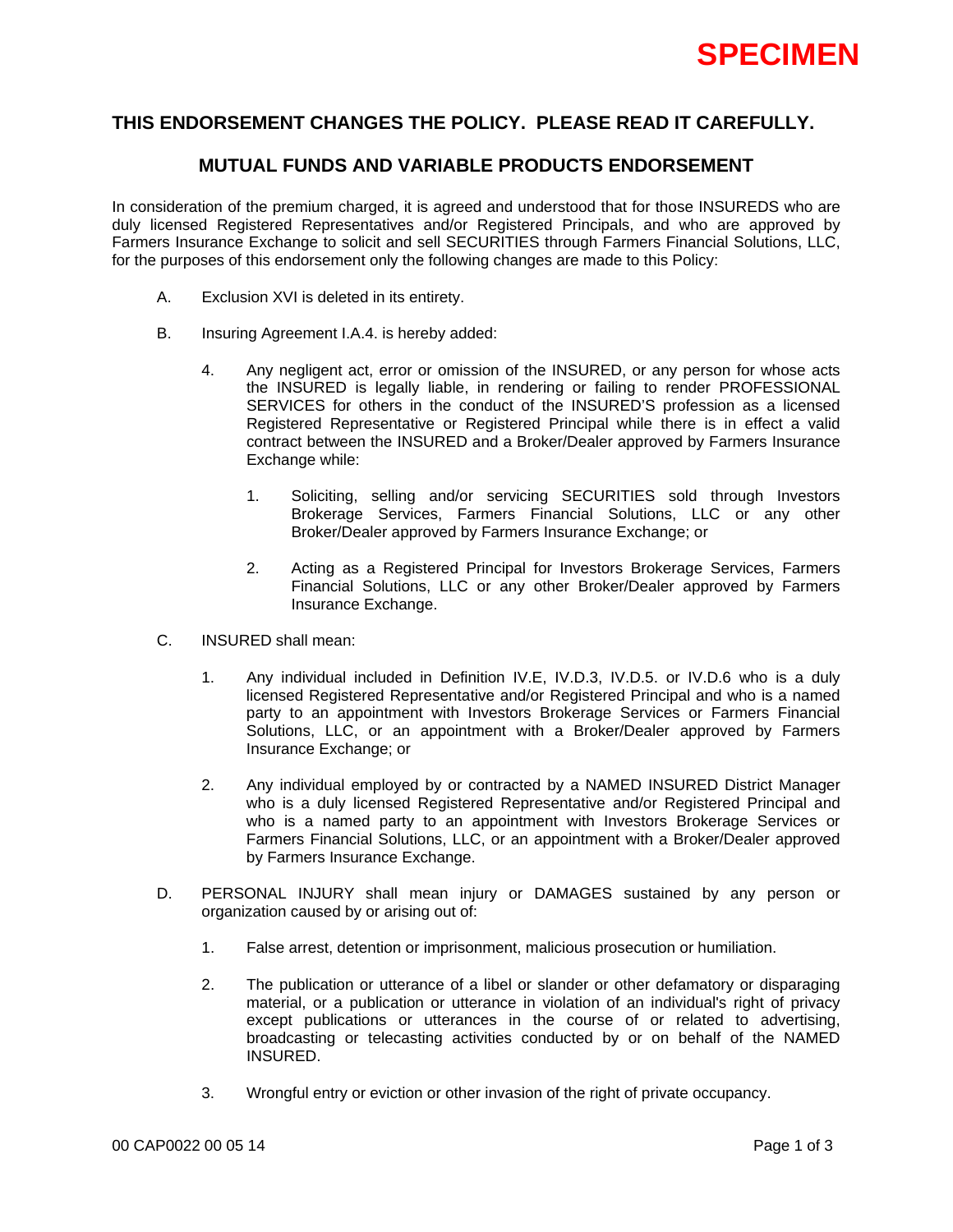

E. Insuring Agreement IV.H. is amended by adding:

 PROFESSIONAL SERVICES shall also include the solicitation, sale and/or servicing of SECURITIES provided that the INSURED is authorized by Farmers Insurance Exchange to sell such products.

- F. The following Exclusions are added:
	- 1. Any claim based upon, arising out of or in any way involving the intentional noncompliance with any rule or regulation, including, but not limited to, the Securities Act of 1933, the Securities Exchange Act of 1934, the Investment Company Act of 1940, the Investment Advisors Act of 1940, and any amendments thereto, or the rules or regulations of any self-regulatory organization or any analogous or similar state statute.

 However, notwithstanding the foregoing, the INSURED shall be afforded a defense, subject to the terms of this Policy, until the allegations are proven by a final adjudication. In such event, the INSURED shall reimburse the Company for all DEFENSE COSTS incurred by the Company.

- 2. Any claim based solely upon a loss alleged to have been sustained through fluctuation in market value of any SECURITY.
- 3. Any claim based upon, arising out of or in any way involving investment products partially or totally owned by the INSURED.
- 4. Any claim based upon, arising out of or in any way involving:
	- a. any function of an INSURED as a specialist or market maker for any SECURITIES;
	- b. an INSURED failing to make a market for any SECURITIES; or
	- c. the purchase, sale or failure to purchase or sell SECURITIES when the INSURED is a specialist or market maker for such SECURITIES.
- 5. Any claim based upon, arising out of or in any way involving any activities in connection with any equity SECURITY priced under five dollars (\$5.00) at the time of purchase; however, this Exclusion shall not apply if the SECURITY is: (1) registered or approved for registration upon notice of issuance on a national exchange; (2) authorized or approved for authorization upon notice of issuance, for quotation in the NASDAQ system; or (3) issued by an investment company registered under the Investment Company Act of 1940 and any amendments thereto. For the purposes of this Exclusion, any equity SECURITY which is listed on the NASDAQ bulletin board or pink sheets shall not be considered approved for authorization upon notice of issuance for quotation in the NASDAQ system.
- 6. Any claim based upon, arising out of or in any way involving the purchase, sale, or the giving of advice regarding promissory notes, viatical or life settlements or any SECURITY backed by viatical settlements, commodities, commodity future contracts, or option contracts other than covered call options.
- 7. Any claim based upon, arising out of or in any way involving the purchase, sale or the giving of advice regarding "junk bonds" or "high yield bonds". For the purposes of this Exclusion, "junk bonds" or "high yield bonds" shall mean bonds which, at the time of purchase or sale were unrated or rated as below investment grade by any rating agency (including but not limited to Moody's rated bonds of BA or lower or S&P rated bonds of BB or lower).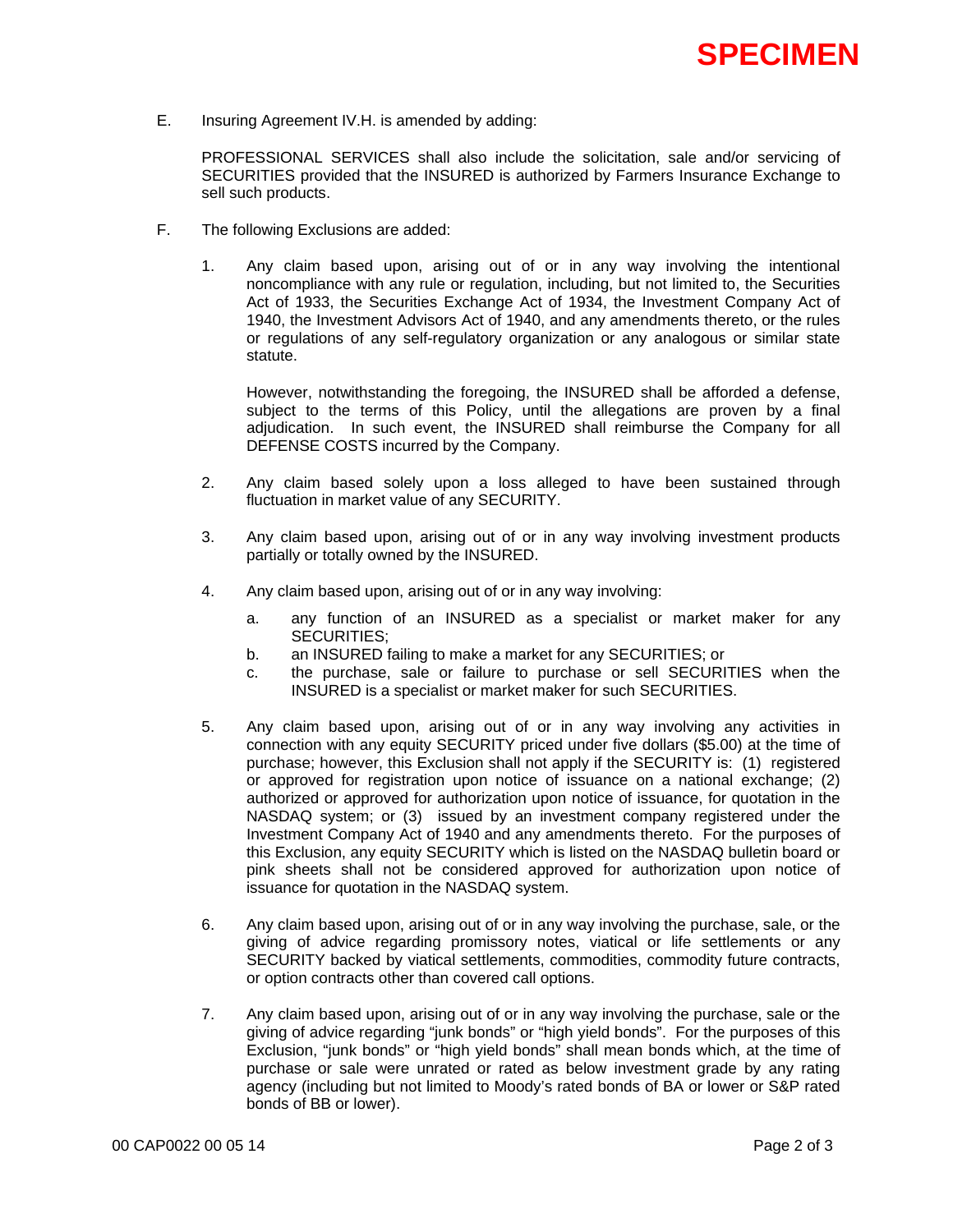

- 8. Any claim brought or maintained, directly or indirectly, by a Broker/Dealer, any investment company or any sponsor.
- 9. Any claim arising out of any transaction to purchase or sell SECURITIES or other instruments that was not approved or processed through Investors Brokerage Services, Farmers Financial Solutions, LLC or another Broker/Dealer approved by Farmers Insurance Exchange.

All other terms and conditions of this Policy remain unchanged.

Issued By: Arch Insurance Company Endorsement Number: 9 Policy Number: CAP0016497 13 Named Insured: Agents and District Managers of Farmers Insurance Exchange Endorsement Effective Date: 01/01/2020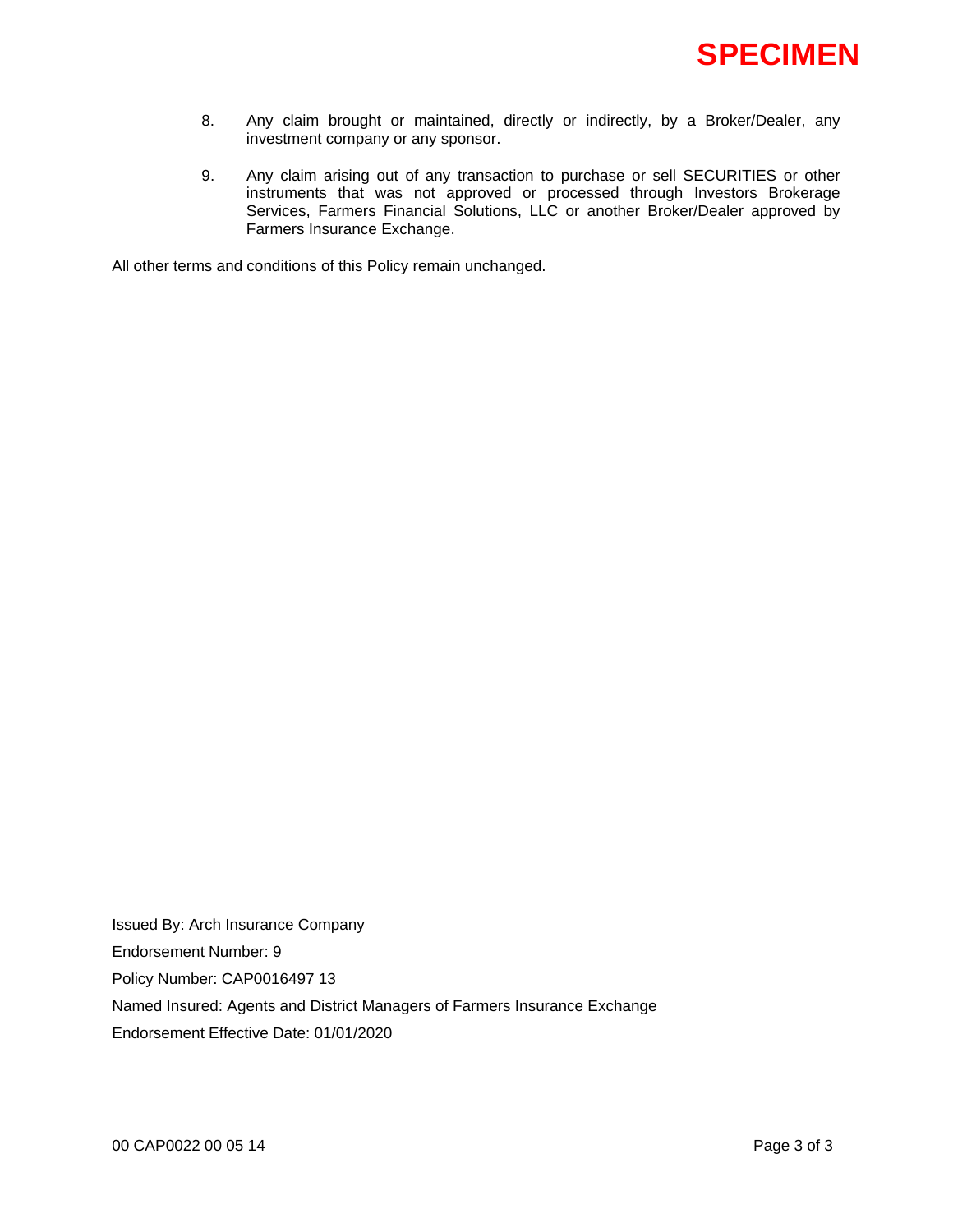

# **30 DAYS CONTINUOUS COVERAGE FOR LICENSED TEXAS AGENTS**

In consideration of the premium charged, it is agreed and understood that Condition IX is hereby amended to include the following:

D. In the event that the appointment authorizing the NAMED INSURED to solicit insurance business on behalf of Farmers Insurance Exchange terminates, then in consideration of no additional premium, coverage shall continue to be provided for any claims which are otherwise covered by this Policy according to the applicable terms, conditions and exclusions of this Policy arising out of any negligent act, error, omission or PERSONAL INJURY which occurs on or before the 30<sup>th</sup> day after termination of such appointment.

The term NAMED INSURED shall mean, for the purposes of Condition IX. D., any duly Texas licensed Farmers Insurance Exchange Agent/Broker, Farmers Life Agent, Reserve Agent, Associate Agent, or District Manager who is a named party to a Farmers Insurance Exchange Agent Appointment Agreement.

All other terms and conditions of this Policy remain unchanged.

Issued By: Arch Insurance Company Endorsement Number:10 Policy Number: CAP0016497 13 Named Insured: Agents and District Managers of Farmers Insurance Exchange Endorsement Effective Date: 01/01/2020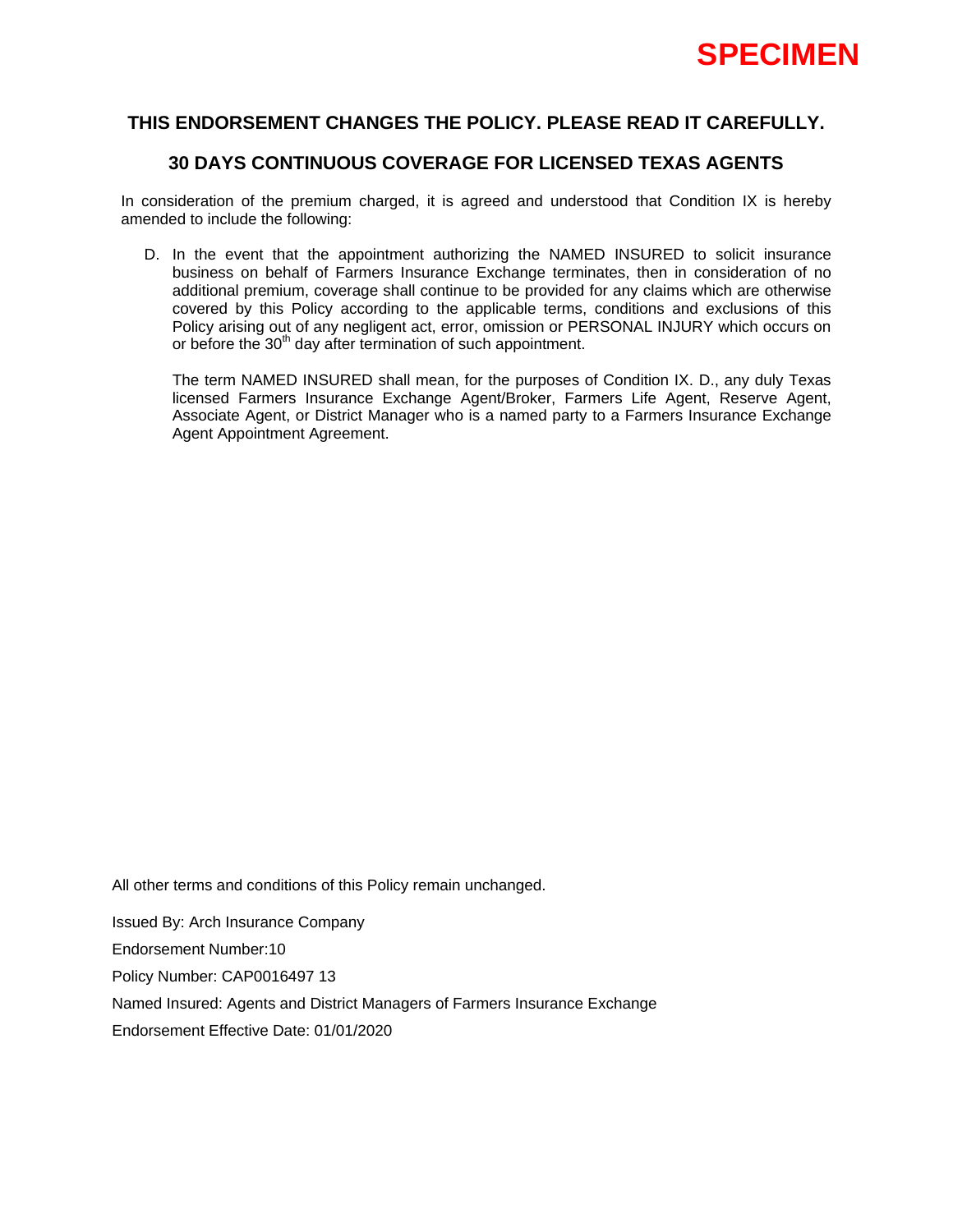

## **AMENDMENT TO DEFINITION OF NAMED INSURED**

In consideration of the premium charged, it is agreed and understood that Section IV. DEFINITIONS, E. shall be amended to add the following:

NAMED INSURED shall also include any Farmers Insurance Exchange Agent/Broker, Farmers Life Agent, Reserve Agent, Associate Agent, or District Manager who was a named party to a Farmers Insurance Exchange Agent Appointment Agreement and such Agreement was terminated on or before December 31, 2003.

Such NAMED INSUREDS shall not be required to pay a premium. All such NAMED INSUREDS shall be required to provide proof to the Company that he/she was a named party to a Farmers Insurance Exchange Agent Appointment Agreement and that he/she was enrolled in the Farmers Insurance Exchange Agents Errors and Omissions program sponsored by Farmers Insurance Exchange at the time of termination.

Such NAMED INSURED shall not be entitled to coverage pursuant to this endorsement if the NAMED INSURED becomes insured under another policy of insurance in whole or in part for negligent acts, errors, omissions or PERSONAL INJURIES that would be covered by this Policy.

The Aggregate Limit of Liability for each such NAMED INSURED shall be the lesser of: (i) the limit of liability remaining, if any, on his/her insurance agents errors and omissions liability Policy that was in place at the time of the termination of the Agreement; or (ii) \$5,000,000. The Deductible shall be the Amount stated in the Declarations.

All other terms and conditions of this Policy remain unchanged.

Issued By: Arch Insurance Company Endorsement Number: 11 Policy Number: CAP0016497 13 Named Insured: Agents and District Managers of Farmers Insurance Exchange Endorsement Effective Date: 01/01/2020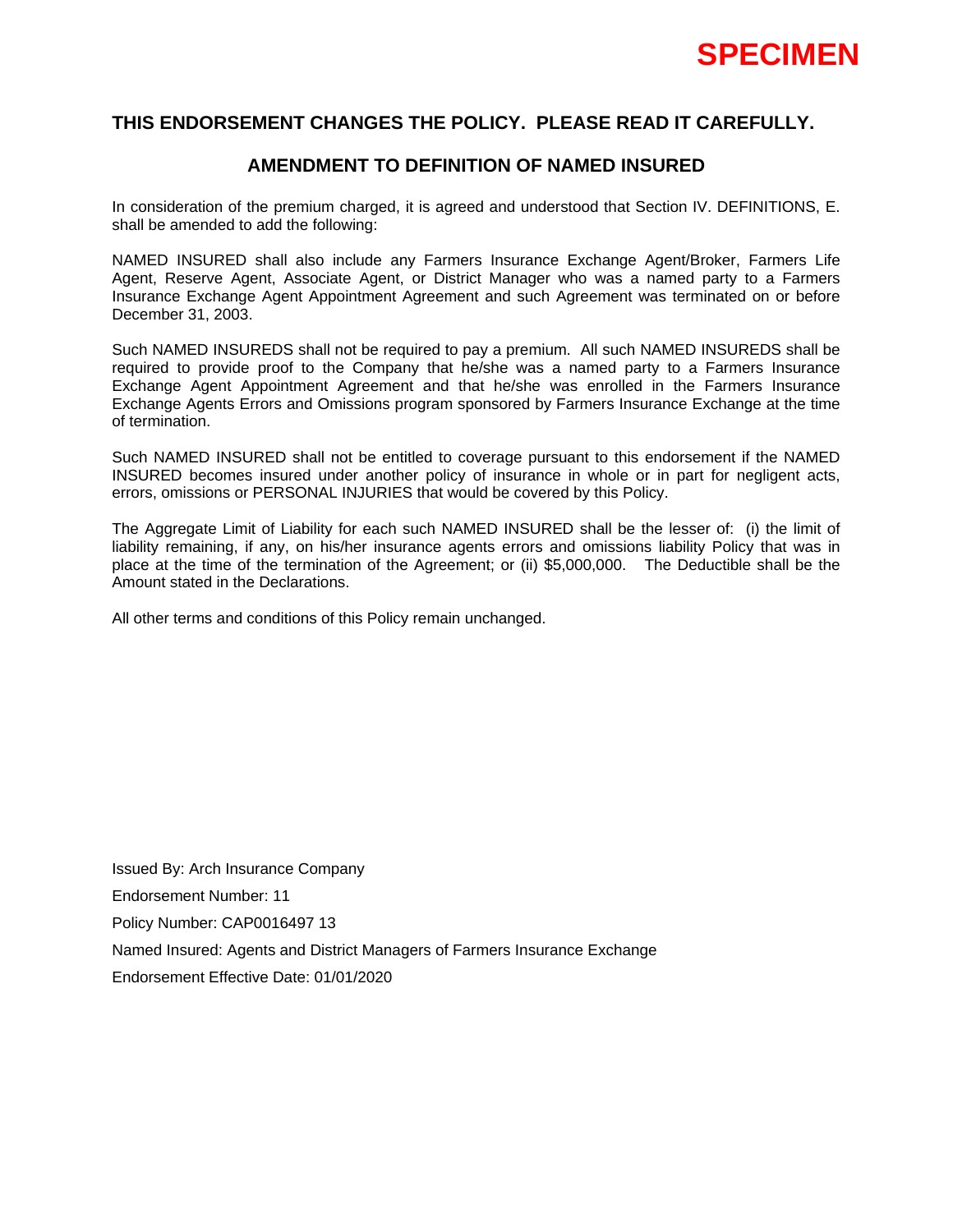

## **EXTENDED REPORTING PERIOD FOR RESERVE AGENTS OR ASSOCIATE AGENTS**

In consideration of the premium charged, it is agreed and understood that VI. EXTENDED REPORTING PERIODS, B. Individual NAMED INSURED Extended Reporting Periods, is amended to add the following:

Unlimited Extended Reporting Period for Reserve Agents or Associate Agents Only

If the NAMED INSURED is a Reserve Agent or an Associate Agent, the INSURED shall have an unlimited period of time after the date of termination of the NAMED INSURED'S Reserve Agent or Associate Agent Appointment Agreement with the SPONSORING COMPANY to give written notice to the Company of any claim which arises out of a negligent act, error or omission or PERSONAL INJURY which occurred on or after the Retroactive Date and before the date of termination of the Reserve Agent or Associate Agent Appointment Agreement with the SPONSORING COMPANY. Such Extended Reporting Period, however, shall be limited to claims solely involving products issued by the SPONSORING COMPANY or sold through its Broker/Dealer subsidiary. The INSURED shall not be entitled to this unlimited Extended Reporting Period if the SPONSORING COMPANY terminated the NAMED INSURED'S Reserve Agent or Associate Agent Appointment Agreement for any of the following reasons:

- 1. Embezzlement, conversion, misappropriation or theft by the agency, or disappearance of any property, including without limitation, monies belonging to the SPONSORING COMPANY or consumer;
- 2. Switching in surance from the SPONSORING COMPANY to another carrier;
- 3. Abandonment of the agency;
- 4. Willful misrepresentation that is material to the operation of the agency;
- 5. Conviction of a felony; or
- 6. Conduct that is disparaging of or detrimental to the SPONSORING COMPANY, or
- 7. Fraud;

If the NAMED INSURED'S Reserve Agent or Associate Agent Appointment Agreement was terminated so that the Reserve Agent or Associate Agent could become a Career or Full Time Agent.

There shall be a Sub-Limit of Liability of \$15,000,000 for all claims reported under this Unlimited Extended Reporting Period by all Reserve Agents or Associate Agents whose Appointment Agreements terminate during the POLICY PERIOD.

All other terms and conditions of this Policy remain unchanged.

Issued By: Arch Insurance Company

Endorsement Number: 12

Policy Number: CAP0016497 13

Named Insured: Agents and District Managers of Farmers Insurance Exchange

Endorsement Effective Date: 01/01/2020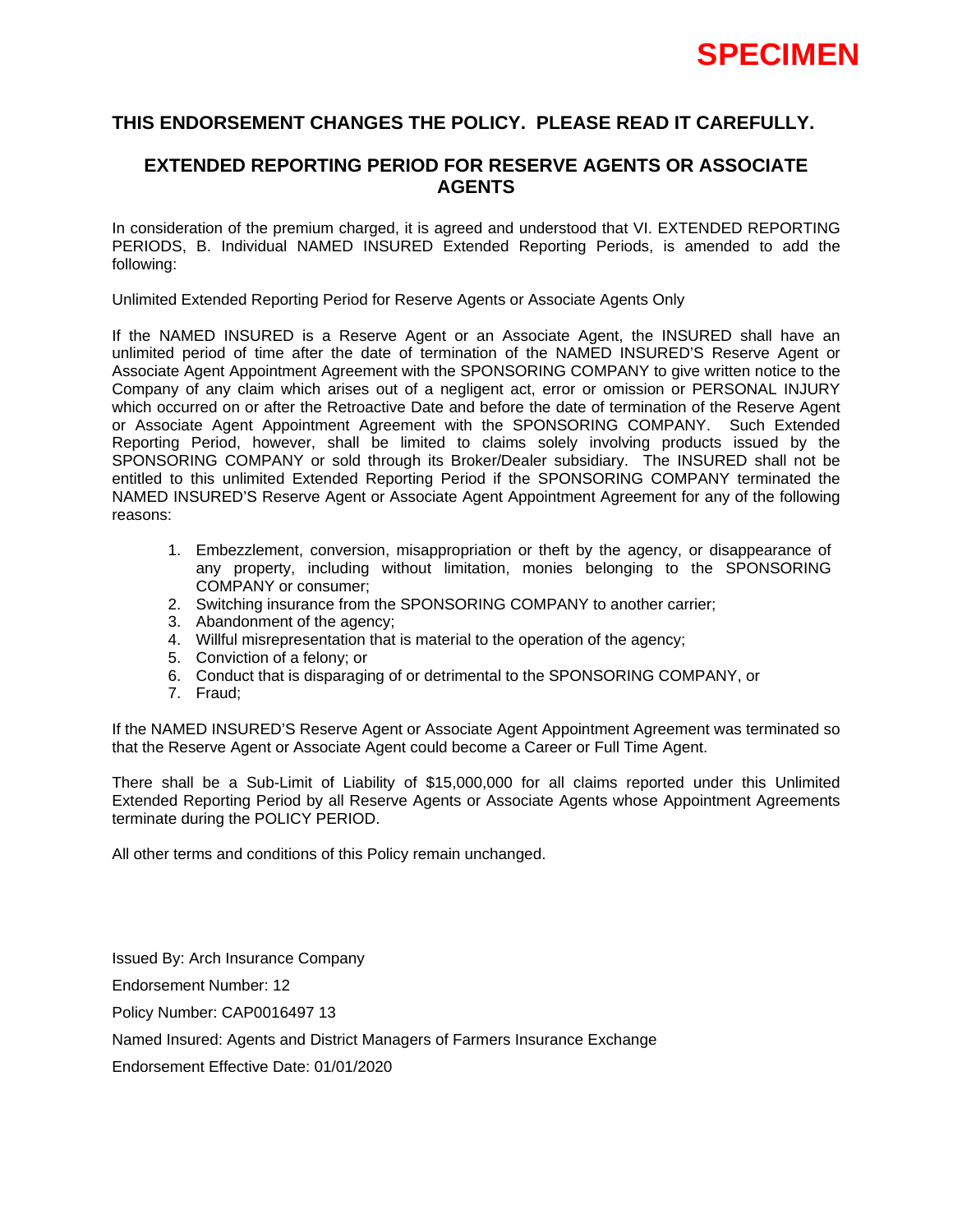

## **AMENDMENT TO INSURING AGREEMENT I.B. VICARIOUS LIABILITY**

In consideration of the premium charged, it is agreed and understood that Section I. B., VICARIOUS LIABILITY of the Insuring Agreement is amended to add the following:

Notwithstanding the foregoing, if the claim against the SPONSORING COMPANY arises solely out of the NAMED INSURED soliciting, servicing, placing or binding business on behalf of an insurance carrier other than the SPONSORING COMPANY, the Company will pay on behalf of the SPONSORING COMPANY DEFENSE COSTS and such DEFENSE COSTS shall not be subject to an allocation.

All other terms and conditions of this Policy remain unchanged.

Issued By: Arch Insurance Company Endorsement Number: 13 Policy Number: CAP0016497 13 Named Insured: Agents and District Managers of Farmers Insurance Exchange Endorsement Effective Date: 01/01/2020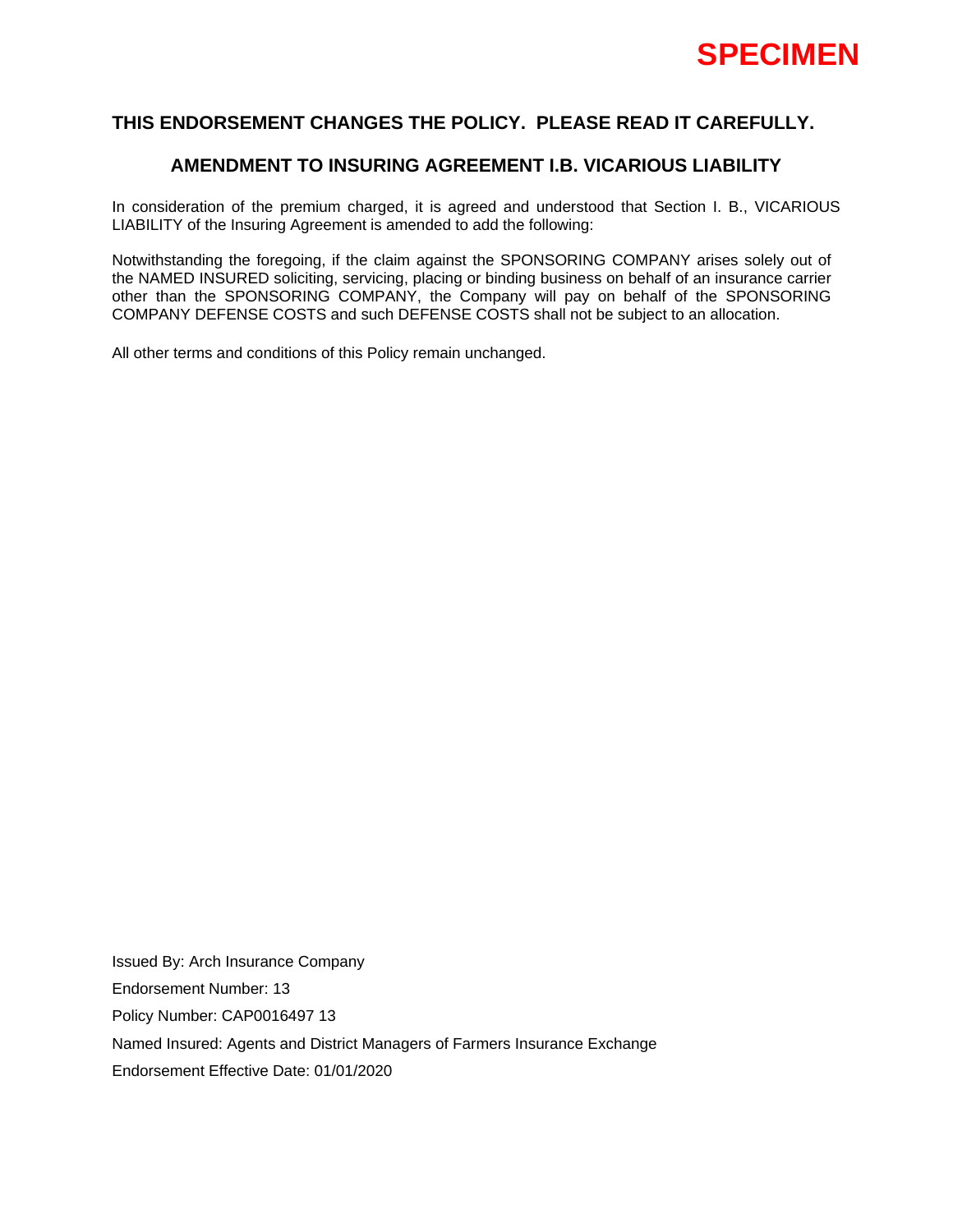# **THIS ENDORSEMENT CHANGES THE POLICY. PLEASE READ IT CAREFULLY.**

# **AMENDATORY ENDORSEMENT: SPECIAL CONDITIONS**

In consideration of the premium charged, it is agreed and understood that Special Condition XII. B. Arbitration is deleted in its entirety and replaced by the following

- B. Arbitration
	- 1. Conditions: Except as otherwise provided in this paragraph, any controversy arising out of or relating to this Policy, including controversy arising out of any vicarious liability coverage provided to the SPONSORING COMPANY by this Policy, or the breach thereof, shall be settled by binding arbitration in accordance with the rules of the American Arbitration Association (herein "AAA") then in effect. The NAMED INSURED or SPONSORING COMPANY and the Company, before entering into arbitration, shall each appoint an arbitrator (from "AAA" or other mutually agreeable Alternate Dispute Resolution Company). Each arbitrator shall be a present or former insurance industry executive. Within thirty (30) days after one party notifies the other of its demand for arbitration and names its arbitrator, the other party shall name its arbitrator. Within thirty (30) days of the naming of the second arbitrator, the two arbitrators will select a third arbitrator to be chairman of the panel. Should the two arbitrators not be able to agree on a choice of the third, then the AAA (or other mutually agreeable Alternate Dispute Resolution Company) shall make the appointment of a person who is neutral to the parties in controversy. None of the arbitrators shall be current or former officers, principals, directors, stockholders, partners, or employees of the Company or any NAMED INSURED, INSURED or SPONSORING COMPANY. The three arbitrators shall comprise the arbitration panel for the purpose of the Policy. Should the NAMED INSURED or SPONSORING COMPANY and the Company not mutually agree to another Alternate Dispute Resolution Company, AAA will be utilized.
	- 2. Judgment: Each party to this Policy shall submit its case with supporting documents to the arbitration panel within thirty (30) days after appointment of the third arbitrator. However, the panel may extend this period for a reasonable time. Unless extended by the consent of the parties to this arbitration, the majority of the three arbitrators shall issue a written decision resolving the controversy before them within thirty (30) days of the time both parties are required to submit their case and related documentation. The arbitrators' written decision shall state the facts reviewed, conclusion reached, and the reasons for their conclusions. Said decision shall be final and binding upon both parties in any court of competent jurisdiction.
	- 3. Fees and Expenses: Each party shall pay the fees and expenses of its arbitrator, unless otherwise agreed by the parties. The remaining costs of the arbitration shall be shared equally by both parties. Arbitration shall take place in Los Angeles, California, unless otherwise agreed to by both parties.

All other terms and conditions of this Policy remain unchanged.

Issued By: Arch Insurance Company Endorsement Number: 17 Policy Number: CAP0016497 13 Named Insured: Agents and District Managers of Farmers Insurance Exchange Endorsement Effective Date: 01/01/2020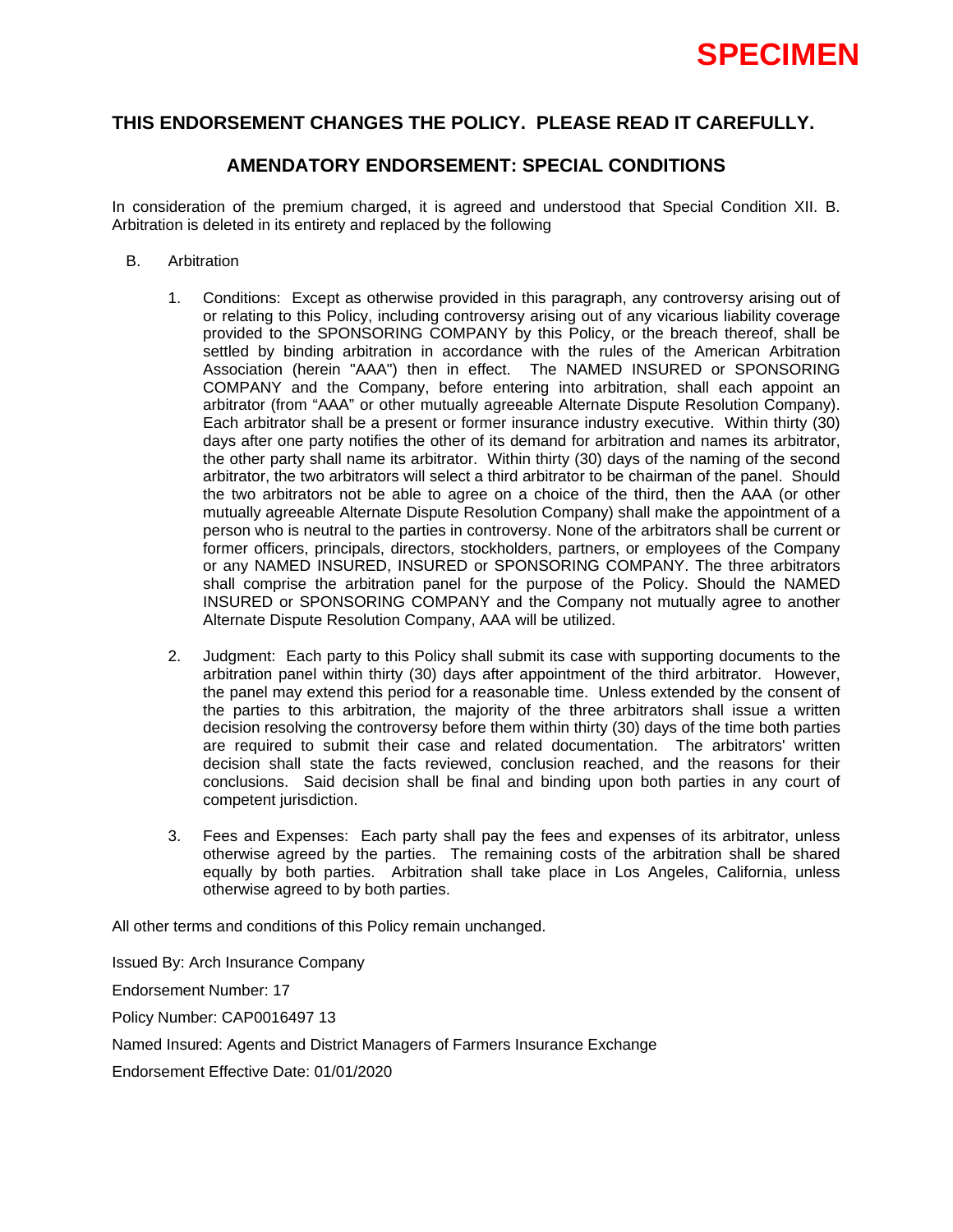# **THIS ENDORSEMENT CHANGES THE POLICY. PLEASE READ IT CAREFULLY.**

# **CONTINUOUS COVERAGE DUE TO ELECTION OF FAMILY RIGHTS**

In consideration of the premium charged, it is agreed and understood that Condition IX. Cancellation and Termination is hereby amended to include the following:

- E. In the event that the Farmers Insurance Exchange Agent Appointment Agreement is terminated and pursuant to the Agreement the NAMED INSURED has sold his or her business to a member of his or her immediate family, then in consideration of no additional premium, coverage shall continue under this Policy until the effective date of the Farmers Insurance Exchange Agent Appointment Agreement executed by the family member as follows:
	- 1. Coverage shall continue to be provided for any claims which are otherwise covered by this Policy according to the applicable terms, conditions and exclusions of this Policy arising out of any negligent act, error or omission or PERSONAL INJURY which occurred prior to the date of termination of such Appointment Agreement.
	- 2. Coverage shall be provided for any claims which are otherwise covered by this policy according to the applicable terms, conditions and exclusions of this Policy arising out of any negligent act, error or omission or PERSONAL INJURY by an INSURED (other than the NAMED INSURED) which occurred after the date of termination but before the effective date of the Farmers Insurance Exchange Agent Appointment Agreement executed by the family member.
	- 3. No coverage shall be provided for claims arising out of any negligent act, error or omission or PERSONAL INJURY by the NAMED INSURED which occurred after the date of termination of the Farmers Insurance Exchange Agent Appointment Agreement.

It is further agreed that if the date of the NAMED INSUREDS termination is different from the effective date of the family members Farmers Insurance Exchange Agent Appointment Agreement, for purposes of the coverage provided under Insuring Agreement VI. Extended Reporting Periods, the NAMED INSUREDS termination date shall be the later of the two dates.

All other terms and conditions of this Policy remain unchanged.

Issued By: Arch Insurance Company

Endorsement Number: 18

Policy Number: CAP0016497 13

Named Insured: Agents and District Managers of Farmers Insurance Exchange

Endorsement Effective Date: 01/01/2020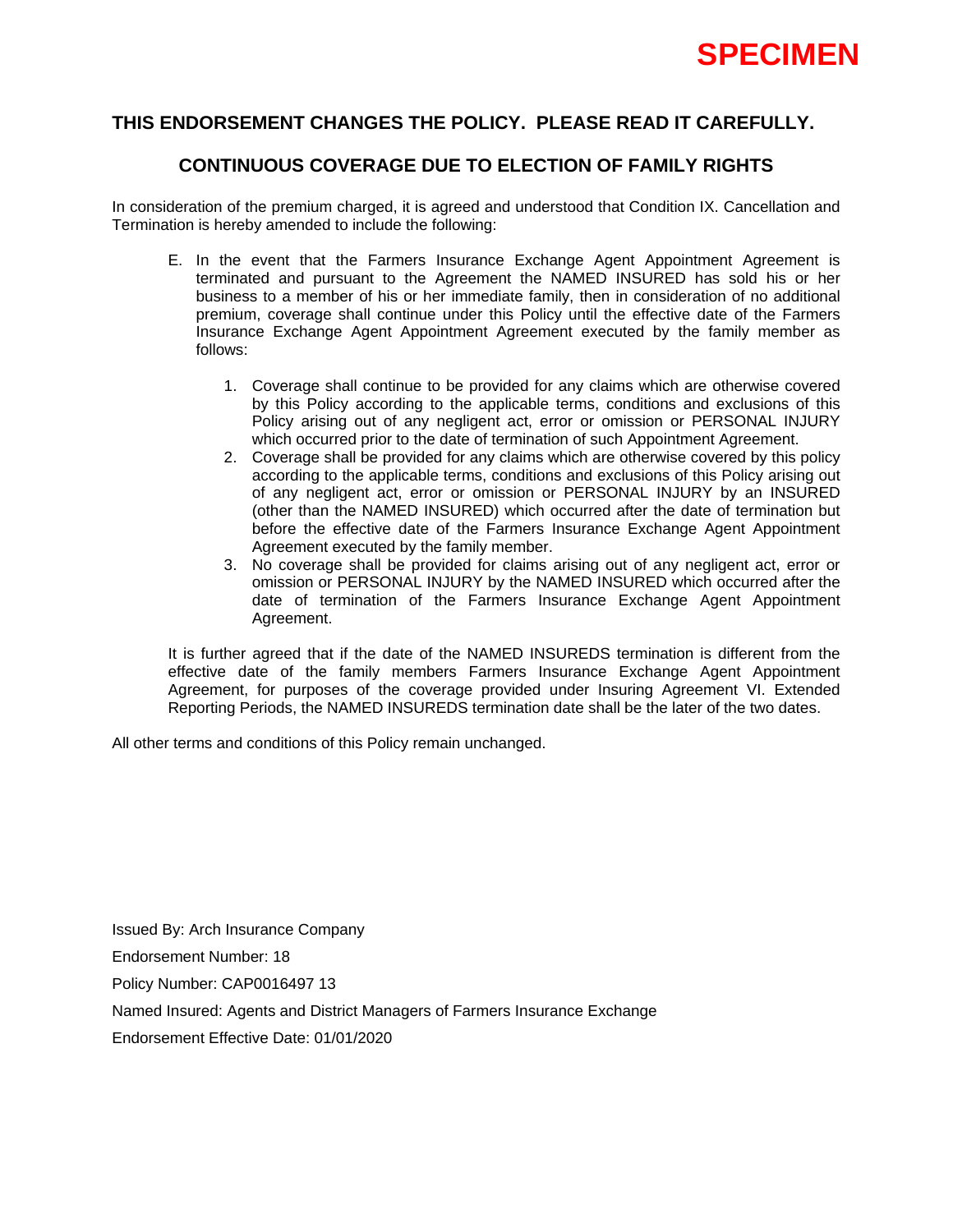

# **AMENDMENT OF INSURING AGREEMENTS FOR ADMINISTRATIVE SERVICES INDEPENDENT CONTRACTORS ENDORSEMENT**

In consideration of the premium charged, it is agreed and understood that Insuring Agreements I.A. and B. are amended to include coverage for individuals acting under an Administrative Services Independent Contractor Agreement with the SPONSORING COMPANY while awaiting appointment as a District Manager.

The Limits of Liability afforded by this endorsement while the District Manager is under the Administrative Services Independent Contractor Agreement with the SPONSORING COMPANY shall be:

 \$1,000,000 Each Claim each individual \$2,000,000 Aggregate each individual

It is understood and agreed that the retroactive date for coverage provided pursuant to this Endorsement, as well as any coverage provided to the individual as a NAMED INSURED District Manager under this policy or any sequential renewal thereof, will be the effective date of the Administrative Services Independent Contractor Agreement

All other terms and conditions of this Policy remain unchanged.

Issued By: Arch Insurance Company Endorsement Number: 19 Policy Number: CAP0016497 13 Named Insured: Agents and District Managers of Farmers Insurance Exchange Endorsement Effective Date: 01/01/2020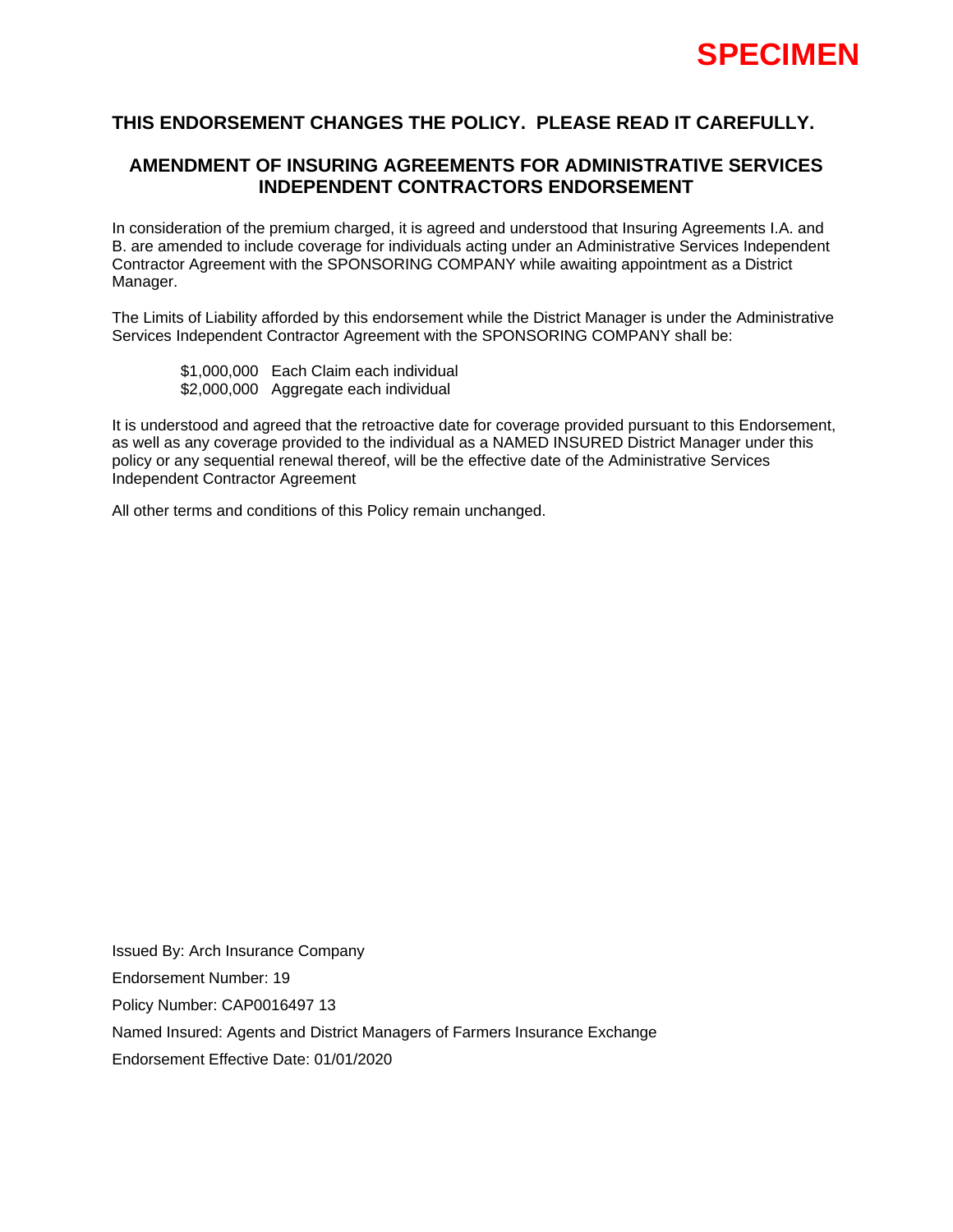

# **NETWORK SECURITY BREACH & PRIVACY COVERAGE**

In consideration of the premium charged, it is agreed and understood that the Insuring Agreement is amended to include C. Network Security Breach & Privacy Coverage.

C. Network Security Breach & Privacy Coverage:

The Company shall pay on behalf of the INSURED:

- 1. all sums, which the INSURED shall become legally obligated to pay as DAMAGES and DEFENSE COSTS made or occurring during the POLICY PERIOD and reported to the Insurer during the POLICY PERIOD or any Extended Reporting Period, if applicable because of actual monetary damages to the INSURED'S client arising out of a NETWORK SECURITY BREACH or PRIVACY VIOLATION;
- 2. CRISIS MANAGEMENT EXPENSES that are a direct result of a NETWORK SECURITY BREACH or PRIVACY VIOLATION made or occurring during the POLICY PERIOD and reported to the Insurer during the POLICY PERIOD or any Extended Reporting Period, if applicable and;
- 3. CREDIT MONITORING COSTS that are the direct result of a NETWORK SECURITY BREACH or PRIVACY VIOLATION that:
	- 1. directly results in theft or unauthorized copying of PERSONAL INFORMATION and may reasonably be expected to result in IDENTITY THEFT;
	- 2. first occurred during the POLICY PERIOD; and
	- 3. is reported in accordance with the applicable Notice Condition of this Policy;
- 4. DATA RESTORATION COSTS that are the direct result of a NETWORK SECURITY BREACH or PRIVACY VIOLATION made or occurring during the POLICY PERIOD and reported to the Company during the POLICY PERIOD or any Extended Reporting Period, if applicable and that first occurred during the POLICY PERIOD and that directly results in:
	- 1. MALICIOUS ENCRYPTION of a DATA ASSET; or
	- 2. the CORRUPTION of a DATA ASSET;

 provided that such MALICIOUS ENCRYPTION or CORRUPTION first occurred during the POLICY PERIOD and is reported in accordance with the applicable Notice Condition of this Policy.

Solely with respect to the coverage provided by this Endorsement, the following sub limits of liability and deductibles shall apply, sub limits will be part of and not in addition to the Aggregate Limit of Liability listed on the Declarations Page:

- \$100,000 Each Claim and in the Aggregate per INSURED for C.1.; a \$5,000 Deductible shall apply for DAMAGES and DEFENSE COSTS
- \$ 25,000 Each Claim and in the Aggregate per INSURED for C.2. CRISIS MANAGEMENT EXPENSES; a \$5,000 Deductible shall apply for DAMAGES and DEFENSE COSTS
- \$ 10,000 Each Claim and in the Aggregate per INSURED for C.3. CREDIT MONITORING COSTS; a \$2,500 Deductible shall apply for DAMAGES and DEFENSE COSTS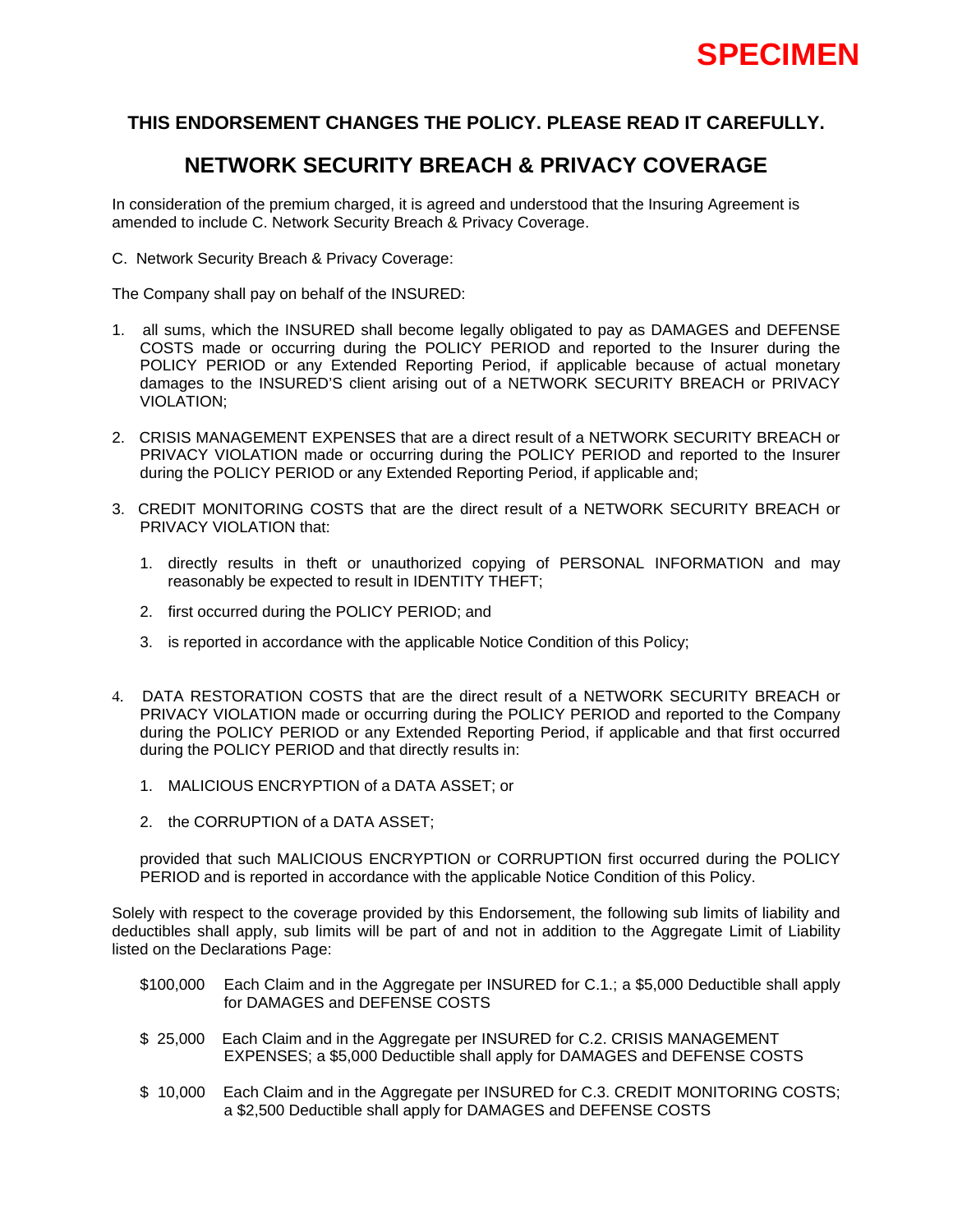

\$ 10,000 Each Claim and in the Aggregate per Insured for C.4. DATA RESTORATION COSTS; a \$2,500 Deductible shall apply for DAMAGES and DEFENSE COSTS

The total Policy Aggregate for Network Security Breach and Privacy Coverage shall be \$10,000,000.

Solely with respect to the coverage provided by this Endorsement, the Definitions Section in the Policy is amended by appending the following to the end thereof:

"BODILY INJURY" means injury to the body, sickness, or disease sustained by a person, including death resulting there from, and, if arising out of the foregoing, BODILY INJURY also means mental injury, mental anguish, mental tension, emotional distress, pain and suffering, or shock.

"CRISIS MANAGEMENT EXPENSES" are defined as necessary and reasonable expenses incurred by the INSURED with the Company's prior written consent, to hire an attorney (selected from the Company's panel counsel) to determine whether any breach notice law apply and the obligations of any such applicable laws including the drafting of letters to satisfy the applicable law, including the cost to notify those effected by the NETWORK SECURITY BREACH or PRIVACY VIOLATION and/or with the Company's consent, to provide CREDIT MONITORING SERVICES to the INSURED'S clients. CRISIS MANAGEMENT EXPENSES shall also include approved expenses incurred by the INSURED to respond to a regulatory action commenced or pending solely against the INSURED and not involving the SPONSORING COMPANY, and/or the hiring of a public relations firm, with the Company's prior written consent, to communicate with the INSURED'S clients in order to mitigate the reputational damage of the INSURED directly resulting from a NETWORK SECURITY BREACH or PRIVACY VIOLATION.

"CREDIT MONITORING COSTS" shall mean the costs for retaining a third party service provider approved by the Company and with the Company's prior written consent to provide CREDIT MONITORING SERVICES to those individuals who were victims of IDENTITY THEFT.

"CREDIT MONITORING SERVICES" shall mean services that allow individuals to access and review their credit reports to determine if IDENTITY THEFT has occurred.

"IDENTITY THEFT" shall mean the theft or unauthorized copying of PERSONAL INFORMATION of a client of the INSURED, and use of such PERSONAL INFORMATION to open new financial accounts for the purpose of fraudulently impersonating such individual, including without limitation, payment card accounts, bank accounts, loan accounts, health insurance accounts and insurance accounts.

"CORRUPTION" means alteration, corruption, destruction deletion or damage as the direct result of a NETWORK SECURITY BREACH.

"DATA ASSET" means any electronic data existing in the INSURED'S COMPUTER SYSTEM that is subject to regular back up procedures, including but not limited to any databases, software or trade secrets stored thereon.

"DATA LOSS" means:

- 1. with respect to the CORRUPTION of any DATA ASSET, RESTORATION COSTS; and
- 2. with respect to any DATA ASSET that is rendered inaccessible or unreadable as a result of MALICIOUS ENCRYPTION, the lesser of RESTORATION COSTS or the actual, necessary and reasonable costs and expense to regain access to such DATA ASSET or render it readable;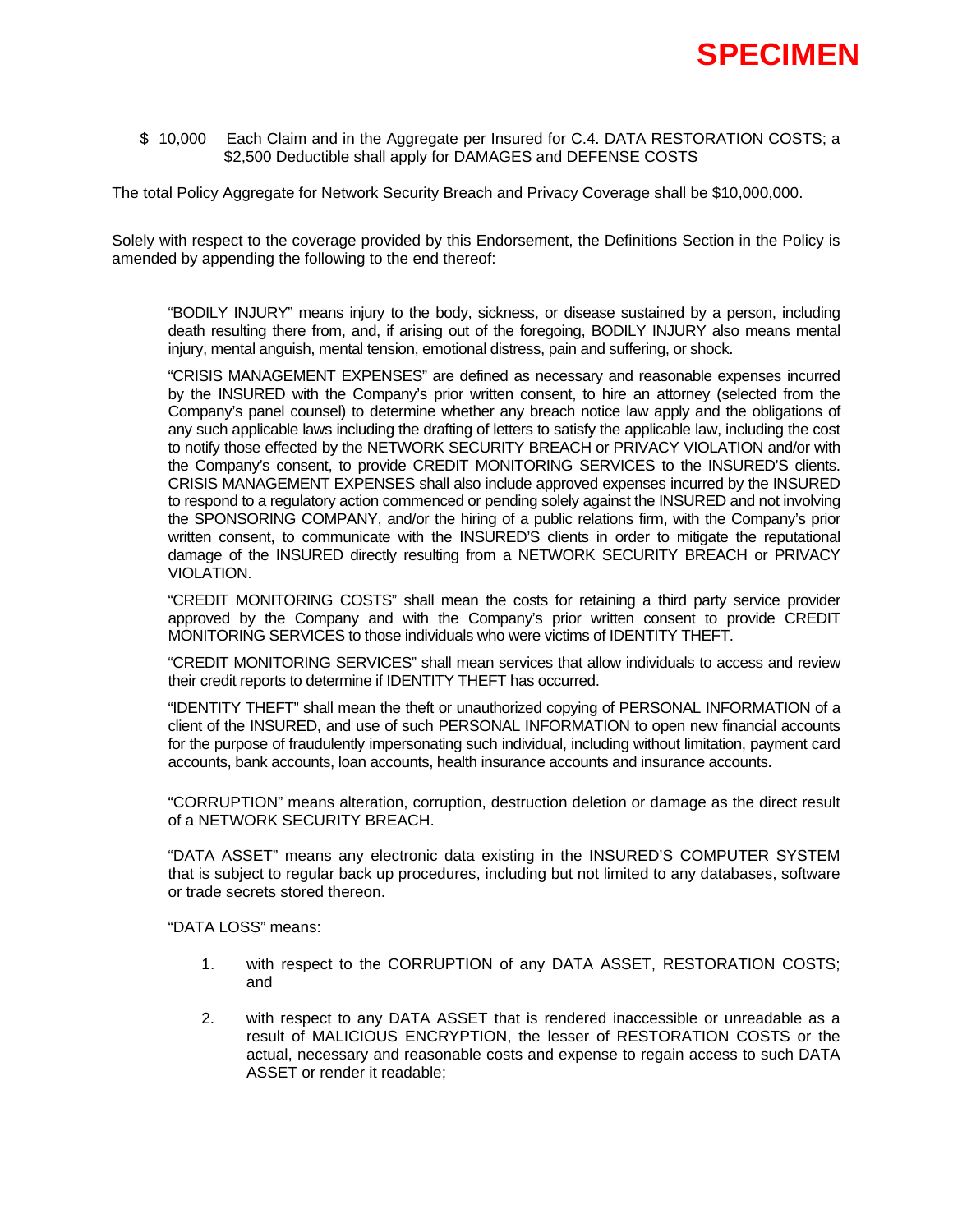

 provided, however, that if such DATA ASSET cannot reasonably be accessed, restored, rendered readable, gathered, assembled or recollected, then DATA LOSS means the actual, reasonable and necessary costs and expenses incurred by the INSURED ORGANIZATION to reach this determination.

"DATA LOSS" shall not mean, and there shall be no coverage for:

- 1. costs or expenses incurred by the INSURED ORGANIZATION to identify or remediate software program errors or vulnerabilities or update, replace, restore, gather, assemble, reproduce, recollect or enhance a DATA ASSET to a level beyond that which existed prior to its CORRUPTION or MALICIOUS ENCRYPTION.
- 2. costs or expenses to research or develop any DATA ASSET, including but not limited to trade secrets or other proprietary information;
- 3. the monetary value of, or profits, royalties, or lost market share related to, a DATA ASSET, including but not limited to trade secrets or other proprietary information or any other amount pertaining to the value of the DATA ASSET;
- 4. DAMAGES arising out of any liability to third-parties for whatever reason;
- 5. salaries of employees, directors or officers of the INSURED; or
- 6. legal costs or legal expenses of any type.

"MALICIOUS ENCRYPTION" means the strong encryption of a DATA ASSET by a malicious person that renders such DATA ASSET inaccessible or unreadable to the INSURED ORGANIZATION.

"DATA RESTORATION COSTS" shall mean the costs for retaining a third party service provider approved by the Insurer and with the Insurer's prior written consent to restore, recover or replicate electronic data in the care, custody or control of the INSURED that is damaged or destroyed as a direct result of a NETWORK SECURITY BREACH or PRIVACY VIOLATION.

"NETWORK SECURITY BREACH" is defined as:

- 1. the actual failure and inability of security to prevent:
	- a. unauthorized access to or unauthorized use of PERSONAL INFORMATION stored in the INSURED'S COMPUTER SYSTEM;
	- b. the theft or unauthorized copying of PERSONAL INFORMATION on the INSURED'S COMPUTER SYSTEM;
- 2. the actual failure and inability of physical security to prevent the theft of PERSONAL INFORMATION as a result of the physical theft by a person other than an INSURED of the INSURED'S computer hardware or storage media from a premise occupied and controlled by the INSURED.

"INSURED'S COMPUTER SYSTEM" means any computer hardware, software or firmware, and components thereof including data stored thereon, that is owned or leased by the INSURED and is under the direct operational control of the INSURED.

"PRIVACY VIOLATION" is defined as any: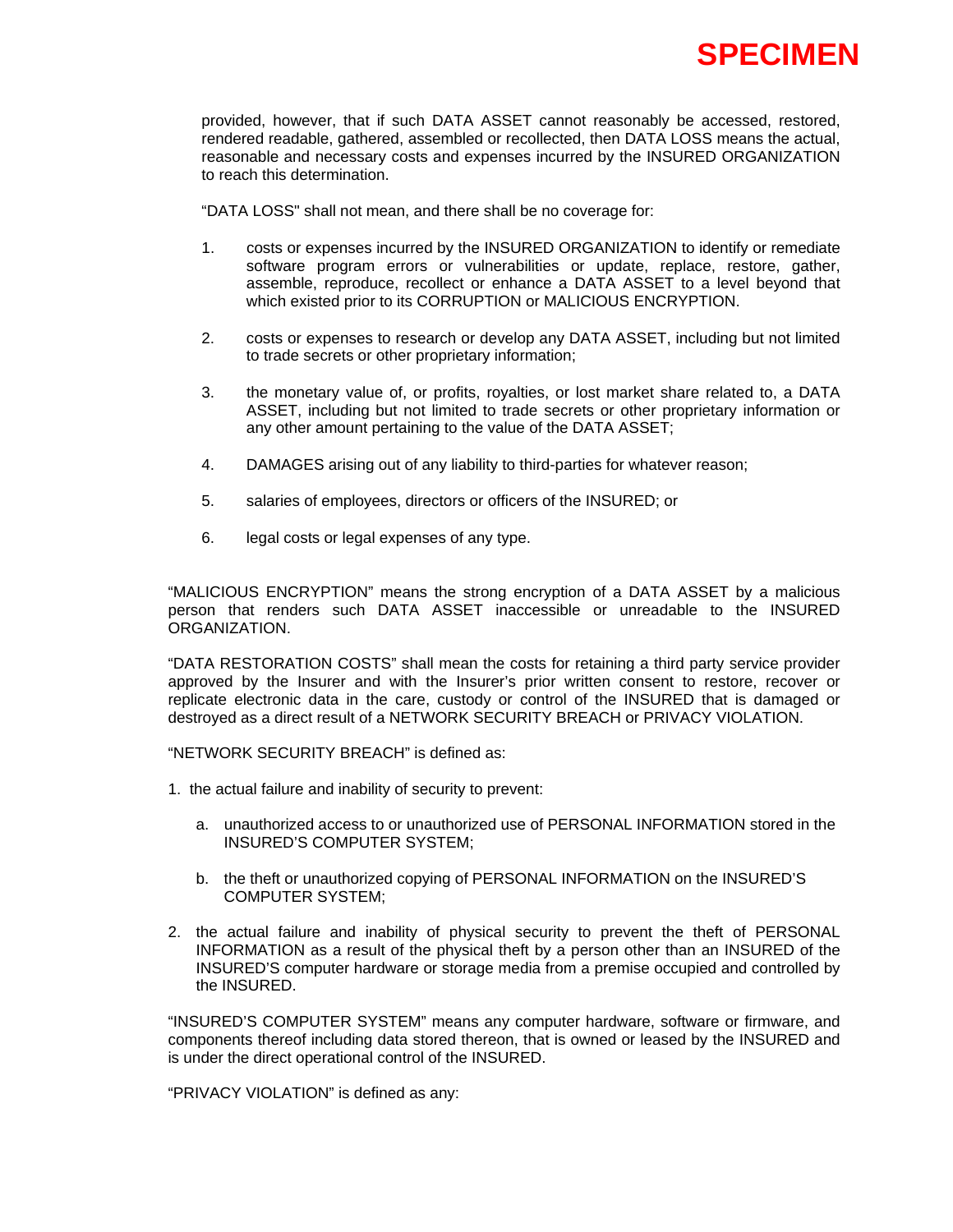

- 1. theft of PERSONAL INFORMATION; while in the care, custody or control of an INSURED;
- 2. violation of a PRIVACY REGULATION as defined below.

"PERSONAL INFORMATION" means any:

- 1. INSURED'S client's name in combination with any one or more of the following:
	- a. social security number;
	- b. drivers license number or any other state identification number;
	- c. medical or healthcare data including protected health information; or
	- d. any account number, credit or debit card number in combination with any required password, access code or other security code that would permit access to the financial account; or
- 2. non-public personal information as defined in any PRIVACY REGULATION.

"PRIVACY REGULATION" means those parts of the following statutes or regulations which regulate the use and protection of non-public personal information (as defined in such statutes or regulations):

- 1. Health Insurance Portability and Accountability Act of 1996 (HIPAA) and the rules and regulations promulgated thereunder as amended;
- 2. Gramm-Leach Bliley Act of 1999 (GLBA) and the rules and regulations promulgated thereunder, as amended;
- 3. Consumer protection and unfair and deceptive trade practice laws enforced by state Attorneys General or the Federal Trade Commission, including but not limited to Section 5(a) of the FTC Act 15;
- 4. Security Breach Notification laws that require notice to individuals of the actual or potential theft of their non-public personal information, including but not limited to the California Security Breach Notification Act of 2003 (CA SB 1386); or
- 5. Other state, federal or foreign privacy laws requiring reasonable security for non-public personal information, or a privacy policy limiting the sale, disclosure or sharing of non-public personal information or providing individuals with the right to access or correct non-public personal information.

### "PROPERTY DAMAGE" means:

- 1. physical injury to, loss or destruction of tangible property, including loss of use thereof; or
- 2. loss of use of tangible property which has not been physically injured or destroyed.

### **EXCLUSIONS**

This Endorsement does not apply to any Claim alleging, based upon, arising out of, or resulting from, directly or indirectly: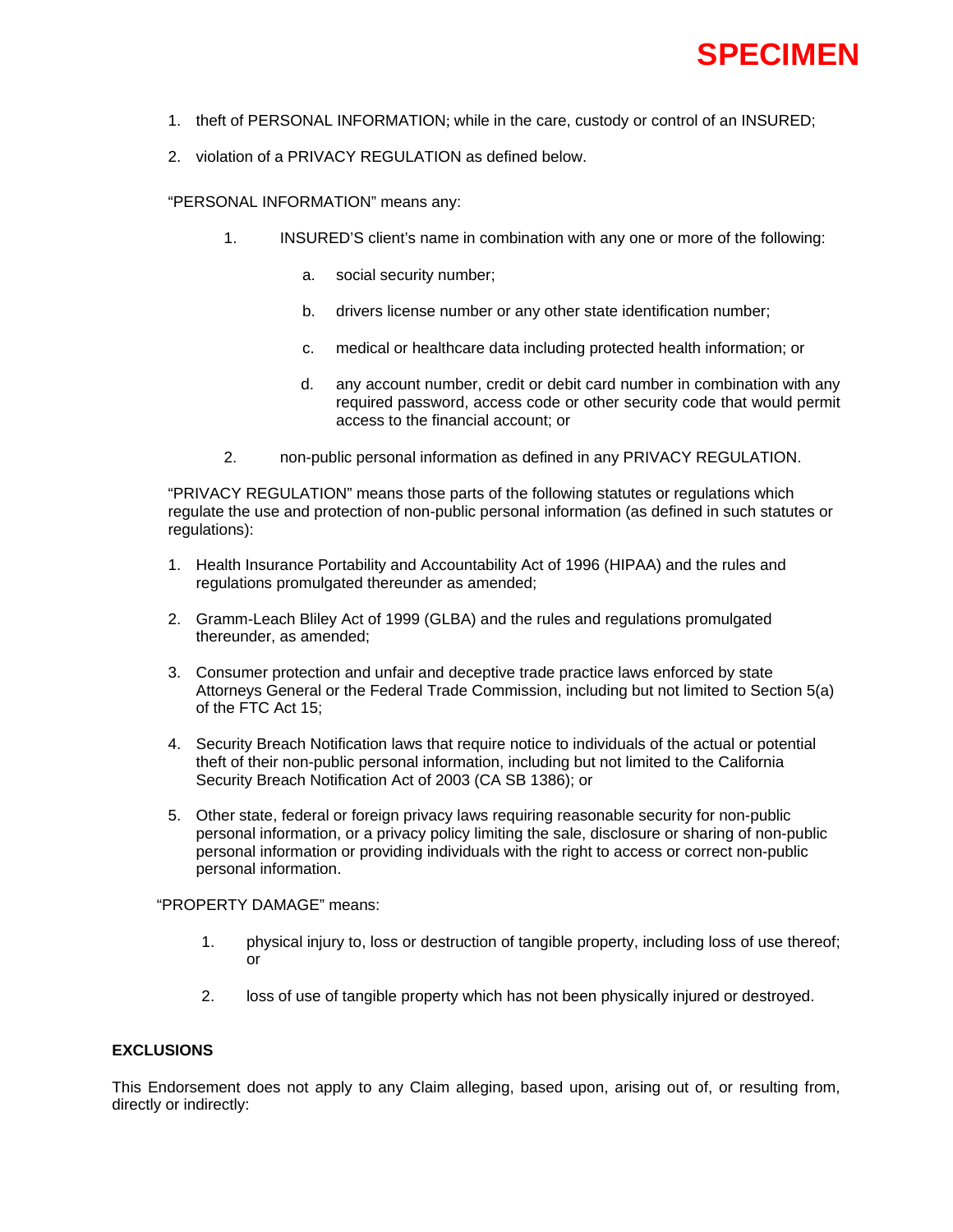

- a. any costs or expenses for the reprinting, reposting, recall, removal or disposal of any online content or any other information, content or media, including any media or products containing such online content, information, content or media;
- b. any wear and tear or gradual deterioration of any data saved or of an INSURED'S COMPUTER SYSTEM;

or attributable to any costs or expenses incurred by any INSURED or others:

- 1. to recall, repair, withdraw, replace, upgrade, supplement or remove the INSURED'S online content, products or services from the marketplace, including but not limited to products or services which incorporate the INSURED'S online content, products or services;
- 2. for any loss of use by any INSURED or others that arises out of such recall, repair, withdrawal, replacement, upgrade, supplementation or removal.
- c. any failure to use best efforts to install commercially available software product updates and releases, or to apply security related software patches, to computers and other components of the INSURED'S COMPUTER SYSTEM;
- d. BODILY INJURY or PROPERTY DAMAGE;
- e. any seizure, confiscation, destruction or nationalization of INSURED'S COMPUTER SYSTEM; or any data asset by or on behalf of any governmental or public authority;
- f. any interruption, suspension, failure or outage of any component of the Internet, including without limitation any hardware or software infrastructure supporting the Internet;
- g. any fine or penalty arising out of any agreement by any INSURED to comply with or follow the PCI Standard or any Payment Card Company rules, or implement, maintain or comply with any security measure(s) or standard(s) related to any payment card data; or
- h. alleging, based upon, arising out of, or resulting from, directly or indirectly, any unsolicited electronic faxes, emails, telephone calls or unsolicited communications, including but not limited to Claims arising out of unsolicited electronic messages, chat room postings, bulletin board postings, newsgroup postings, "pop-up" or "pop-under" Internet advertising or fax-blasting, direct mailing or telemarketing, or Claims alleging violations of the Telephone Consumer Protection Act, of 1991, as amended, the CAN-SPAM Act of 2003, as amended, and any other federal, foreign or state anti-spam statutes, or federal, foreign or state statue, law or regulation relating to a person's right to seclusion;
- i. alleging, based upon, arising out of, or resulting from, directly or indirectly, any unauthorized or illegal collection of PERSONAL INFORMATION by any INSURED or by the SPONSORING COMPANY, including but not limited to the collection of PERSONAL INFORMATION using cookies, spyware, or other malicious code, or the failure to provide adequate notice that PERSONAL INFORMATION is being collected;
- j. alleging, based upon, arising out of, or resulting from, directly or indirectly, to section 605 (requirements relating to information contained in consumer reports) or 616 (civil liability for willful noncompliance) of the Fair Credit Reporting Act, or any other similar federal, state or local laws or regulations, including but not limited to any laws or regulations requiring truncation of payment card numbers on, or the removal of the expiration date from, payment card receipts; or
- k. any Claim involving in any way any liability of the SPONSORING COMPANY;
- l. any Claim involving data in the control of the SPONSORING COMPANY; or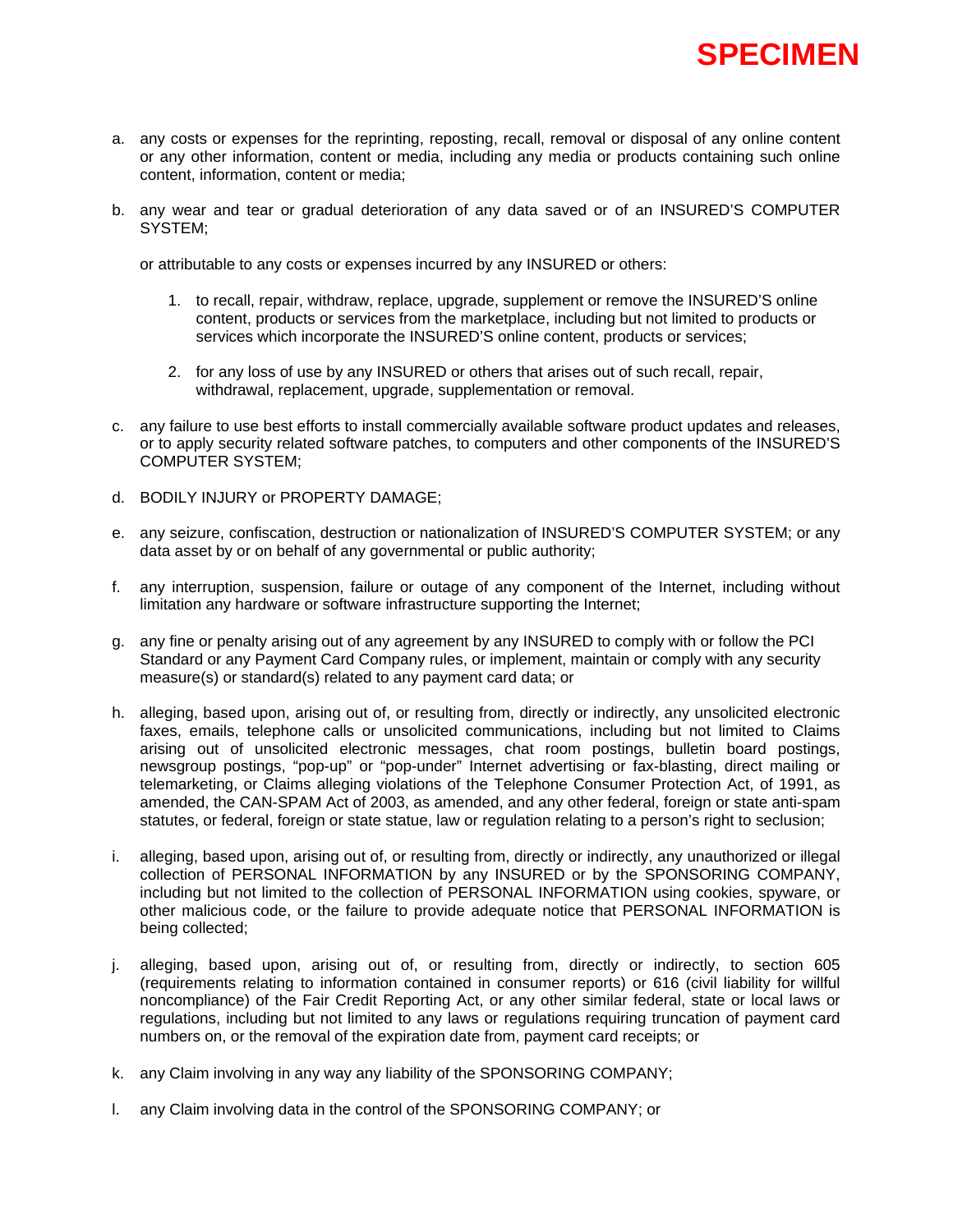m. any Claim covered in whole or in part under any other insurance.

### **CONDITIONS**

The following paragraph is added to Section I. INSURED'S DUTIES IN THE EVENT OF A CLAIM:

With respect to Network Security Breach and Privacy Coverage, as a condition precedent to coverage, the Insured shall provide written notice to the Company of the NETWORK SECURITY BREACH or PRIVACY VIOLATION for which it seeks coverage as soon as practicable and in all events within 30 days after the expiration of the POLICY PERIOD.

All other terms and conditions of this Policy remain unchanged.

All other terms and conditions of this Policy remain unchanged.

Issued By: Arch Insurance Company

Endorsement Number: 20

Policy Number: CAP0016497 13

Named Insured: Agents and District Managers of Farmers Insurance Exchange

Endorsement Effective Date: 01/01/2020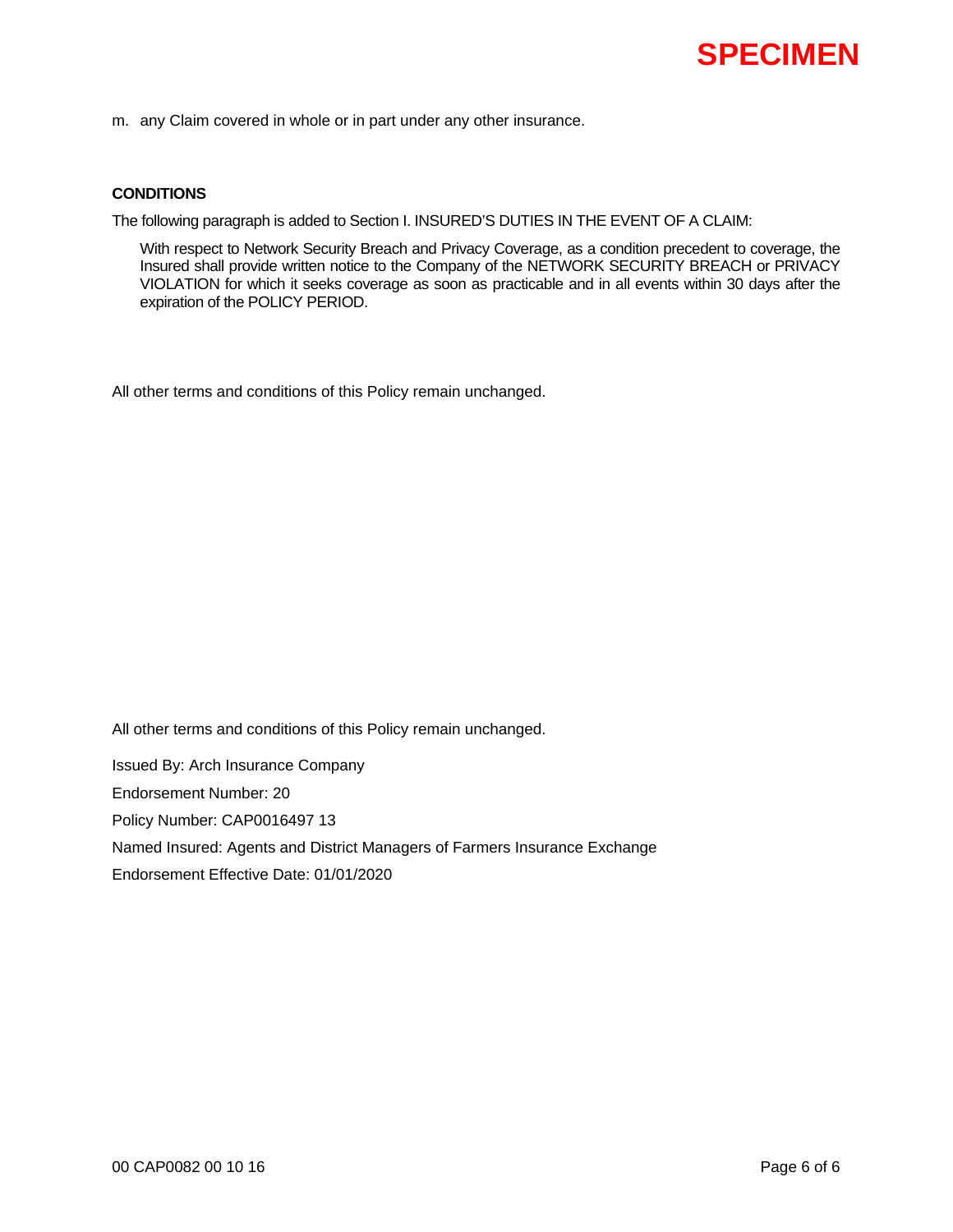

## **INSURING AGREEMENT AMENDMENT FOR EXCLUSIVE AGENTS**

It is understood and agreed that Insuring Agreements I.A.1. and 2. are hereby deleted in their entirety and replaced by the following for only those NAMED INSUREDS who satisfy the conditions listed below:

- 1) The NAMED INSURED has an Exclusive Agent Appointment Agreement with the SPONSORING COMPANY with an effective date between May 1, 2009 and February 28, 2013 (inclusive); and
- 2) The NAMED INSURED has not paid an additional premium for personal lines brokered business or personal lines and commercial lines brokered business coverage.

### INSURING AGREEMENT

- I. COVERAGES PROFESSIONAL LIABILITY AND PERSONAL INJURY:
	- A. PROFESSIONAL LIABILITY

The Company will pay on behalf of the INSURED all sums, which the INSURED shall become legally obligated to pay as DAMAGES because of a claim first made against the INSURED during the POLICY PERIOD or an Extended Reporting Period, if applicable, for:

- 1. Any negligent act, error or omission of the INSURED, or any person for whose acts the INSURED is legally liable, in rendering or failing to render PROFESSIONAL SERVICES for others in the conduct of the NAMED INSURED'S profession as a licensed Insurance Agent/Broker while there is in effect a valid Agency Appointment Agreement between the NAMED INSURED and Farmers Insurance Exchange, but only while:
	- a. Soliciting, servicing, placing or binding business on behalf of an insurance carrier other than the Farmers Insurance Exchange but only when such NAMED INSURED has been expressly authorized to do so in writing by Farmers Insurance Exchange; or
	- b. Soliciting, servicing, placing or binding policy coverage on behalf of Farmers Insurance Exchange unless:
		- i. The policy coverage met the underwriting guidelines of Farmers Insurance Exchange as set forth in writing by Farmers Insurance Exchange; and
		- ii. The DAMAGES would have been covered by Farmers Insurance Exchange pursuant to the terms and conditions of the subject policy coverage if such policy coverage had been in force; or
	- d. Acting as a notary public; or
	- e. Providing expert witness testimony; or
	- f. Soliciting, servicing, placing, binding business or processing products and/or services made available through the Farmers Insurance Exchange, or its affiliated companies, and strategic alliance or affinity partners as product or service providers for appointed agents of Farmers Insurance Exchange.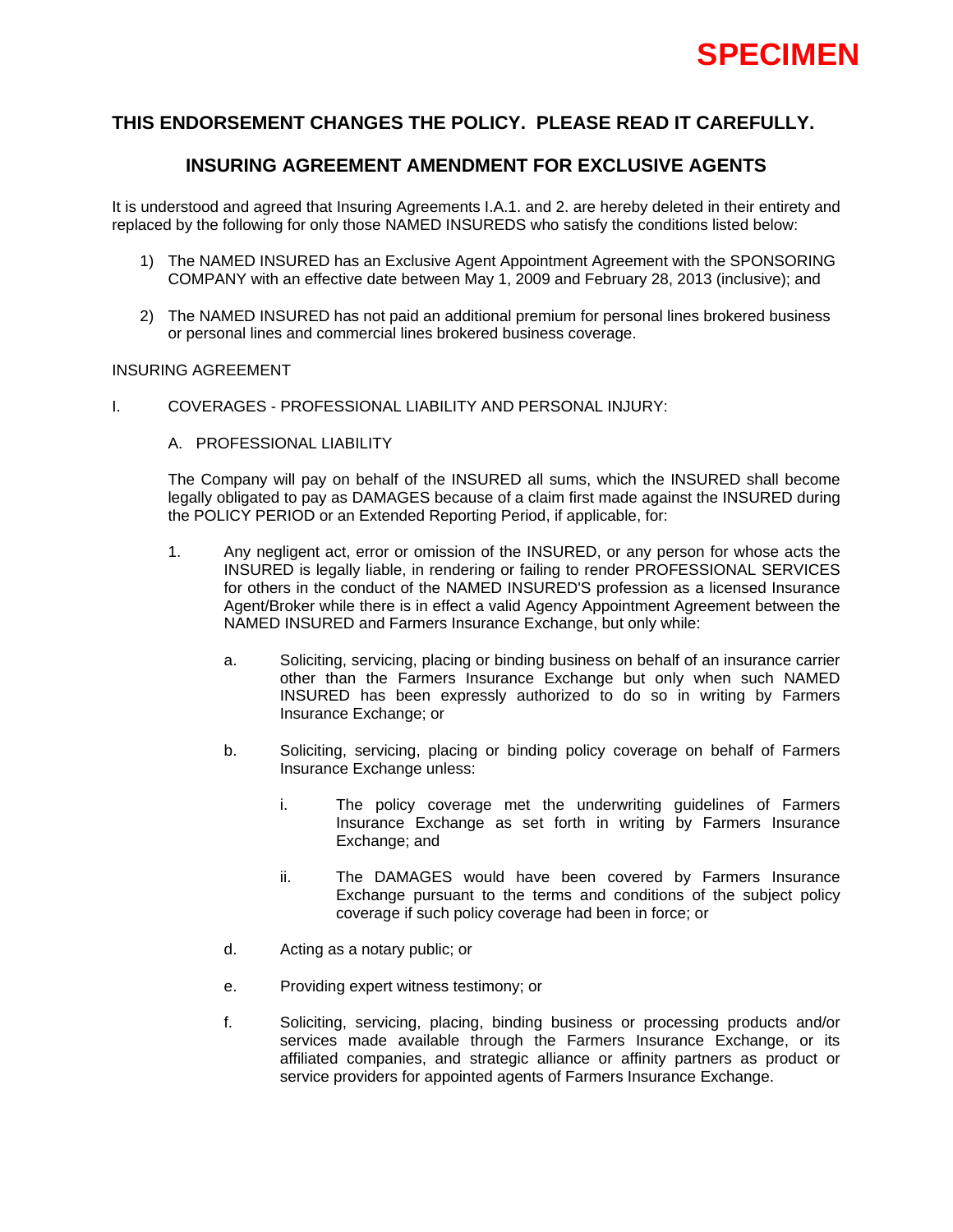

2. PERSONAL INJURY caused by an offense arising out of rendering or failing to render PROFESSIONAL SERVICES for others in the conduct of the NAMED INSURED'S profession as a licensed Insurance Agent/Broker while there is in effect a valid Agency Appointment Agreement between the NAMED INSURED and Farmers Insurance Exchange.

All other terms and conditions of this Policy remain unchanged.

Issued By: Arch Insurance Company Endorsement Number: 21 Policy Number: CAP0016497 13 Named Insured: Agents and District Managers of Farmers Insurance Exchange Endorsement Effective Date: 01/01/2020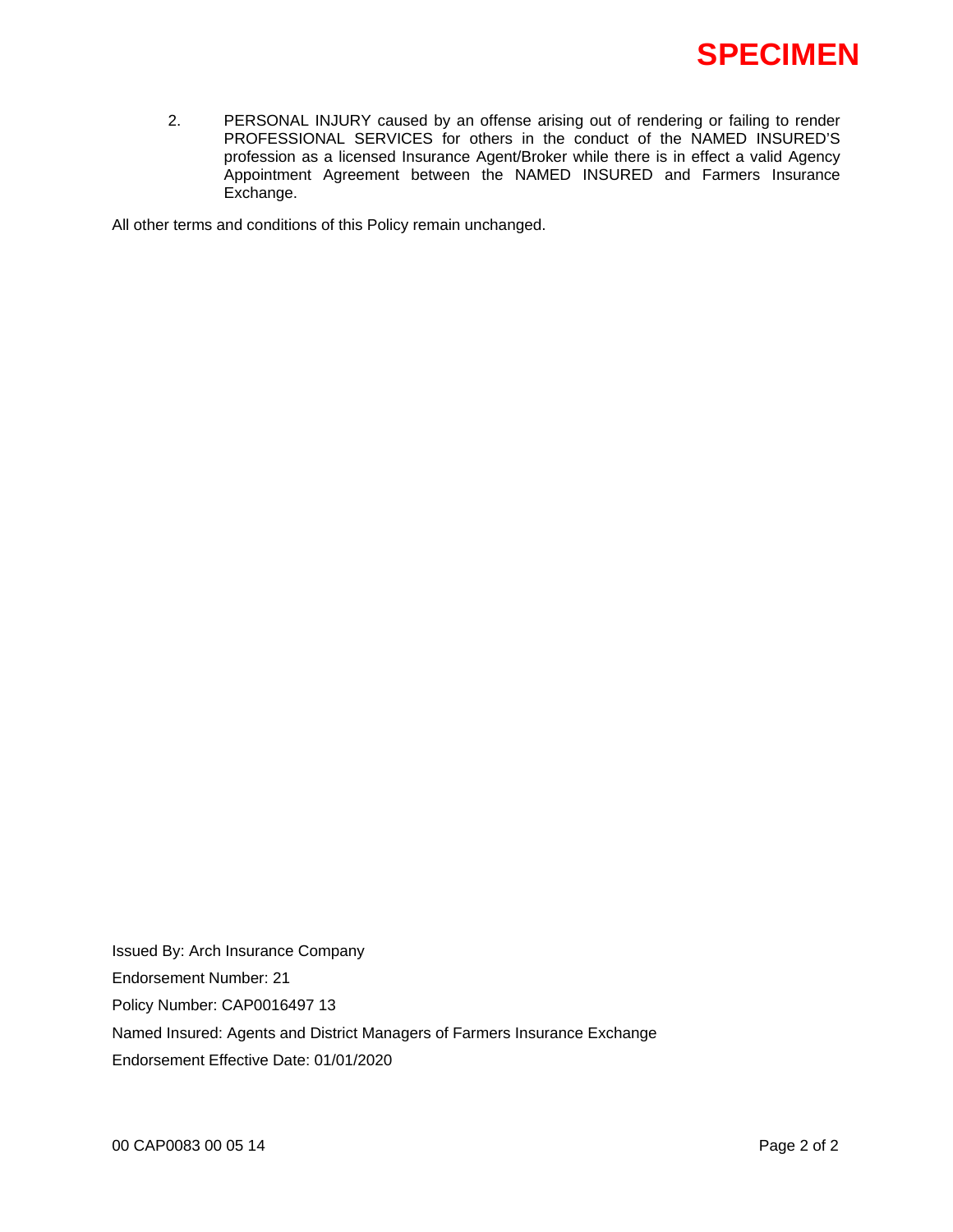

# **OREGON AMENDATORY ENDORSEMENT**

In consideration of the premium charged, it is agreed and understood that Insuring Agreement I.A.1. is hereby replaced with the following :

- I. COVERAGES PROFESSIONAL LIABILITY AND PERSONAL INJURY:
	- A. PROFESSIONAL LIABILITY

The Company will pay on behalf of the INSURED all sums, which the INSURED shall become legally obligated to pay as DAMAGES because of a claim first made against the INSURED during the POLICY PERIOD or an Extended Reporting Period, if applicable, for:

- 1. Any negligent act, error or omission of the INSURED, or any person for whose acts the INSURED is legally liable, in rendering or failing to render PROFESSIONAL SERVICES for others in the conduct of the NAMED INSURED'S profession as a licensed Insurance Agent/Broker and/or licensed consultant while there is in effect a valid Agent or District Manager Appointment Agreement between the NAMED INSURED and Farmers Insurance Exchange, but only while:
	- a. Soliciting, servicing, placing or binding business on behalf of an insurance carrier other than the Farmers Insurance Exchange; or
	- b. Soliciting, servicing, placing or binding policy coverage on behalf of Farmers Insurance Exchange unless:
		- i. The policy coverage met the underwriting guidelines of Farmers Insurance Exchange as set forth in writing by Farmers Insurance Exchange; and
		- ii. The DAMAGES would have been covered by Farmers Insurance Exchange pursuant to the terms and conditions of the subject policy coverage if such policy coverage had been in force; or
	- c. Acting in his/her capacity as a District Manager for Farmers Insurance Exchange; or
	- d. Acting as a notary public;
	- e. Providing expert witness testimony; or
	- f. Soliciting, servicing, placing, binding business or processing products and/or services made available through strategic alliance or affinity partners of Farmers Insurance Exchange, or its affiliated companies.

All other terms and conditions of this Policy remain unchanged.

Issued By: Arch Insurance Company

Endorsement Number: 22

Policy Number: CAP0016497 13

Named Insured: Agents and District Managers of Farmers Insurance Exchange

Endorsement Effective Date: 01/01/2020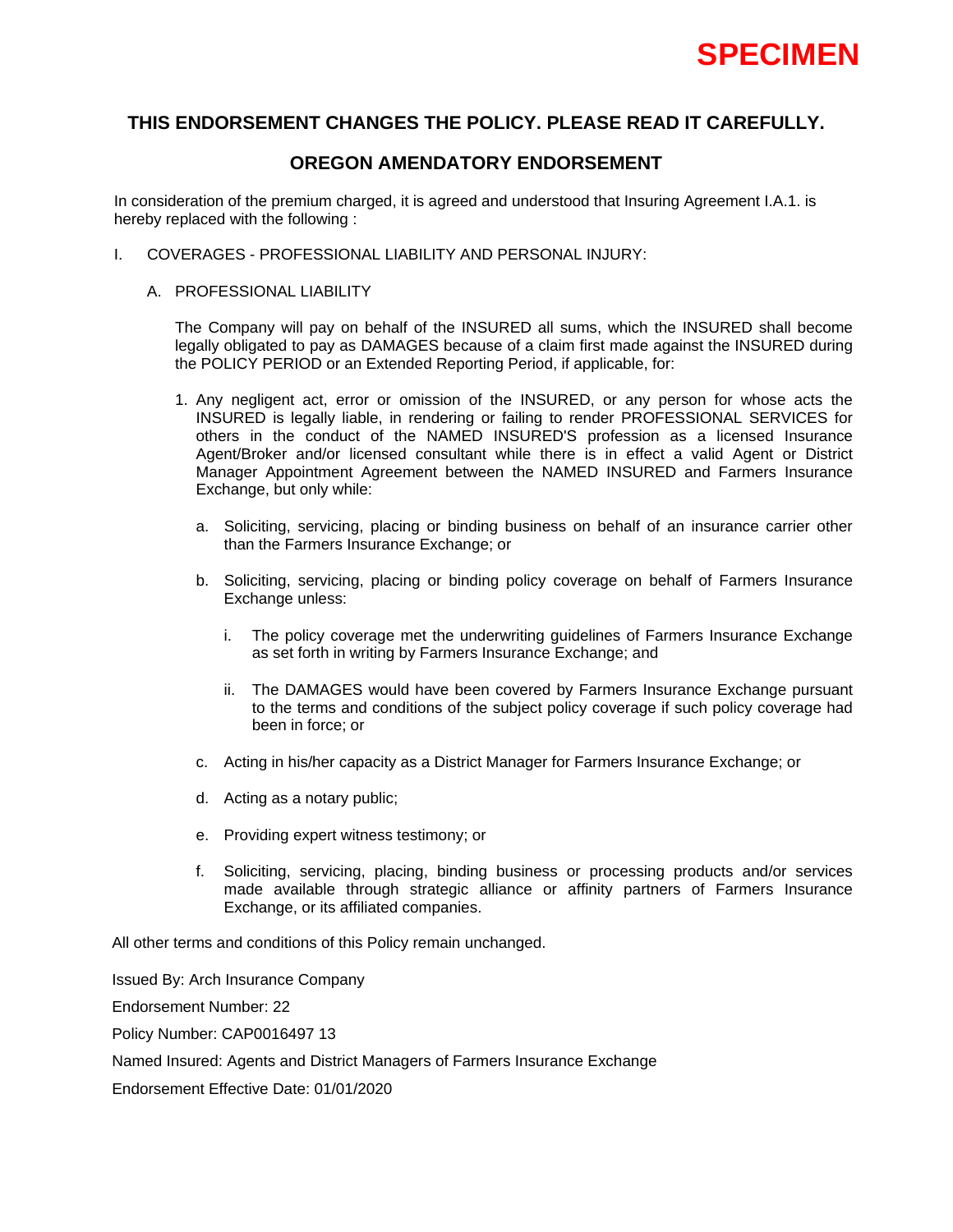

# **WEB MEDIA CONTENT LIABILITY COVERAGE**

In consideration of the premium charged, it is agreed and understood that the Insuring Agreement is amended to include D. Web Content Media Liability Coverage.

## D. WEB CONTENT MEDIA LIABILITY COVERAGE:

1. The Company shall pay on behalf of the INSURED:

all sums, which the INSURED shall become legally obligated to pay as DAMAGES and DEFENSE COSTS made or occurring during the POLICY PERIOD and reported to the Company during the POLICY PERIOD or any Extended Reporting Period, for one or more of the following acts arising out of SOCIAL MEDIA ACTIVITIES:

- 1. defamation, libel, slander, trade libel, related to disparagement or harm to the reputation or character;
- 2. invasion or interference with an individual's right of publicity, including commercial appropriation of name, persona, voice or likeness;
- 3. infringement of copyright, trademark, trade name, trade dress, logo, title, metatag, or slogan, service mark, or service name.

Solely with respect to the coverage provided by this Endorsement, the following sub limits of liability and deductibles shall apply; sub limits will be part of and not in addition to the Aggregate Limit of Liability listed on the Declarations Page:

### \$100,000 Each Claim and in the Aggregate per INSURED for D.1.; a \$5,000 Deductible shall apply for DAMAGES and DEFENSE COSTS

The total Policy Aggregate for Web Content Media Liability Coverage shall be \$10,000,000.

Solely with respect to the coverage provided by this Endorsement, the definitions section in the Policy is amended by appending the following to the end thereof:

"SOCIAL MEDIA ACTIVITIES" shall mean social networking and means any information in electronic form that is created, owned or licensed by the INSURED for its own business use and that administrative control over any such account is maintained by the INSURED or a designated employee; provided however the INSURED is in compliance with Farmers Insurance Exchange's or Farmers Insurance Group, Inc.'s Social Media Guidelines.

SOCIAL MEDIA ACTIVITIES does not include or mean any:

- 1. computer software or code; or
- 2. information, advertisement or content created by the INSURED for or on behalf of a client, customer or other person or entity.

"PROPERTY DAMAGE" shall mean:

- 1. physical injury to, loss or destruction of tangible property, including loss of use thereof; or
- 2. loss of use of tangible property which has not been physically injured or destroyed.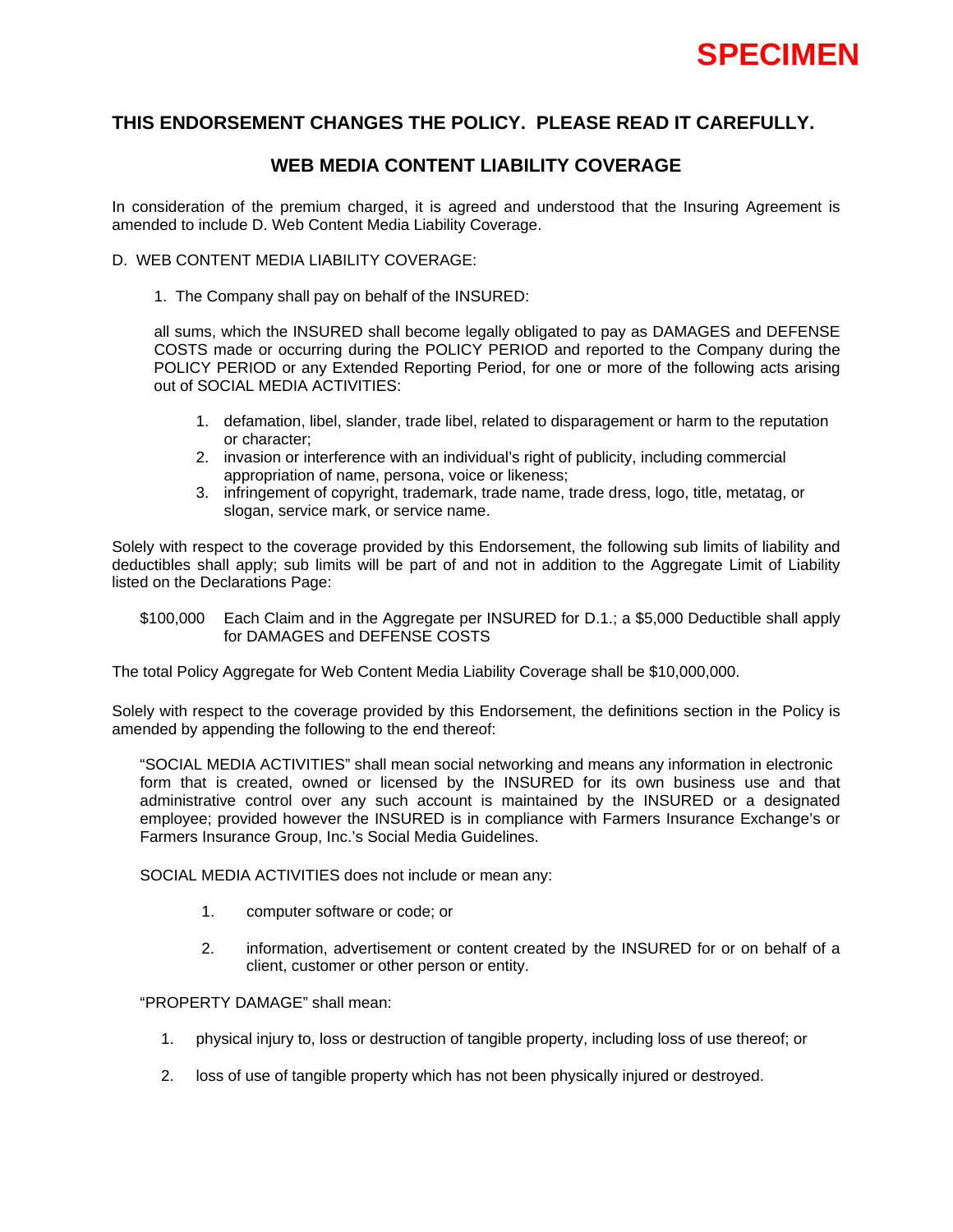## **EXCLUSIONS**

This Endorsement does not apply to any Claim alleging, based upon, arising out of, or resulting from, directly or indirectly:

- a. any costs or expenses for the reprinting, reposting, recall, removal or disposal of any SOCIAL MEDIA ACTIVITIES related content or any other information, content or media, including any media or products containing such online content, information, content or media;
- b. PROPERTY DAMAGE;
- c. any interruption, suspension, failure or outage of any component of the Internet, including without limitation any hardware or software infrastructure supporting the Internet;
- d. any fine or penalty arising out of any agreement by any INSURED to comply with or follow the PCI Standard or any Payment Card Company rules, or implement, maintain or comply with any security measure(s) or standard(s) related to any payment card data; or Health Insurance Portability and Accountability Act of 1996 (HIPAA) and the rules and regulations promulgated thereunder, as amended;
- e. alleging, based upon, arising out of, or resulting from, directly or indirectly, any unsolicited electronic faxes, emails, telephone calls or unsolicited communications, including but not limited to Claims arising out of unsolicited electronic messages, chat room postings, bulletin board postings, newsgroup postings, "pop-up" or "pop-under" Internet advertising or fax-blasting, direct mailing or telemarketing, or Claims alleging violations of the Telephone Consumer Protection Act, of 1991, as amended, the CAN-SPAM Act of 2003, as amended, and any other federal, foreign or state anti-spam statutes, or federal, foreign or state statue, law or regulation relating to a person's right to seclusion;
- f. any Claim involving in any way any liability of the SPONSORING COMPANY;
- g. any dispute or obligation to pay licensing fees or royalties;
- h. discrimination on any basis, including without limitation race, creed, color, religion, ethnic background, national origin, age, handicap, disability, gender, sexual orientation or pregnancy;
- i. any uploading, downloading, piracy or file-sharing of digitized music, photos, movies, software or video games;
- j. or attributable to any costs or expenses incurred by any INSURED or others:
	- 1. to recall, repair, withdraw, replace, upgrade, supplement or remove the INSURED's online content, products or services from the marketplace, including but not limited to products or services which incorporate the INSURED's online content, products or services;
	- 2. for any loss of use by any INSURED or others that arises out of such recall, repair, withdrawal, replacement, upgrade, supplementing or removal.
- k. alleging, based upon, arising out of, or resulting from, directly or indirectly, any unauthorized or illegal collection of personal information, including but not limited to the collection of personal information using cookies, spyware, or other malicious code, or the failure to provide adequate notice that personal information is being collected;
- l. with respect to any independent contractor, joint venture, venture partner, any employee of the forgoing, any: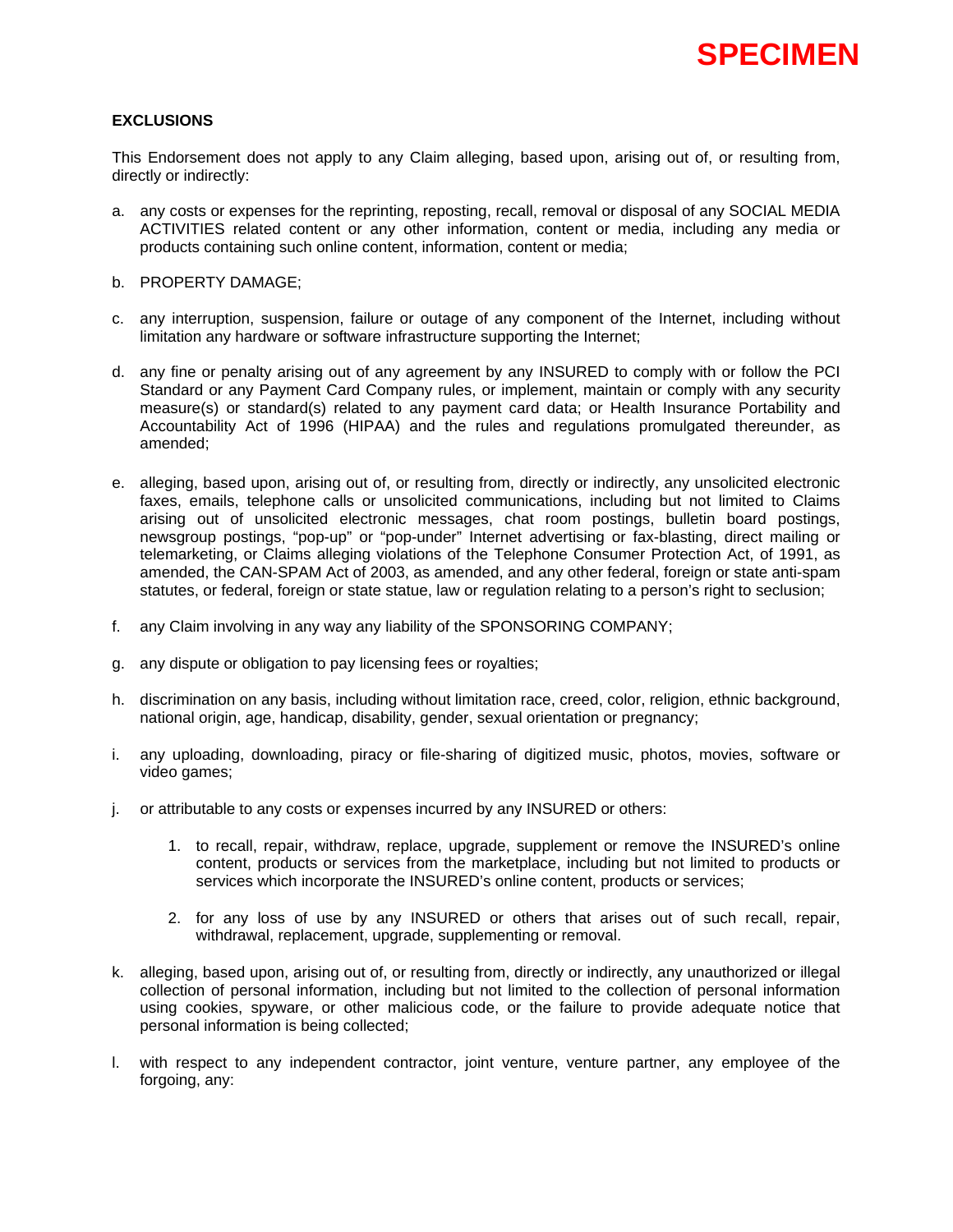- 1. ownership or exercise of rights in online content, content or services; or
- 2. services supplied by such independent contractor, joint venturer, venture partner or employee;
- m. brought by or on behalf of any intellectual property licensing or royalty bodies, organizations or trade groups, including but not limited to Broadcast Music, Inc., the American Society of Composers, Authors and Publishers, the Society of European Stage Authors and Composers, the Recording Industry Association of America and the Motion Picture Association of America;
- n. brought by or on behalf of any state, federal, local or foreign governmental entity or regulator, including but not limited to, the Federal Trade Commission and the Federal Communications Commission; or
- o. Any failure in monitoring or screening chat rooms or bulletin boards.

All other terms and conditions of this Policy remain unchanged.

Issued By: Arch Insurance Company Endorsement Number: 23 Policy Number: CAP0016497 13 Named Insured: Agents and District Managers of Farmers Insurance Exchange Endorsement Effective Date: 01/01/2020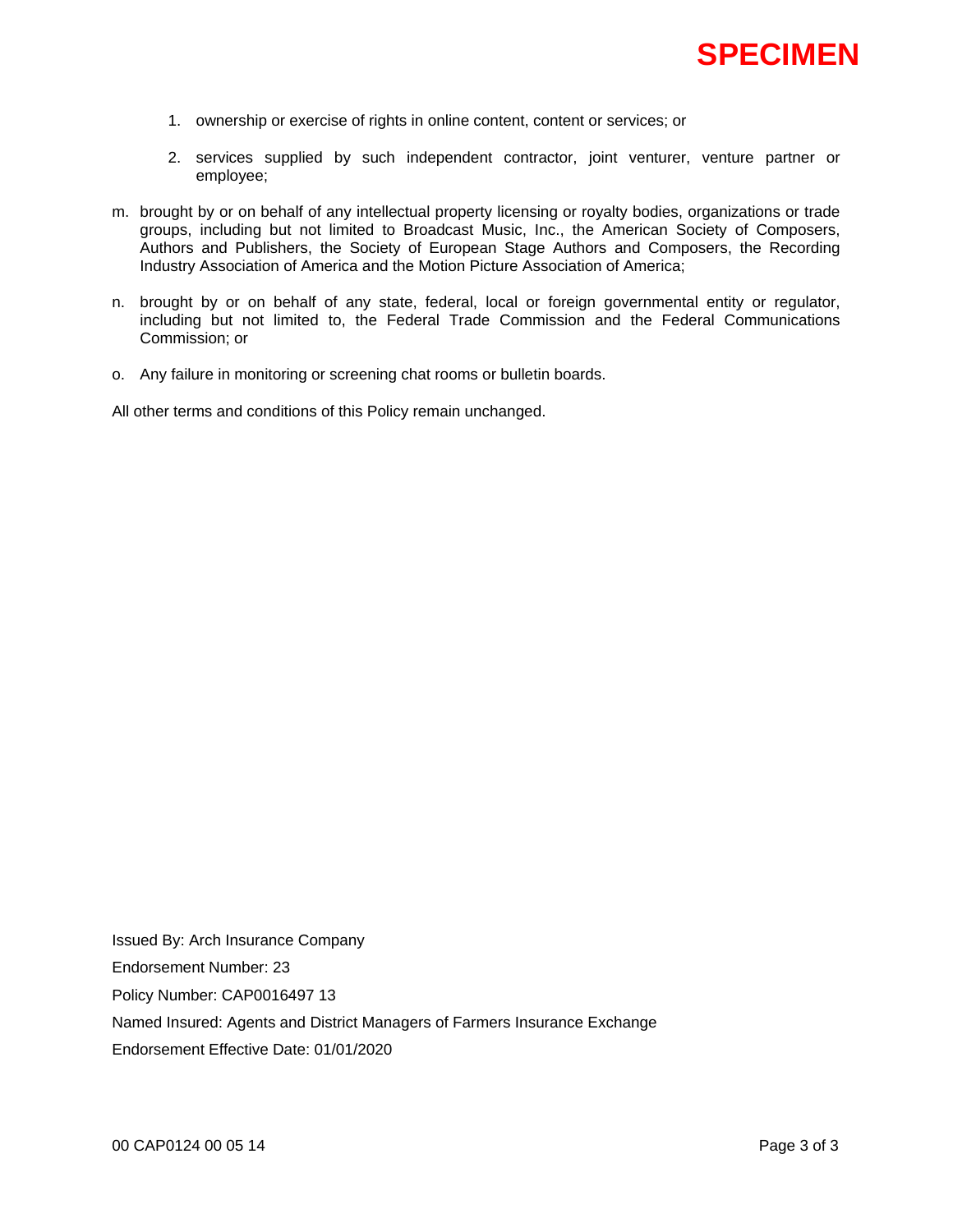

# **FARMERS CONSULTING SERVICES COVERAGE**

In consideration of the premium charged, it is agreed and understood that the Insuring Agreement I. A. 1. is amended to include the following:

g. Performing consulting services and providing training to another Farmers Insurance Exchange Agent/Broker as specifically described and authorized by Farmers Insurance Exchange pursuant to a written agreement between the NAMED INSURED, or any entity owned or controlled by the NAMED INSURED and Farmers Insurance Exchange and/or Farmers Insurance Group, Inc.

For the purpose of coverage provided under this Endorsement, Exclusion XIV shall not apply. Notwithstanding the foregoing, the coverage provided by this Endorsement does not apply to any dispute between the NAMED INSURED and Farmers Insurance Exchange and/or Farmers Insurance Group, Inc. arising from the consulting services agreement.

All other terms and conditions of this Policy remain unchanged.

Issued By: Arch Insurance Company Endorsement Number: 24 Policy Number: CAP0016497 13 Named Insured: Agents and District Managers of Farmers Insurance Exchange Endorsement Effective Date: 01/01/2020